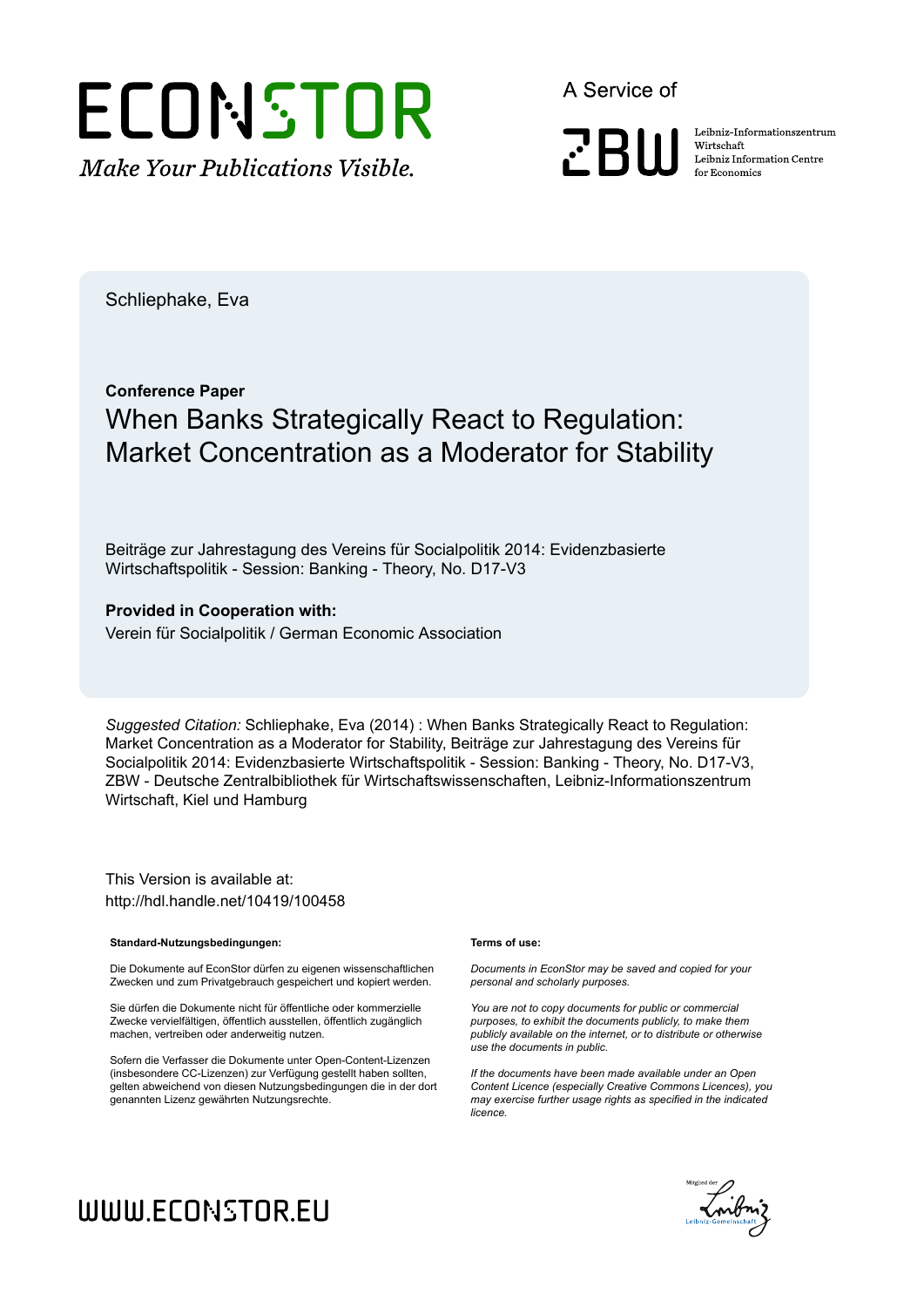# When Banks Strategically React to Regulation: Market Concentration as a Moderator for Stability

Eva Schliephakea,<sup>∗</sup>

<sup>a</sup>Institute for Financial Economics and Statistics University of Bonn

This version: February 13, 2014

## Abstract

Minimum capital requirement regulation forces banks to refund a substantial amount of their investments with equity. This creates a buffer against losses, but also increases the cost of funding. If higher refunding costs translate into higher loan interest rates, then borrowers are likely to become more risky, which may destabilize the lending bank. This paper argues that, in addition to the buffer and cost effect of capital regulation, there is a strategic effect. A binding capital requirement regulation restricts the lending capacity of banks, and therefore reduces the intensity of loan interest rate competition and increases the banks' price setting power as shown in Schliephake and Kirstein (2013). This paper discusses the impact of this indirect effect from capital regulation on the stability of the banking sector. It is shown that the enhanced price setting power can reverse the net effect that capital requirements have under perfect competition.

Keywords: Capital Requirement Regulation; Competition; Financial Stability JEL: G21, K23, L13

<sup>∗</sup>Financial support from the German Research Foundation (Grant KL 1455/1–1) and the Friedrich Naumann Stiftung für die Freiheit through grants from the Federal Ministry of Education and Research is gratefully acknowledged. I thank Matthias Held, Martin Hellwig, Roland Kirstein, David Martinez-Miera, Matthias Peiss and Abdolkarim Sadrieh for their helplful comments and remarks, as well as the participants of the CESifo research seminar and the Bonn Finance & Insurance Seminar for their valuable input.

 $Email \ address: \ \tt{schliephake@uni-bonn.de}$  (Eva Schliephake)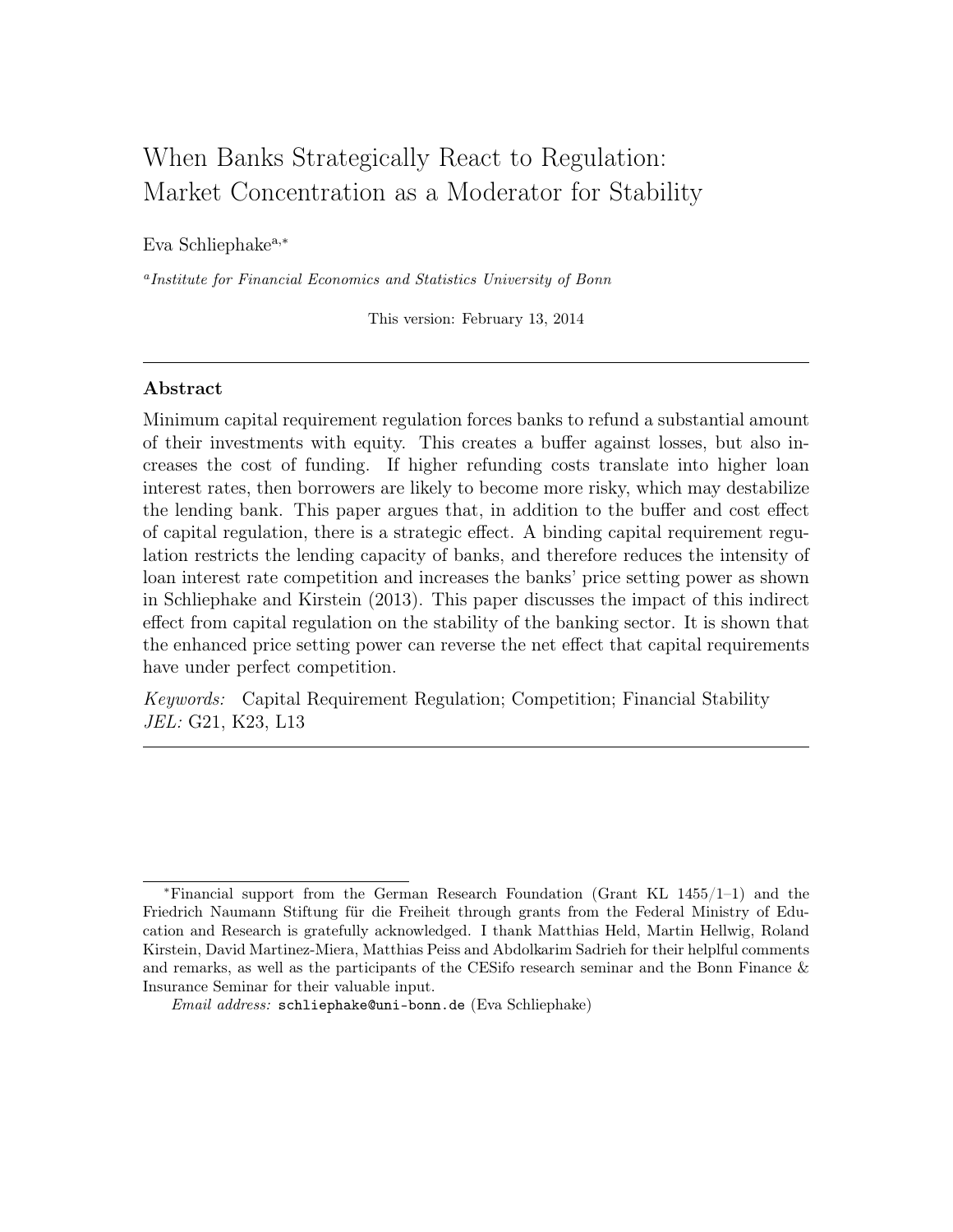#### 1. Introduction

This paper analyses the effect of capital requirement regulation on the stability of banks in a loan market where few oligopolistic banks compete in loan interest rates and decide on optimal loan capacities by their refunding structure.

Because bank loans are likely to be homogenous, the unregulated loan interest rate competition is fierce, and banks undercut each other in loan rates until the interest payments equal the marginal refunding cost of the asset investment - the classical Bertrand result.

However, regulating the capital structure also changes the competitive behavior of the banks, i.e., the timing of strategic decisions. Due to higher costs, banks may prefer to adapt lending rather than the capital structure when they are confronted with a binding capital requirement. In this case the introduction of a capital requirement regulation can change Bertrand competition into a two stage game. In the first stage banks choose optimal loan capacities, and then, in the second stage, the banks choose loan interest rates to clear capacities. This idea that capital regulation creates a credible precommitment to loan interest rates, and thereby reduces the intensity of interest rate competition, was first discussed in Schliephake and Kirstein  $(2013)^{1}$ They develop a detailed analysis of the conditions under which capital requirement regulation changes the strategic interaction among oligopolistic banks from strategic complementarity in price setting to strategic substitutes in capacity choices. They show that higher capital requirements reduce the incentives of banks to undercut in

<sup>1</sup>For technical reasons Schliephake and Kirstein (2013) assume that borrowers have preferences for a specific banks. This assumption allows the transformation from indirect to direct demand without the explicit definition of a certain rationing rule. However, they show that their results also hold when borrowers become close to indifference between loans such that loans are perfect substitutes.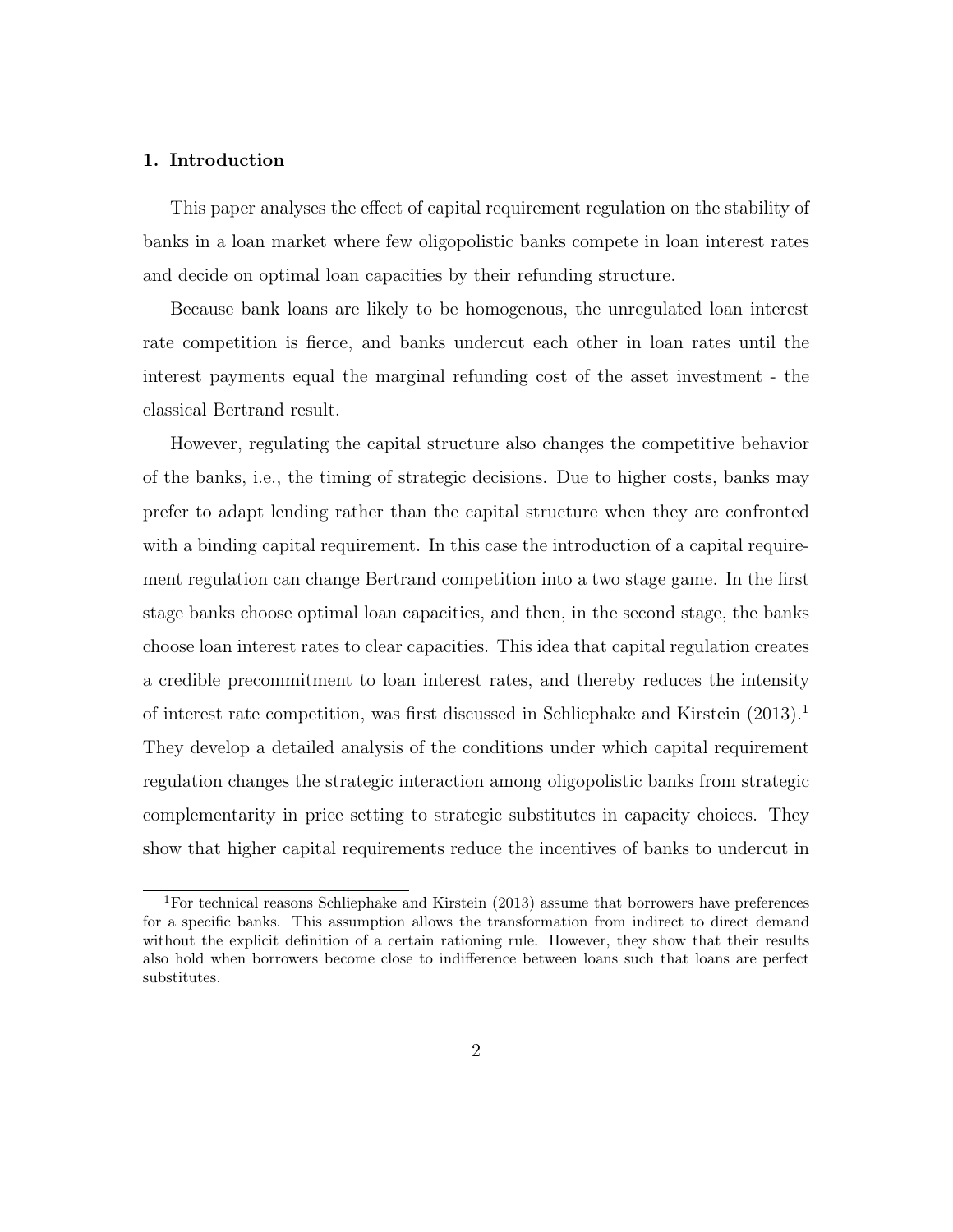interest rates but their model neglects any uncertainty and risk effects.

In contrast, this paper focuses on the impact of increased price setting power on the stability of the banking sector. In this paper I will call the effect of enhanced price setting power "Cournotization" effect. It creates an indirect effect of capital requirement regulation on the stability of the banking sector. In particular, it influences the ability of banks to consider the risk shifting behavior of their borrowers, and thus the effect changes the optimal reaction of banks when they face increased capital requirements. This effect adds to various direct and indirect effects of capital requirement regulation and competition on the stability of the banking system that are discussed in the literature overview and summarized in Figure 1 and Table 1.

This paper shows that the cost of recapitalization and the resulting Cournotization effect may play a role in determining the net effect of capital requirement on banking stability. In particular, the results indicate that the number of oligopolistic competitors, the correlation of loan defaults, and the intensity of borrower risk shifting simultaneously determine whether capital requirement regulation of oligopolistic bank markets enhances or erodes the stability of the sector.

In order to analyze the effect of Cournotization on bank stability, it is necessary to establish the "missing link" between the literature on competition and stability on one hand, and the literature on capital regulation and stability, on the other hand. This is done in section 2. In section 3, the basic model of oligopolistic loan interest rate competition and capital regulation is set up. A simplified version of the model in Schliephake and Kirstein (2013) is introduced and the results derived to illustrate the Cournotization effect. In section 4, the effect of the increased price setting power on the optimal decisions and resulting effects on stability are analyzed under perfect correlation. In section 5, the results are generalized for imperfectly correlated borrower defaults. Section 6 discusses the policy implications and concludes.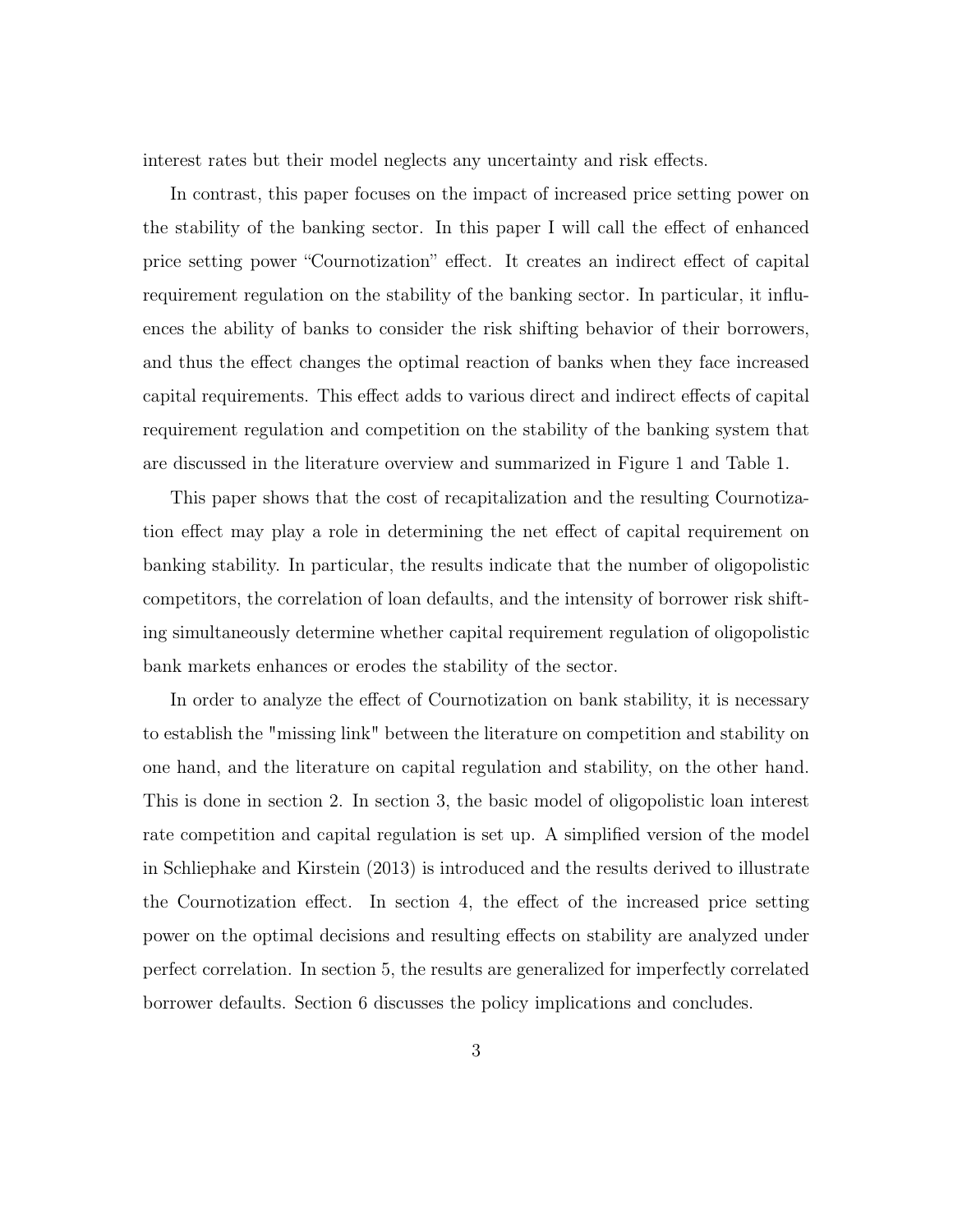#### 2. Literature Review

The literature on competition and stability and the literature on capital regulation and stability respectively is extensive. However, only few theoretical papers exist that analyze the simultaneous effects. Figure 1 provides an overview of the main effects that capital regulation and competition have on the stability of banks. The term banking stability thereby means the probability of an individual bank to default. In particular, consider a bank that invests its equity and deposits in risky loans. The term stability then reflects the probability that the return of non-defaulting loan assets is greater or equal the bank's liabilities to its depositors. A lower probability of an individual bank default thereby reflects higher banking stability.<sup>2</sup>

The literature on the relationship between competition and stability can be roughly divided in two streams. Representatives of the competition-instability hypothesis argue that more competition erodes stability because it reduces the charter value of the bank and, therefore, increases the incentives to take more risk. This charter value effect is the effect numbered (I) in Figure 1 and has been discussed, for example, by Matutes and Vives (2000), Hellmann et al. (2000), Repullo (2004) and Allen and Gale (2000). Moreover, Allen and Gale (2004) argue that a reduction in the charter value of banks also decreases incentives to spend effort on monitoring, thereby further increasing the riskiness of the bank. In general, the models on the stability enhancing charter value effect of competition focus on competition on the liability side of the bank and take the investment risk of banks as exogenous. In other words the charter value effect argues that if banks fully control their riskiness, they

<sup>2</sup>This idiosyncratic definition of banking stability does not reflect systemic risk. An analysis of the impact of competition on the systemic risk of the banking sector is beyond the scope of this paper and left for future research.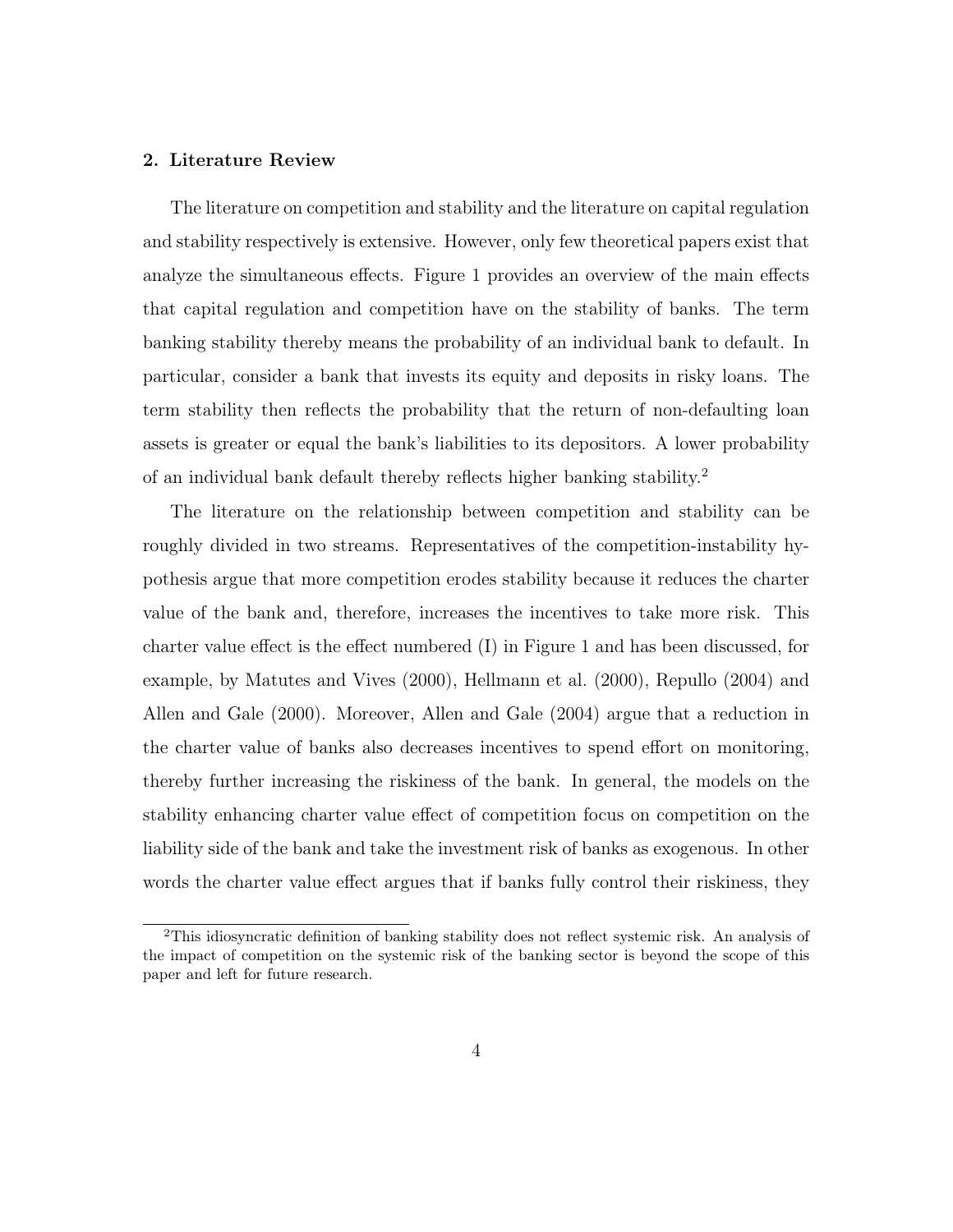

Figure 1: The Effects of Capital Regulation and Competition on Banking Stability

The charter value effect (I) enhances stability by reducing the deposit rates to be paid on liabilities. The risk shifting effect (II) reflects the aggregate probability of asset default that is influenced by the loan interest rate. The margin effect (III) occurs when defaults are imperfectly correlated  $(\rho < 1)$  and enhances stability through higher returns on non-defaulting assets. The buffer effect (IV) reflects lower liabilities to depositors if assets are financed with more equity. Higher equity funding increases the marginal cost (V) and thereby the loan interest rate, which reinforces borrower risk shifting. The Cournotization effect (VI) may introduce price setting power of banks if recapitalization is sufficiently costly and, therefore, influences the bank's reavtion to higher regulation.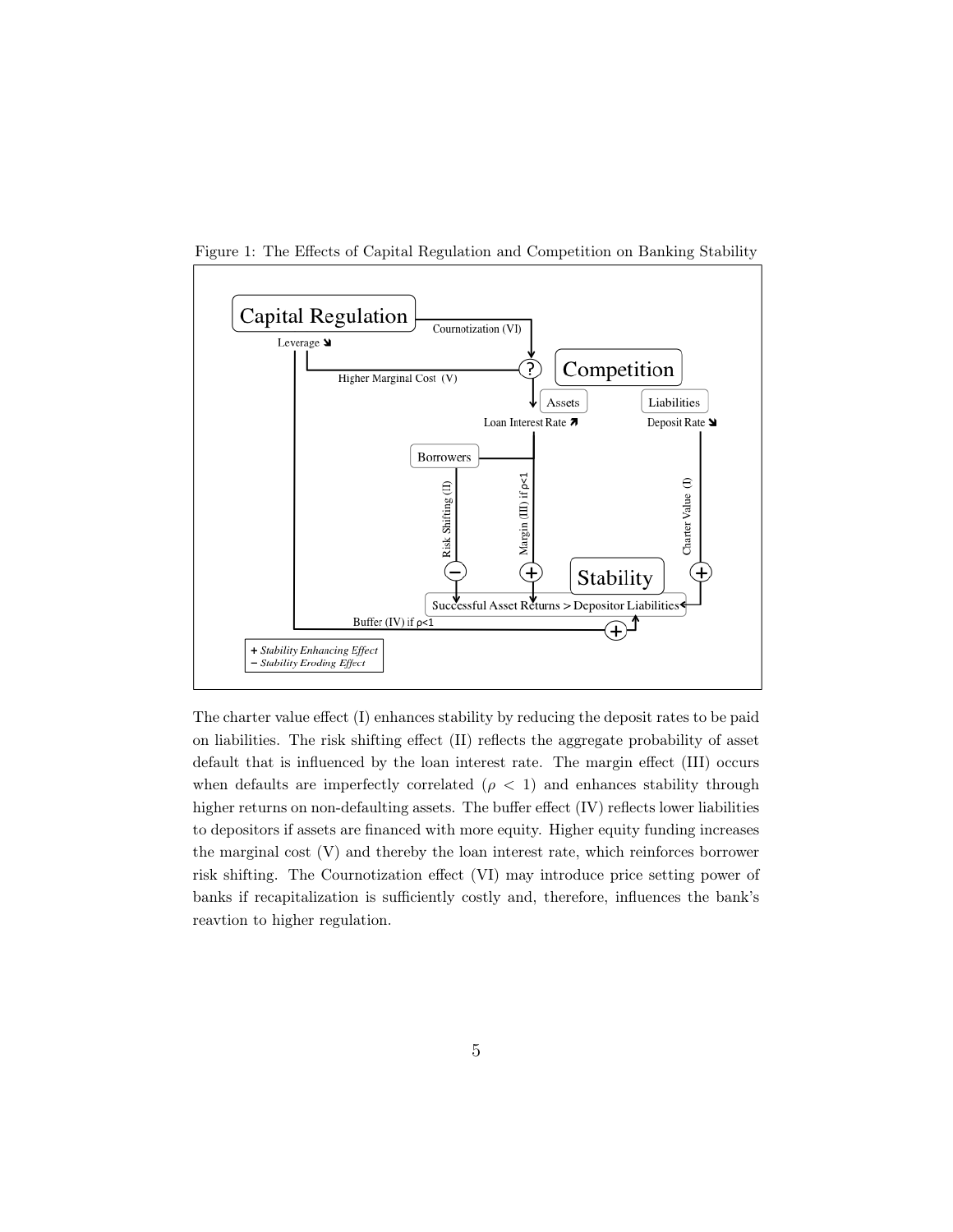have more incentives to decrease their risk of default the more profits they expect to make in future. If higher regulation constraints the ability of banks to invest in assets, banks demand less deposits resulting in lower deposit rates and higher marginal profits. Since this effect is straightforward and unambiguous, it will be neglected in the below analysis.

Boyd and De Nicolò (2005) challenge the charter value hypothesis by allowing not only banks but also borrowers to control the riskiness of the bank and its investments. In their model they consider the competition for loan assets and allow borrowers to react to higher loan interest rates. Building on the seminal work of Stiglitz and Weiss (1981), they argue that it is not only the limited liability of banks, which gives rise to risk shifting, but also that the risk of loan assets increases in the loan interest rate. Assuming perfect correlation of loan defaults, this extension actually the "conventional wisdom" that higher competition leading to instability. If risk shifting takes place in the loan asset market, increased competition can actually reduce the probability of bank failure, since lower loan rates reduce loan asset risk. This borrower risk shifting effect is labeled effect (II) in Figure 1.

Martinez-Miera and Repullo (2010) extend the Boyd and De Nicolò (2005) model and allow for imperfect correlation among the investment projects. They argue, that higher loan interest rates from lower competition increase borrower risk shifting on the one hand but also increase the margin on non-defaulting loans, labeled effect (III). The higher margins on non-defaulting loans can outweigh the borrower risk shifting. The relative strength of the margin effect thereby depends on the correlation of defaults in the bank's asset portfolio. Their findings indicate that if all loans do not default at the same time then the impact of competition on banking stability is generally non-monotonous.

Similar to the theoretical predictions of the literature on the impact of compe-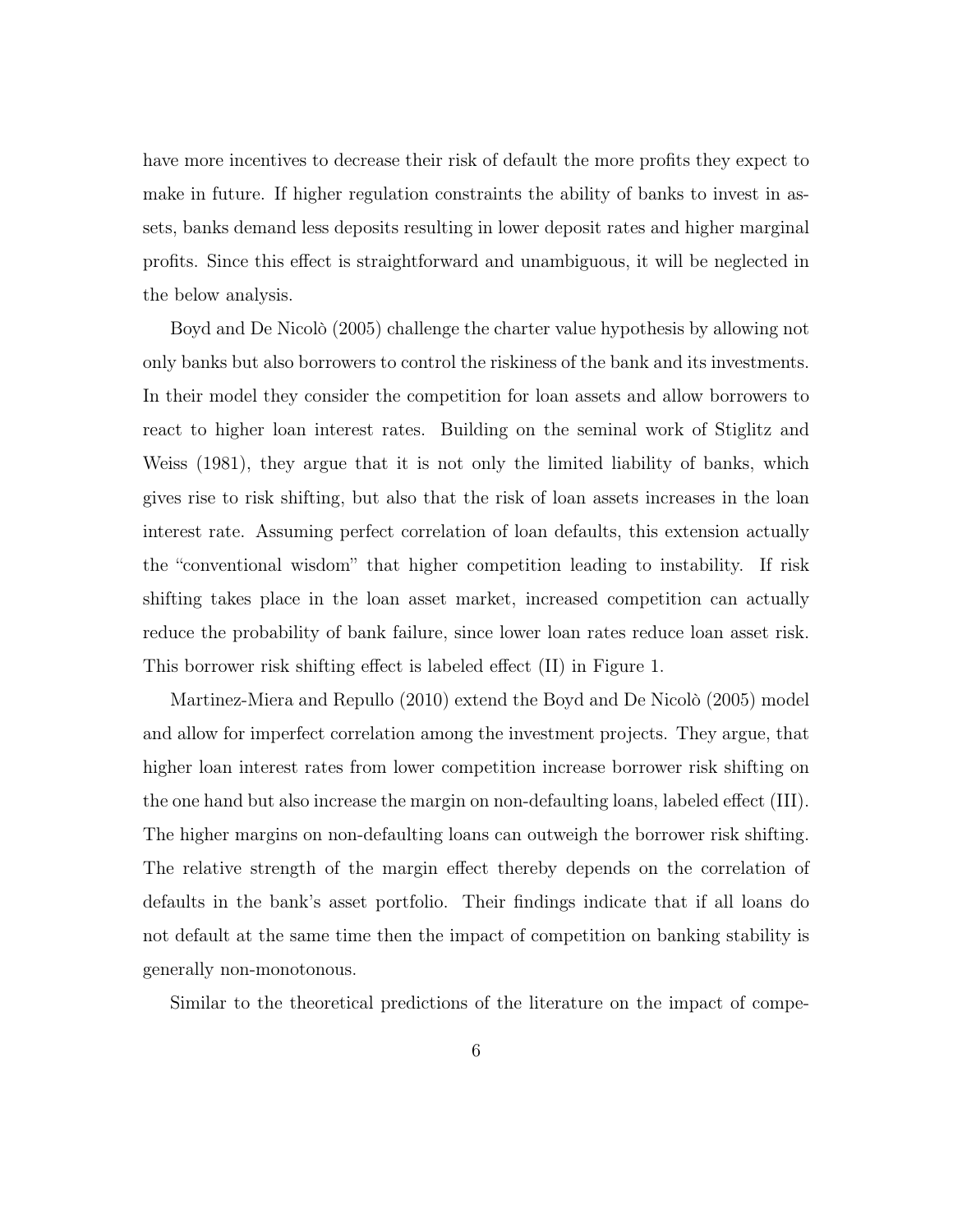tition on stability, the literature on the net effect of minimum capital regulation on stability is contradictory, as well. Higher equity funding of investment, ceteris paribus, increases the stability of banks, since equity provides a buffer against unexpected losses and reduces the moral hazard of banks similar to the charter value effect of low competition. In other words, forcing banks to refund a fixed amount of assets with higher equity decreases leverage and makes banks more stable, which is labeled effect (IV). If banks internalize all costs and benefits of bank equity, the private optimal capital structure would coincide with the socially optimal capital structure as discussed by Gale (2003). However, banks do not fully internalize the benefits of equity since they are shielded at least partly against the downside risk of their investments by the banking safety net. Setting minimum capital requirements is a regulatory instrument that shifts the risks borne by the depositors, or insured by the safety net, back to the shareholders. Hence, moral hazard and the incentive of excessive risk taking is reduced as shown by Hellmann et al. (2000), Repullo (2004), and Allen et al. (2011). Furthermore, higher capital requirements reduce the risk of contagion among banks as pointed out by Allen and Carletti (2011).

However, regulating the refunding structure of banks also changes their optimal investment decisions. Generally, when equity funding is costly to the bank, an increase in capital requirement regulation has multiple effects that stabilize and destabilize the banking sector.

Firstly, higher equity funding decreases the amount of deposit funding and, therefore, reduces the states of nature in which a bank can fail, which is the above discussed buffer effect (IV).

Secondly, it increases the marginal cost of financing investments. The higher cost of funding decreases the banks profitability, which decreases the banks charter value, and thereby gives rise to higher risk taking, which destabilizes the bank. At the same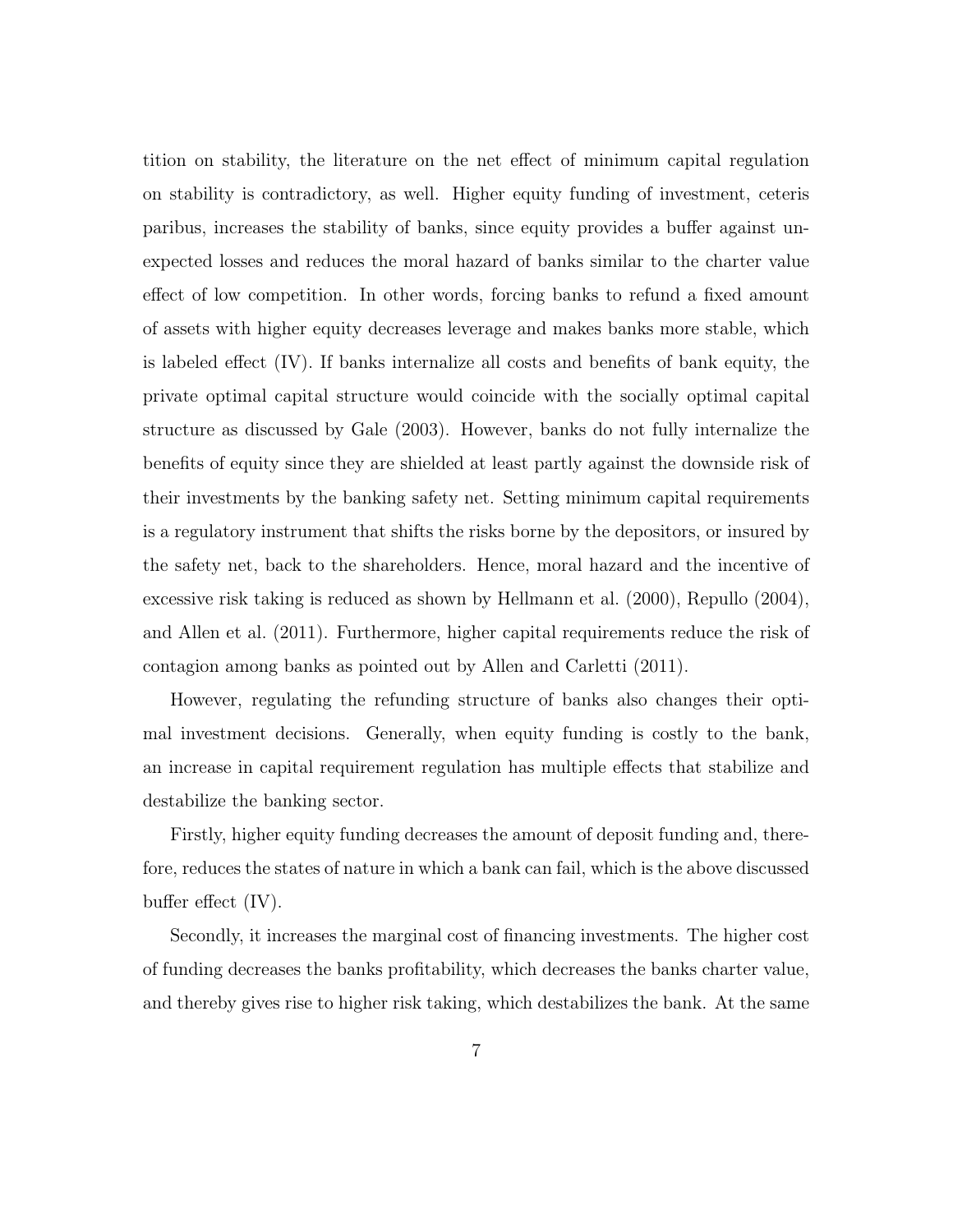time, the higher cost of funding decreases the activity of the banks. Less activity means less lending, which results in increased loan interest rates. Higher loan interest rates lead to higher earnings on non-defaulting loans, which can offset losses from defaulting loans (II), on the one hand. On the other hand, higher loan rates reduce the earnings of borrowers, which induces risk shifting of borrowers (III). The net effect of capital requirement regulation on banking stability depends on which of the described effects prevails.

Empirical evidence on the relationship of capital requirements, competition, and financial stability is equally ambiguous. Carletti and Hartmann (2003) provide a good overview of the mixed empirical findings on the relationship between competition and stability. Keeley (1990) finds that the erosion in the US banks' market power, which resulted from deregulation, caused an increase in the bank failure rates during the 1980's. Similarly, Beck et al. (2006) provide evidence that more concentrated banking systems are less vulnerable to systemic risk because more concentrated banks tend to diversify their risks more. Schaeck et al. (2009) also come to the result that a more concentrated banking system is less fragile to systemic risk. In contrast, Berger et al. (2009) find that, though more competitive banking systems tend to take more risk, they also compensate the higher risk with higher equity to asset ratios and are, thus, less fragile to systemic risk. Schaeck and Cihak (2011) find empirical evidence that a bank's capital structure is one of the channels through which competition may have an impact on the stability of the banking sector. However, there is little empirical evidence that suggests that more stringent capital regulation actually improves the stability of a particular banking sector as pointed out by Barth et al. (2005).

Building on the rather mixed theoretical prediction and empirical evidence, recent empirical work focuses on the role that the market and institutional environment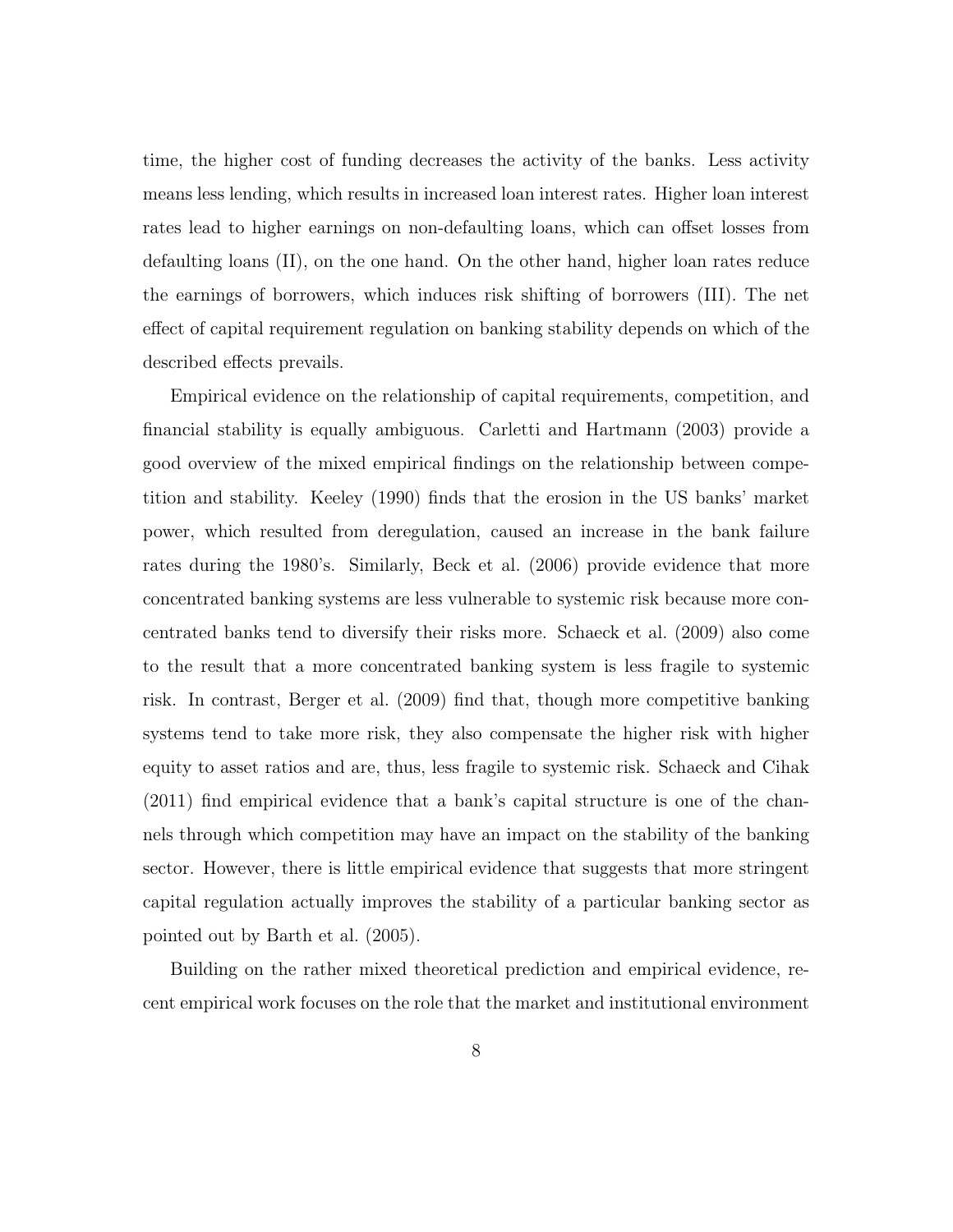plays in the determination of the relationship between competition and the stability of the banking sector. Beck et al. (2011) seize the theoretical suggestions on non-monotone relationships among competition and stability, and try to identify the most prominent factors that determine the amplitude and direction of the relationship. Based on cross-country data, they find that the relation between competition and stability is likely to be negative the stricter the capital regulation is, the more restricted banking activities are, and the more homogenous the banking sector is as a whole. In particular, they find that more binding capital regulation tends to have an amplifying effect on the competition-stability relationship, regardless of the sign of the particular relationship.

To the author's knowledge, only two theoretical papers exist that try to simultaneously analyze the effect that competition and capital regulation have on bank stability: Hakenes and Schnabel (2011) show that the ambiguous effect of competition on banks' risk taking translates into ambiguous effects of capital requirement on the stability of the banking sector. Though their model tries to capture the influence of correlation among loan defaults, the simplification they use in their model still implies that either all loans default at the same time or no defaults occur. Banks themselves can only influence the probability with which these defaults occur. Hence, there is no positive marginal effect of higher profits from non-defaulting loans, which could buffer losses from defaulting loans.

Martinez-Miera (2009) analyzes the impact of capital requirement regulation on the probability of bank failure under different exogenous market structures when loan defaults are imperfectly correlated. He argues that if the asset risk of the bank's loan portfolio is not perfectly correlated, capital requirements have ambiguous effects on the stability of a bank, which is labeled effect (V). He shows that in highly concentrated loan markets the increase in price setting power resulting from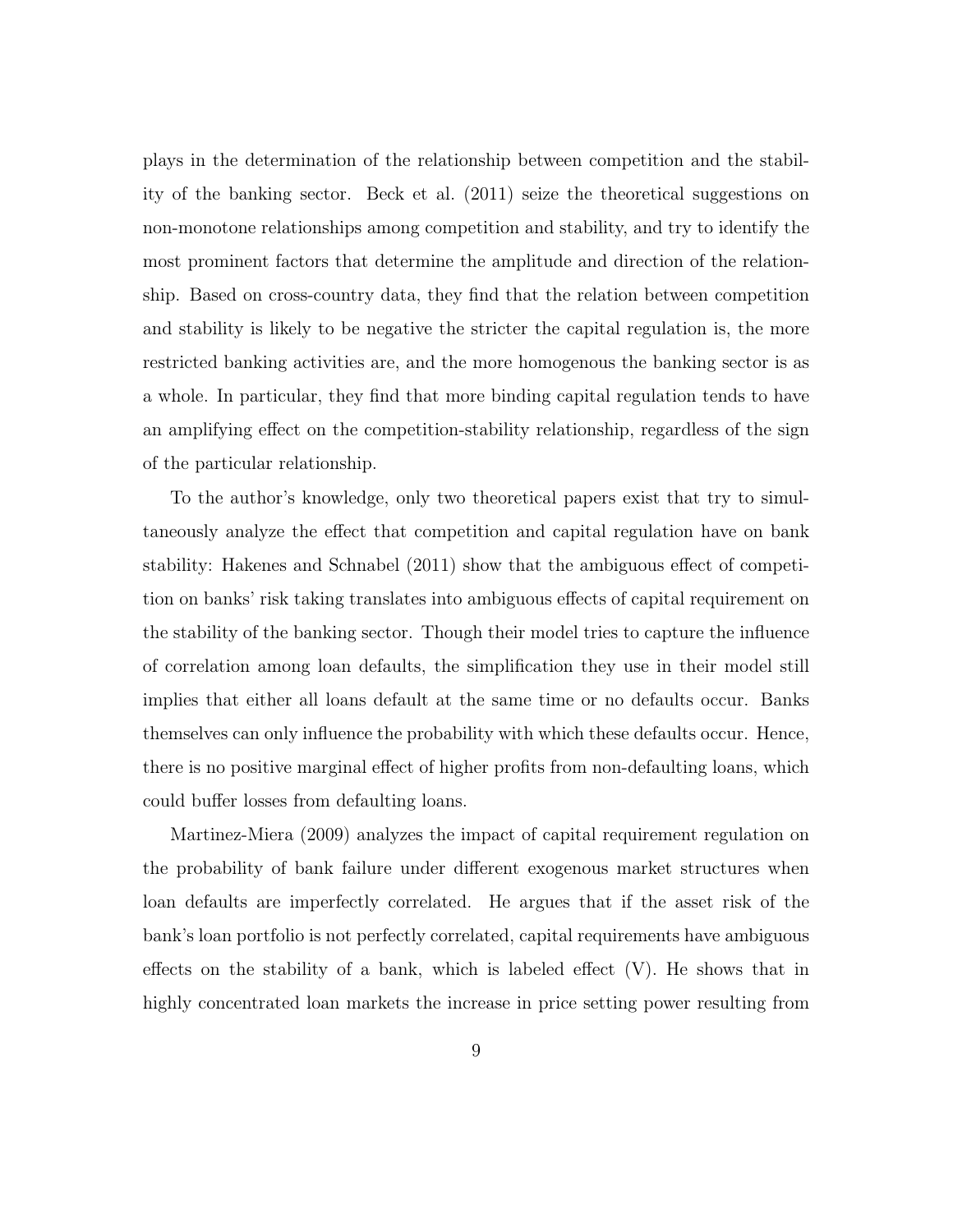|                       | Literature                                                                                     |                          | Low Competition:                                                                                                 | <b>High Competition:</b>                                       | Assumptions                                                                                                                                | <b>Basic Effects</b>                                                        |
|-----------------------|------------------------------------------------------------------------------------------------|--------------------------|------------------------------------------------------------------------------------------------------------------|----------------------------------------------------------------|--------------------------------------------------------------------------------------------------------------------------------------------|-----------------------------------------------------------------------------|
| No Capital Regulation | Among others:<br>Matutes and Vives (2000),<br>Hellmann et al. (2000),<br>Allen and Gale (2000) |                          | <b>Stabilizes Banking</b><br>Destabilizes Banking                                                                |                                                                | Exogenous Competition for<br>Deposits, Bank Risk Shifting                                                                                  | Charter Value (I)                                                           |
|                       | Boyd and De Nicolò (2005)                                                                      |                          | Destabilizes Banking                                                                                             | Stabilizes Banking                                             | <b>Exogenous Competition for</b><br>Loan Assets, Borrower Risk<br>Shifting                                                                 | Risk Shifting (II)                                                          |
|                       | Martinez-Miera<br>and Repullo<br>(2010)                                                        | Perfect<br>Correlation   | Destabilizes Banking                                                                                             | Stabilizes Banking                                             | <b>Exogenous Competition for</b><br>Loan Assets, Borrower Risk                                                                             | Risk Shifting (II),<br>Margin (III),                                        |
|                       |                                                                                                | Imperfect<br>Correlation | U-shaped Relationship:<br>Competition-Instability                                                                |                                                                | Shifting, Imperfect<br>Correlation                                                                                                         | Buffer (IV)                                                                 |
| Capital Regulation    | Hakenes and Schnabel (2011)                                                                    |                          | <b>Regulation Destabilizes</b><br>if Competition<br><b>Stabilizes</b>                                            | <b>Regulation Stabilizes</b><br>if Competition<br>Destabilizes | <b>Exogenous Competition for</b><br>Deposits and Assets, Bank<br>controls correlation"<br>(probability of perfectly<br>correlated Default) | Risk Shifting (II)                                                          |
|                       | Martinez-Miera (2009)                                                                          |                          | Net Effect of Capital Requirement Depends on<br>Exogenous Competition and Correlation                            |                                                                | <b>Exogenous Competition for</b><br>Loan Assets, Borrower Risk<br>Shifting, Imperfect<br>Correlation                                       | Risk Shifting (II),<br>Margin (III),<br>Buffer (IV)                         |
|                       | This Paper                                                                                     |                          | Net Effect of Capital Requirement Depends on<br>Cost of Recapitalization, Bank Concentration,<br>and Correlation |                                                                | Endogenous Competition,<br>Schliephake and Kirstein<br>(2013)                                                                              | Risk Shifting (II),<br>Margin (III),<br>Buffer (IV),<br>Cournotization (VI) |

Table 1: Overview of the Main Literature and the Discussed Effects

higher capital requirements can reestablish the stability enhancing effect of capital requirements even with borrower risk shifting, provided that the risk shifting effect is strong enough. The intuition is that a monopolist who anticipates the risk shifting of borrowers may find it profitable to internalize the increased marginal costs of higher capital requirement regulation.

In contrast to Martinez-Miera (2009), this paper does not take the competitive environment as given but explicitly considers changes in the competitive structure due to the strategic reaction of banks on the regulation. The Cournotization effect (VI) of capital requirement regulation reduces the incentives to undercut competitors in loan interest rates. This leads to increased price setting power, which again reinforces the two effects of increased loan interest rates: the margin effect (III), if loan defaults are not perfectly correlated, and the risk shifting effect (II) by borrowers.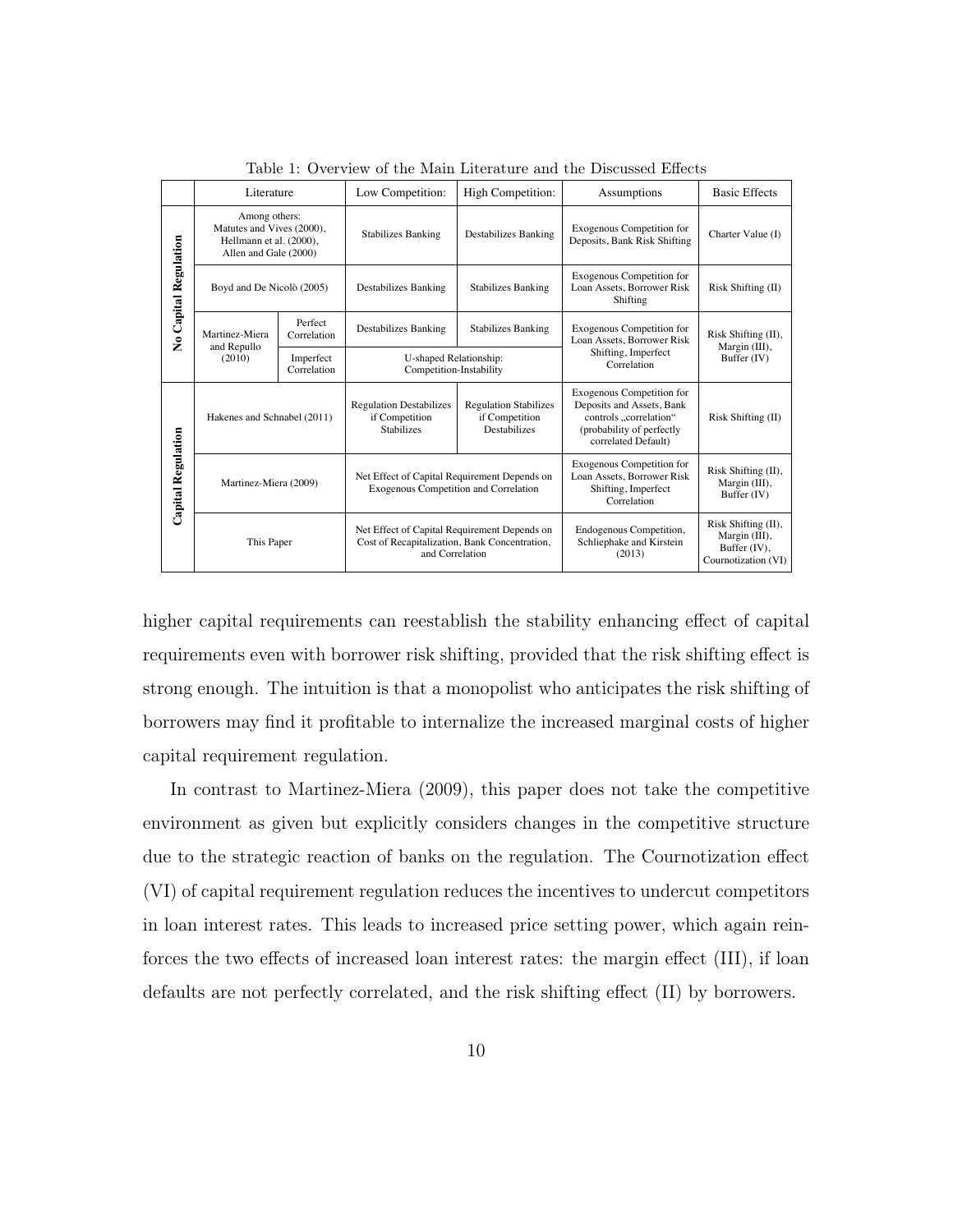This paper shows that the net effect of fiercer regulation on banking stability depends on how much market power is gained by the Cournotization effect. Intuitively, the increase in price setting power is higher, the more concentrated the market structure is, i.e., the less banks compete for loans.

Using a model framework adapted from Martinez-Miera (2009) the analysis suggests that in an economy, where a monopolist finds it optimal to internalize the increased marginal cost of capital regulation, there exists a critical market concentration for which the Cournot oligopolists internalize the increased costs. In this case the cost of default decreases due to lower liabilities to depositors, as well as the probability of default shrinks, because the banks anticipate profit reducing risk shifting behavior of their customers. The paper therefore extends the analysis of Martinez-Miera (2009) for endogenous competition and adds an important policy implication: a regulator that wants to foster bank stability does not only have to consider the number of competitors but also the cost of recapitalization in the banking sector.

The main finding of this paper is that if low competition has a stability enhancing effect, higher capital regulation should not be accompanied by a support of recapitalization of banks. A summary of the main literature, their crucial assumptions and differences in results is provided in Table 1.

The next section introduces the basic model assumptions and presents a simplified and generalized version of the Cournotization effect as discussed in Schliephake and Kirstein (2013).

#### 3. The Model Setup

Consider a single-period model of n banking firms. The banks compete for risky loans  $L$  in loan interest rates r. Loans default with probability  $p$  in which case the bank receives nothing. In case of success, i.e., with probability  $1 - p$  the bank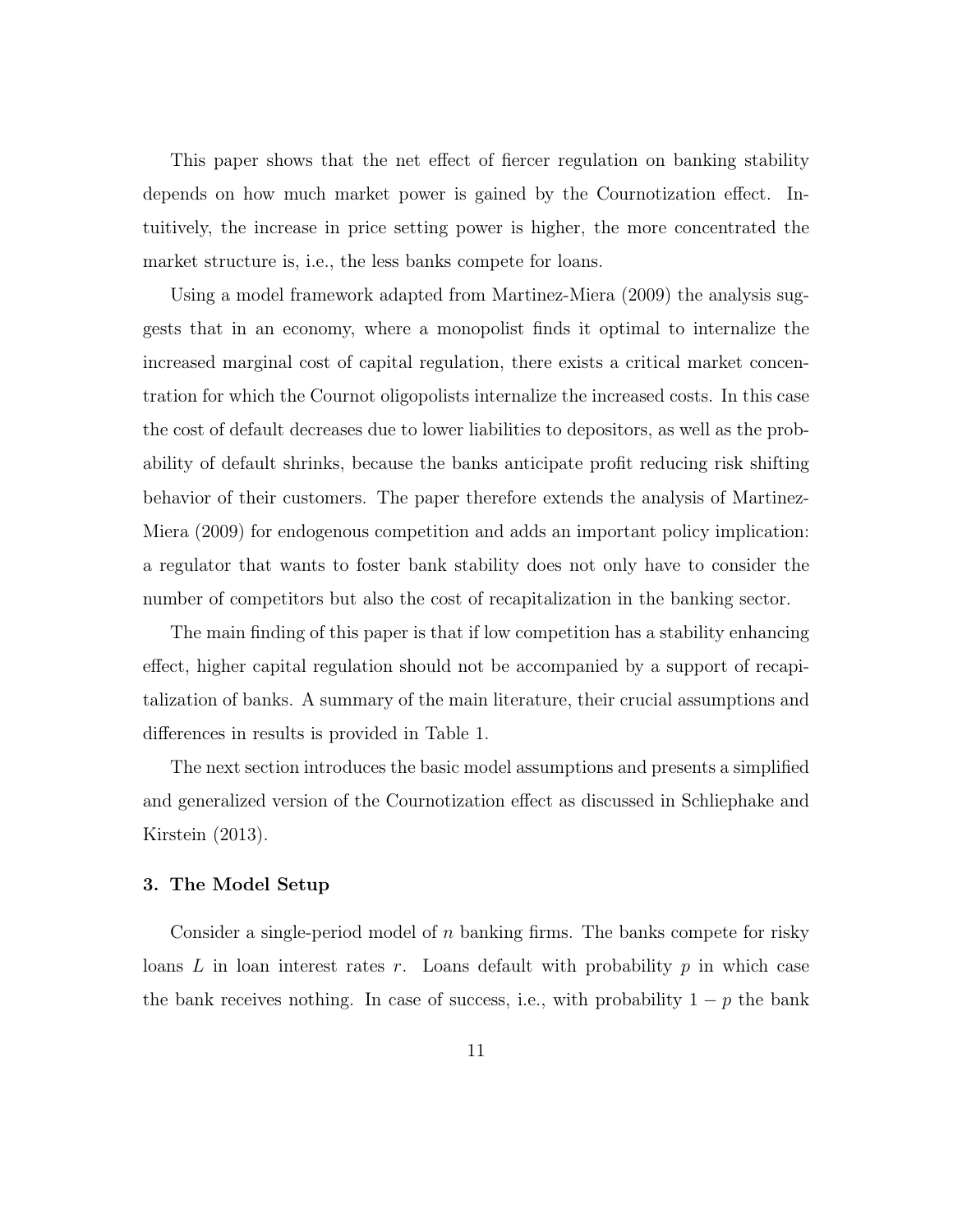receives the contracted repayment from the borrower. In the basic setting, I assume that loan defaults are perfectly correlated such that all projects default at the same time. In the beginning of the period, each bank has access to deposit finance  $(D)$ at a constant cost  $(r_D \geq 0)$ . The deposits are insured at a flat insurance premium, normalized to zero without loss of generality.<sup>3</sup> Therefore, the supply of deposits to a bank is independent of the riskiness of the bank's asset investment.

Each bank is run by a bank owner manager, who can acquire equity  $k_i$  from shareholders, which have an alternative and equally risky investment opportunity with return  $r_K = r_D + c$ . This fixed opportunity cost reflects the higher cost of equity compared to the insured deposit funding.

The assumption that equity funding is costly is not undisputed in the literature. In particular, Admati et al. (2010) elaborate the weaknesses of the assumption that bank equity funding is costly to society. However, in this simple model, the cost of equity is not seen from a welfare perspective, but it is rather assumed that equity funding is relatively more costly to the specific bank than deposit funding. This is a direct consequence of the deposit insurance system. The insured depositors do not expect a risk premium, while the liable equity investors do. Another interpretation is that higher opportunity cost compared to deposit funding reflects the additional benefits that deposits create to the depositors. The role of the bank as a financial intermediary is, therefore, welfare enhancing. Unnecessarily high capital requirement regulation would erode the bank's role as a financial intermediary offering depositing services, i.e. a equity to asset ratio of 1 would not allow for financial intermediation in the sense of providing deposit services. Hence, equity is assumed to be costly to

<sup>&</sup>lt;sup>3</sup>In alliance with the current regulatory system, this paper takes the existence of the fixed-rate deposit insurance as given, whereas the insurance can be explicit by an ex ante financed deposit insurance or implicit by a guaranteed ex-post bail out policy.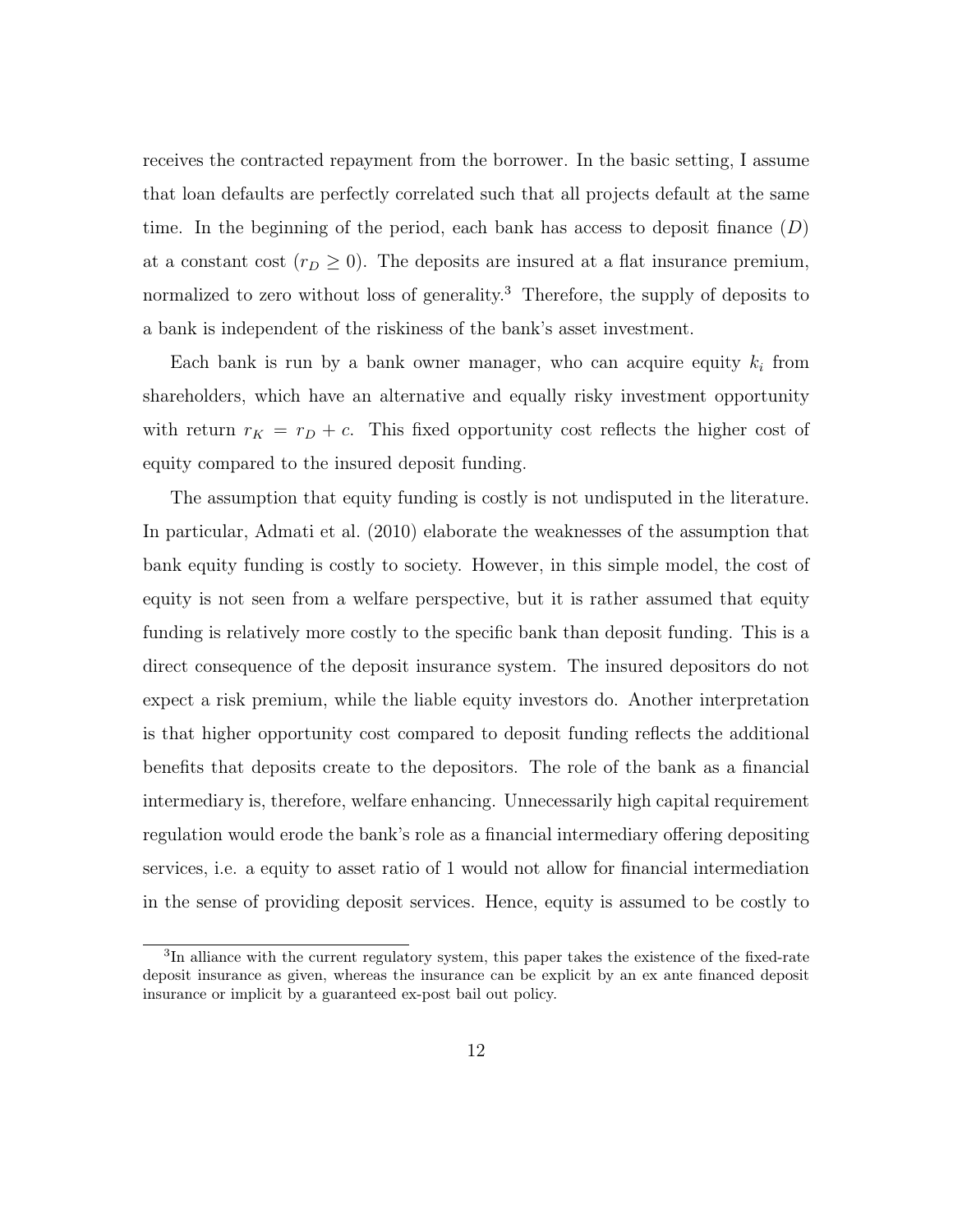the bank, and pure equity funding in our simple model setup would be inefficient in the absence of bank Moral Hazard.

A minimum capital requirement is defined as the requirement to refund a specific proportion of assets (of a specific risk type) with equity  $\beta l_i \leq k_i$ . In line with the theoretical and empirical findings, it is assumed that bank managers rather avoid increasing equity, but adapt their asset portfolios when facing a regulatory equity shortage.<sup>4</sup> The assumption that there are prohibitive costs of recapitalizing immediately changes the sequence of decisions made, and influences the competitive environment. The Bertrand competition among banks becomes a two stage decision making process, where in the first stage, the bank has to define the capital structure, and in the second stage, competition in loan interest rates takes place.

t=1 According to minimum capital requirement regulation, banks choose optimal  $k_i$ ,  $i = 1...n$ ,  $i \neq j$  with  $K = \sum_i^n k_i$ .

**t**=2 After observing the opponents  $k_{-i}$ , bank i chooses optimal  $r_i(r_{-i}, K)$ 

For simplicity, I assume that equity can only be raised in  $t = 1$ , i.e., the cost of immediate recapitalization is prohibitively high.<sup>5</sup> The capital decision is sunk in stage 2. Hence, the marginal cost of equity in stage two is zero. Instead of influencing the

<sup>4</sup>Anecdotal evidence that equity constrained banks adapt assets rather than liabilities could be found during the recent financial crisis, where many banks faced difficulties in replacing lost equity in a timely fashion. Calomiris and Herring (2012) discuss that despite banks being undercapitalized as a result of the need to write off asset losses in 2008, the financial institutions preferred to wait instead of immediately raising new equity. They argue that stock prices were so low that the issuance of significant amounts of equity, in order to cover the large losses incurred, "would have implied substantial dilution of stockholders – including existing management." These observations suggest that bank managers try to avoid an immediate increase in equity in order to satisfy market demand, and prefer to reduce the demand for loans by increasing the loan rate.

<sup>&</sup>lt;sup>5</sup>Schliephake and Kirstein (2013) allow for recapitalization in stage two and show that if recapitalization is costly enough, the equity raised in the first stage becomes a binding constraint in the second stage.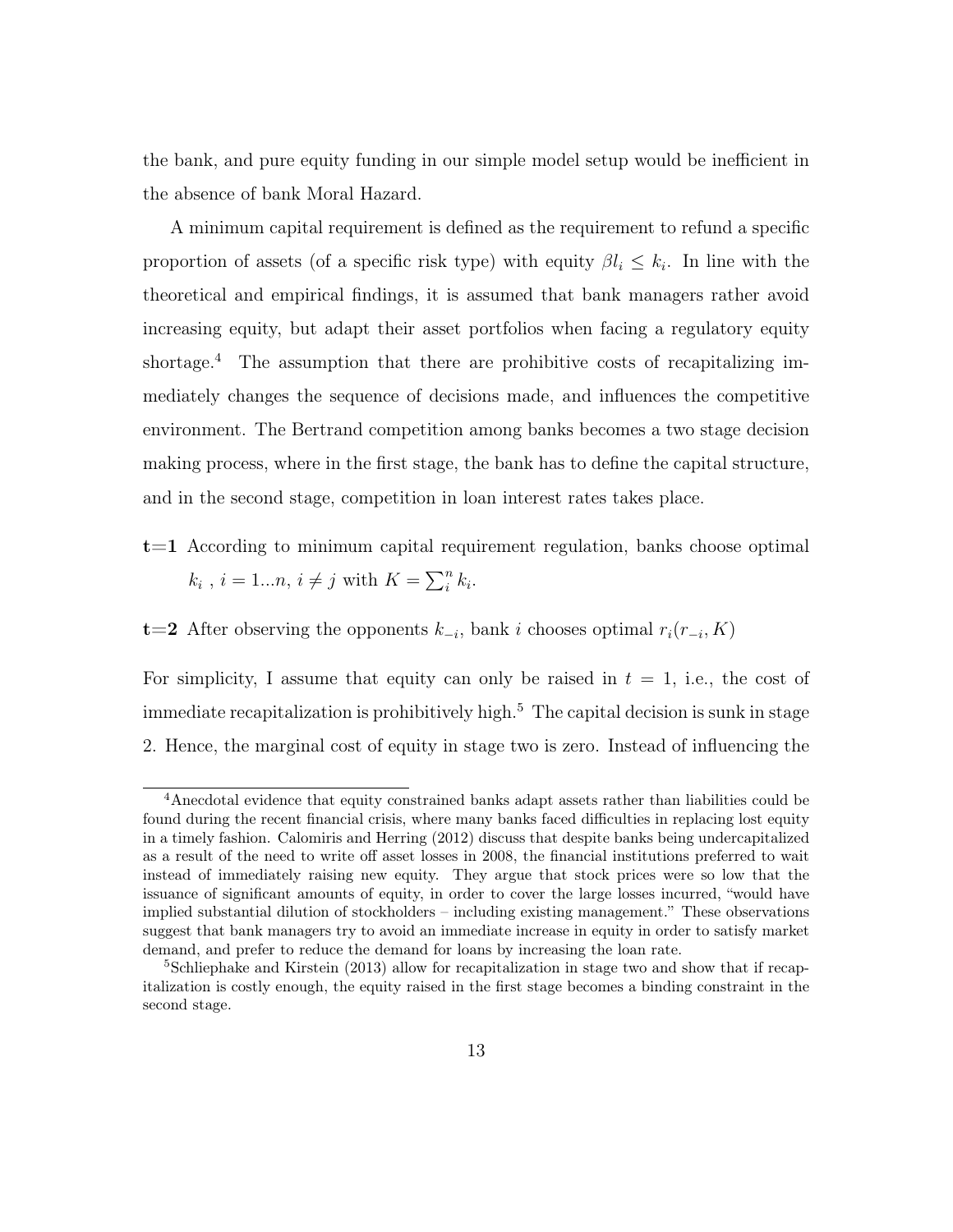marginal cost of investing in loan assets in the second stage, the regulatory minimum capital requirement sets an upper bound on the individual bank's ability to supply  $\text{loans } l_i$ :

$$
l_i(r_i(r_{-i}), r_{-i}) \le \frac{k_i}{\beta} \tag{1}
$$

Let  $r(\cdot)$  be the inverse demand function that is decreasing and concave in the loan quantities supplied, i.e.,  $r(0) > r_D$ ,  $r'(\cdot) < 0$  and  $r''(\cdot) \leq 0$ . The optimal prices chosen in the second stage, therefore, depend on the amount of equity raised by each bank in the first stage. Therefore, the capacity constraint for loan supply puts a lower bound to equilibrium loan interest rates:

$$
r_i(r_{-i}, K) \ge r^{min} \left(\frac{k_i}{\beta}\right)
$$
 (2)

For given amount of equity, it would never be profitable to undercut  $r^{min}$ , because this would imply a demand above the capacity, i.e. a demand that cannot be served due to the regulatory restrictions; implying lower profits.

#### 3.1. The Optimal Second Stage Behavior

Consider first the trivial case where all banks have raised sufficient equity to serve the loan market demand at the Bertrand price with externalized downside risk. Formally, this means that the aggregate equity on the balance sheet of all banks exceeds

$$
K > \beta L(r_D). \tag{3}
$$

The second stage pricing decision would be the same as in the unregulated case. The fierce price competition is not constrained by the first stage capital decision. Because the equity decision is sunk at the second stage, the marginal cost equal the deposit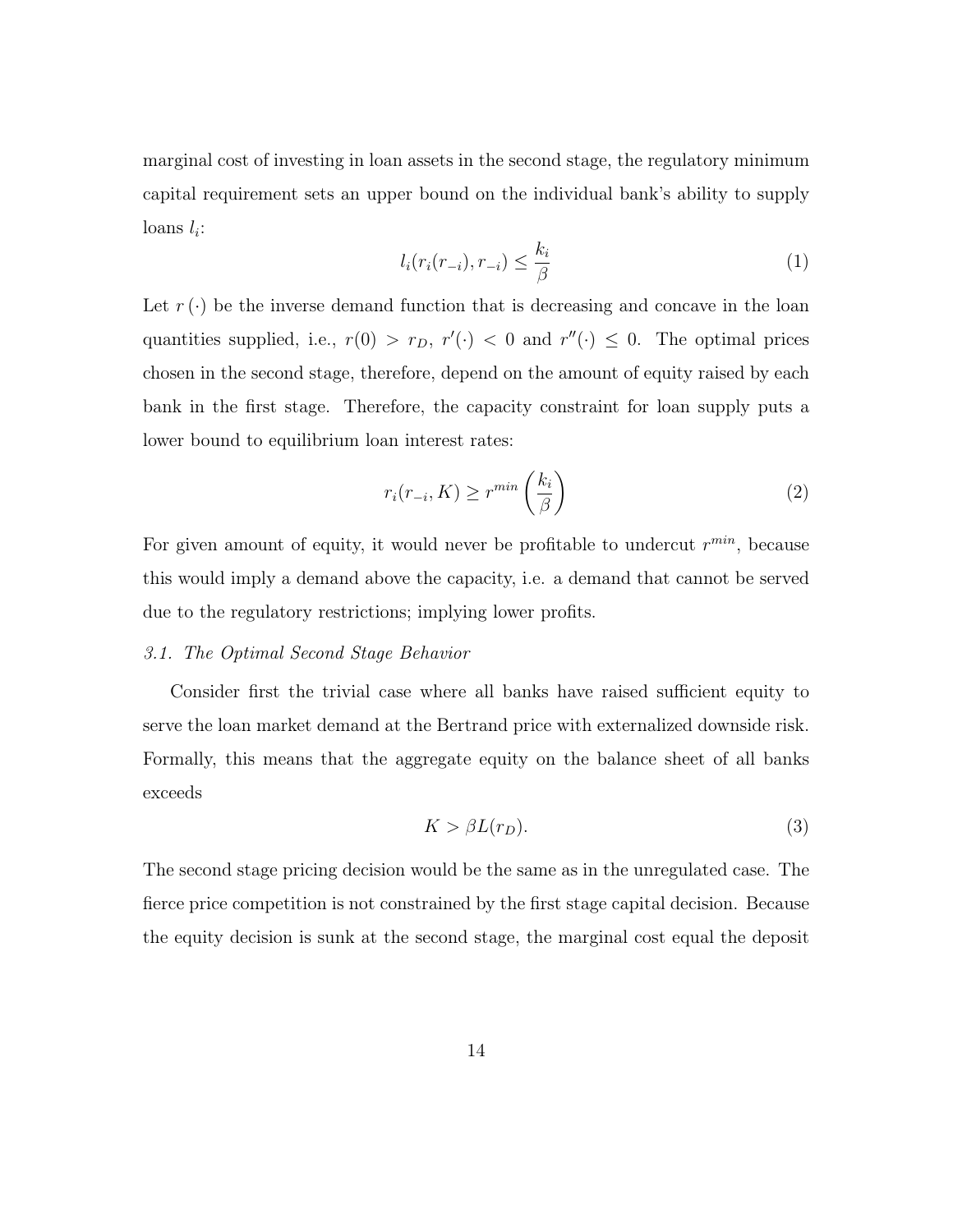funding cost and the non-profit condition would be:

$$
r = r_D. \tag{4}
$$

Consider now the case where the raised amount of equity is "sufficiently small". The first stage amount of equity is sufficiently small if, firstly, the capacity to provide loans to borrowers from the first stage capital decision bindingly constrains the price competition  $K < \beta L(r_D)$ . Secondly, sufficiently small assumes that the capacities are so low that, under any rationing rule, the remaining demand whenever  $r_i < r_{-i}^{min}$ , is below the monopoly loan output  $\beta l_i^M(K) > k_i$  for  $i, j$ , where  $l_i^M(K)$  is the monopoly loan amount in the residual market.

Lemma 1. (From Tirole (1988)) For "sufficiently small" capacities to lend that are set in the first stage, the second stage loan rate competition yields a unique Nash Equilibrium that is independent of any rationing rule, namely a loan interest rate that just clears capacities:  $r\left(\frac{K}{\beta}\right)$  $\frac{K}{\beta}\Big)$ 

Proof. If the infimum of the loan interest rates set by the competitors equals the capacity clearing interest rate, undercutting the opponent's price can never be profitable. Consider contrariwise the case where  $r_i \le r(K)$ . Since recapitalization is assumed not to be possible in stage two, price undercutting would only lead to excess demand for loans, which cannot be served due to the binding minimum capital requirement. Undercutting in loan rates is not profitable, because each bank lends already the maximum capacity to its borrowers.

Furthermore, a price increase is not profitable, since profits are assumed to be strictly convex in loan quantities and the capacity is assumed to be smaller than the residual demand monopoly quantity. For any  $r(K) < r_i$ , bank i receives the residual demand, after the m other banks served the loan applicants up to their own capacity. The assumption  $l_i^M(K) > \frac{k_i}{\beta}$  $\frac{k_i}{\beta}$  implies by definition  $\Pi(l_i^M) > \Pi(\frac{k_j}{\beta})$ . The inverse demand function implies  $r(L_j^M(k_i, k_j)) < r\left(\frac{K_j}{\beta}\right)$  $\left(\frac{K_j}{\beta}\right)$ . Since the resulting profit maximizing loan quantity in the residual market is higher than the small capacity, the respective profit maximizing loan rate must be lower than the constrained optimal loan rate that clears capacity. Hence, overbidding can never be profitable. Figure 2 illustrates this point.  $\Box$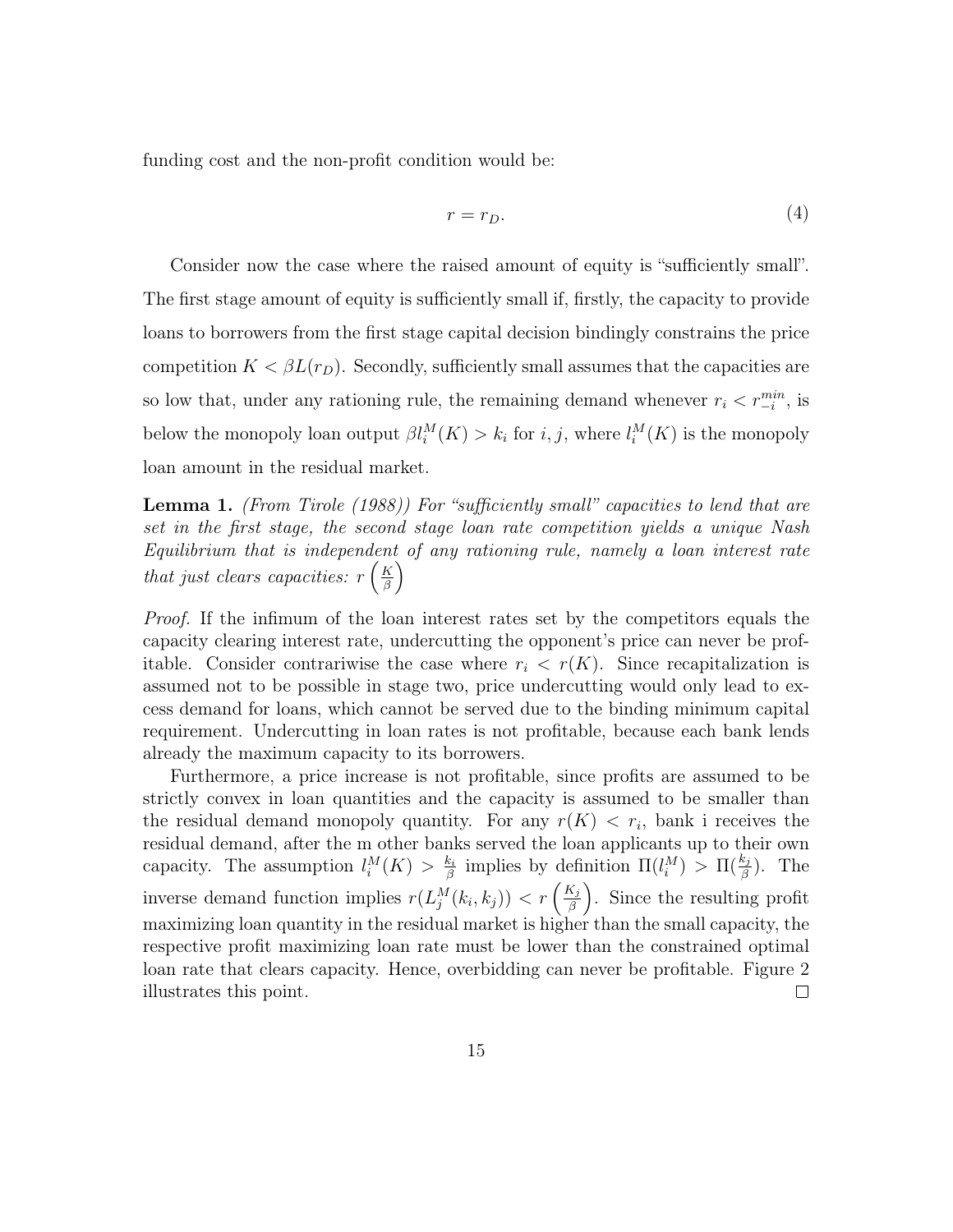



The underlying assumption that capacities are chosen to be sufficiently small in the first stage seems to be quite restrictive. One sufficient condition for the choice of low capacities would be very high cost of equity. However, the seminal work of Kreps and Scheinkman (1983) shows that, for a concave inverse demand function, and efficient rationing of the residual demand, installing sufficiently low capacities is the unique sub-game perfect equilibrium of the two stage game, regardless of the investment cost of capacity, which is the private cost of equity in this model.<sup>6</sup> Since this model focuses on the effects of a change in the competitive structure induced by capital requirement regulation on the riskiness of banks, it is assumed for simplicity that borrowers are rationed according to the efficient rationing rule, and accordingly

<sup>6</sup>Davidson and Deneckere (1986) show that this result is not robust against different rationing rules. With alternative rationing rules, competitors find it optimal to build up capacities that are not sufficiently low, but below the demand for selling the product at marginal cost. For capacities that are not sufficiently small, sub-game perfect strategies only exist in mixed strategies. However, regardless of the specific rationing rule, the separation of decisions into capacity buildup and price competition leads to reduced incentives to undercut in prices and, therefore, positive profits.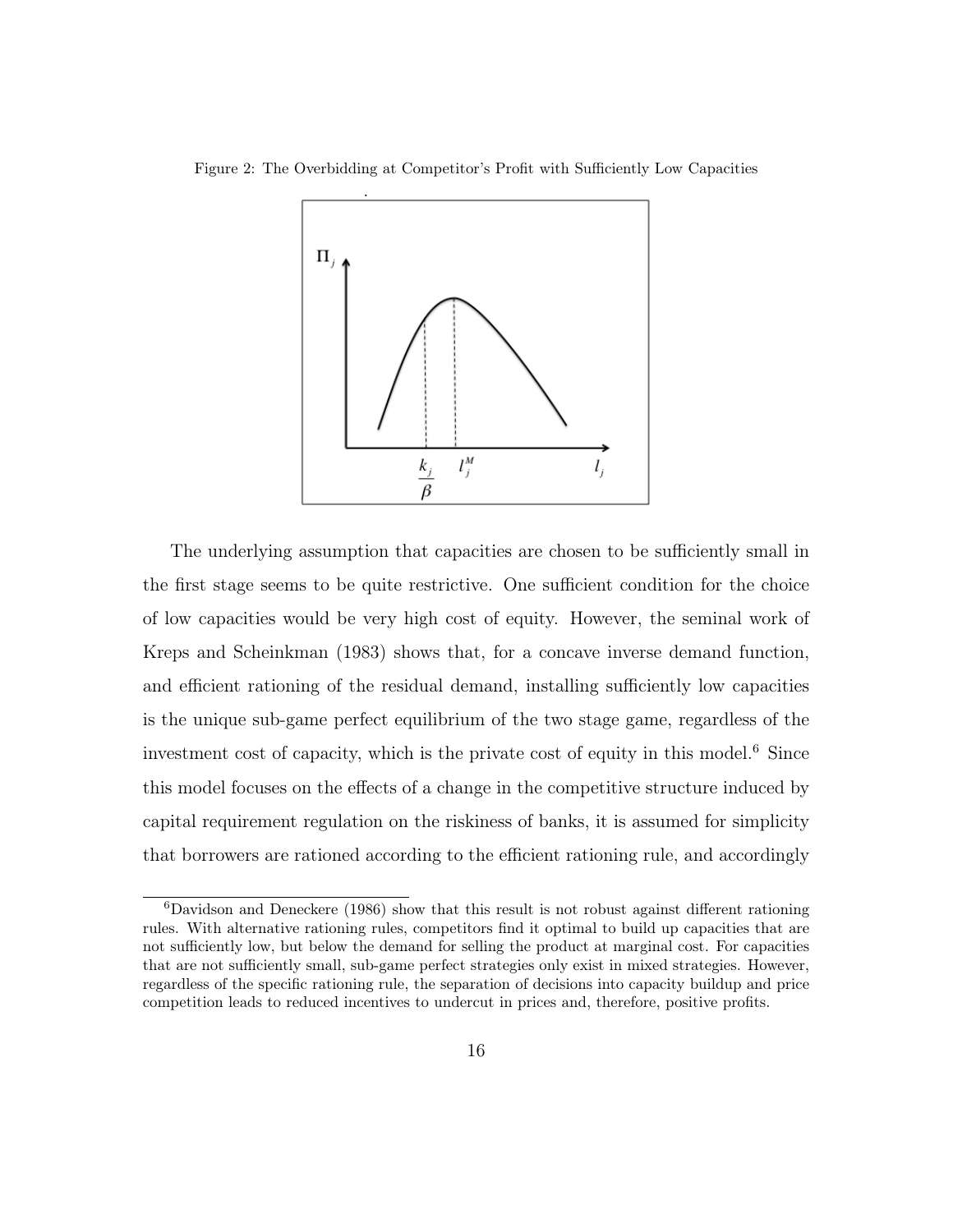that the result of Kreps and Scheinkman (1983) can be applied.

#### 3.2. The Optimal First Stage Capacity Choice

Anticipating that it is the optimal behavior in the second stage to clear any capacity, banks choose the individual amount of equity in the first stage that maximizes the first stage objective function:

$$
k_i^* = \operatorname{argmax}\left(\frac{k_i}{\beta} \cdot \left[ (1-p) \cdot \left( r\left(\frac{K}{\beta}\right) - r_D(1-\beta) \right) - r_K \beta \right] \right) \tag{5}
$$

This is the classical Cournot competition objective function, where  $r_K$  -the cost of equity - can be interpreted as the marginal cost of investing into loan capacity. A symmetric equilibrium then consists of a vector  $k_i$  which simultaneously satisfy the system of first order conditions for all banks  $i = 1...n$ .

For symmetric banks, which have identical characteristics and face the identical demand and cost functions, the Cournot equilibrium is symmetric.<sup>7</sup> In such a symmetric equilibrium it must hold that  $k_i = k_j = k$ . Therefore, it must also hold that  $K = \sum k_i = nk$ . The first order condition for a symmetric Cournot equilibrium can thus be simplified to:

$$
r'(K) \cdot \frac{K}{n} + \left( (r(K) - (1 - \beta)r_D - \frac{\beta r_K}{(1 - p)} \right) = 0
$$
 (6)

The first term reflects "market power rents" that result from the strategic commitment to Cournot capacities in the first stage. The term captures the effect of a decreasing demand that is taken into consideration when capacities are built up in the first stage. The second term reflects each bank's expected payoff per unit of loans.

<sup>7</sup>See Tirole (1988), pp. 220 for a discussion of symmetry, existence and uniqueness of a Cournot equilibrium.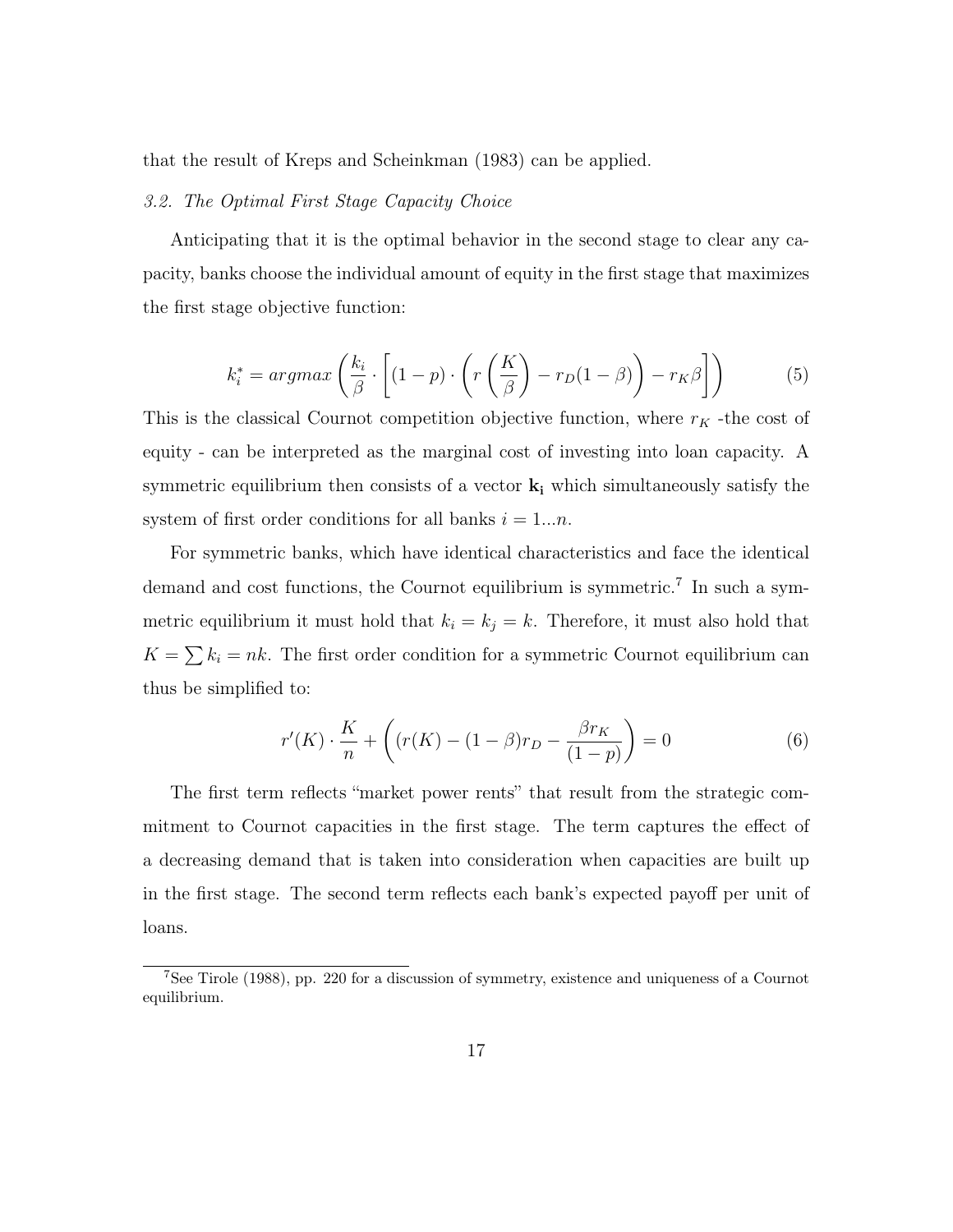The Cournotization effect then describes a situation where, because of sufficiently high recapitalization costs, the actual Bertrand competition for loans is constrained by a strategic loan capacity choice. Therefore, the Bertrand competition for loans can be described by Cournot competition. If the recapitalization costs are low, such that the capacity constraint is not binding, the existing Bertrand competition can still be described in the quantity space by Cournot competition with an infinite number of competitors.

**Lemma 2.** If there is no Cournotization effect, because recapitalization costs are low, the unconstrained Bertrand competition can be described in the quantity space by the Cournot equilibrium with an infinite number of competitors.

Proof. If the number of competitors approaches infinity, then the market power term vanishes and the sub-game perfect outcome approaches the one stage Bertrand equilibrium outcome

$$
\lim_{n \to \infty} \left( r(K) = (1 - \beta)r_D + \frac{\beta r_K}{(1 - p)} \right). \tag{7}
$$

 $\Box$ 

When discussing the impact of the Cournotization effect on stability of banks, I will therefore compare the situation where  $n \to \infty$  with a situation where  $n < \infty$ . This also implies that a low number of banks in the oligopolistic market leads to a relatively high increase of price setting power in the two stage game, compared to unconstrained Bertrand competition. Therefore, a high market concentration is likely to be reflected in a capacity constrained loan market competition with higher marginal profits compared to the Bertrand equilibrium.

Because in equilibrium the capital requirement will be binding, I can substitute  $\frac{k_i}{\beta} = l_i$  such that each bank chooses its individual optimal loan amount. The capacity constrained objective function then reflects the Cournot decision problem in loan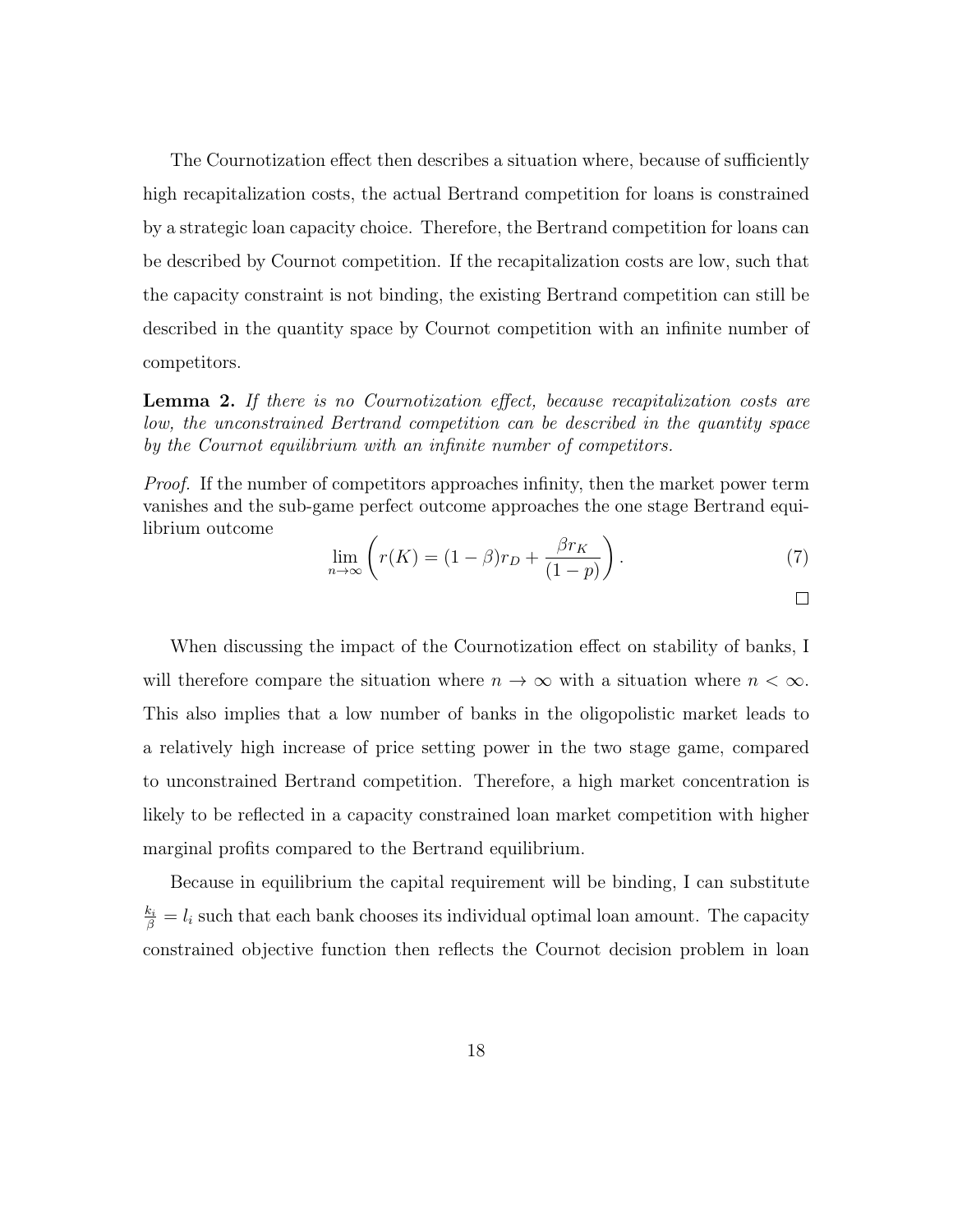quantities.<sup>8</sup>

$$
l_i^* = argmax(l_i [(1-p)(r(L) - r_D(1-\beta)) - r_K\beta])
$$
\n(8)

Denoting  $h(L) := (1-p)(r(L)-r_D(1-\beta))$  as the extended indirect demand function I can write the first order condition as the general Cournot equilibrium condition:  $h'(L) \cdot \frac{L}{n} + (h(L) - r_K \beta) = 0$ . Analogous to equation (6) the first term reflects the gained market power, which approaches zero in the unconstrained Bertrand competition, i.e., if recapitalization is costless. Lemma 2 implies that such an unconstrained competition can be described in the quantity space as hypothetical increase of  $n$  to infinity.

In the following section, I will discuss how the increase of capital requirement regulation  $\beta$  influences this equilibrium condition and the according default risk of a bank, given there is a Cournotization effect. Moreover, I will compare the results to the net effects in Bertrand competition and will discuss if a regulator should control for the Cournotization effect or not.

#### 4. Constrained Competition with Risk Shifting and Perfect Correlation

The previous discussion concentrated on the changes in competitive behavior of banks when capital requirement regulation is tightened, while the risk taking behavior of borrowers was assumed to be exogenous. However, not only banks, but also borrowers are limitedly liable, and thus protected against the downside risk of investments. Higher loan interest rates reduce the profitability of borrowers investment projects, which gives incentives to search for higher yields at the cost

<sup>&</sup>lt;sup>8</sup>Keeping equity as the decision variable does not change the qualitative results but unnecessarily complicates the notation in the following, because the capital requirement rate beta influences not only the marginal equity cost but also acts as a scaling factor for the equity decision. However, this function as a scaling factor has no impact on the risk choice of the bank and is, therefore, neglected in the following.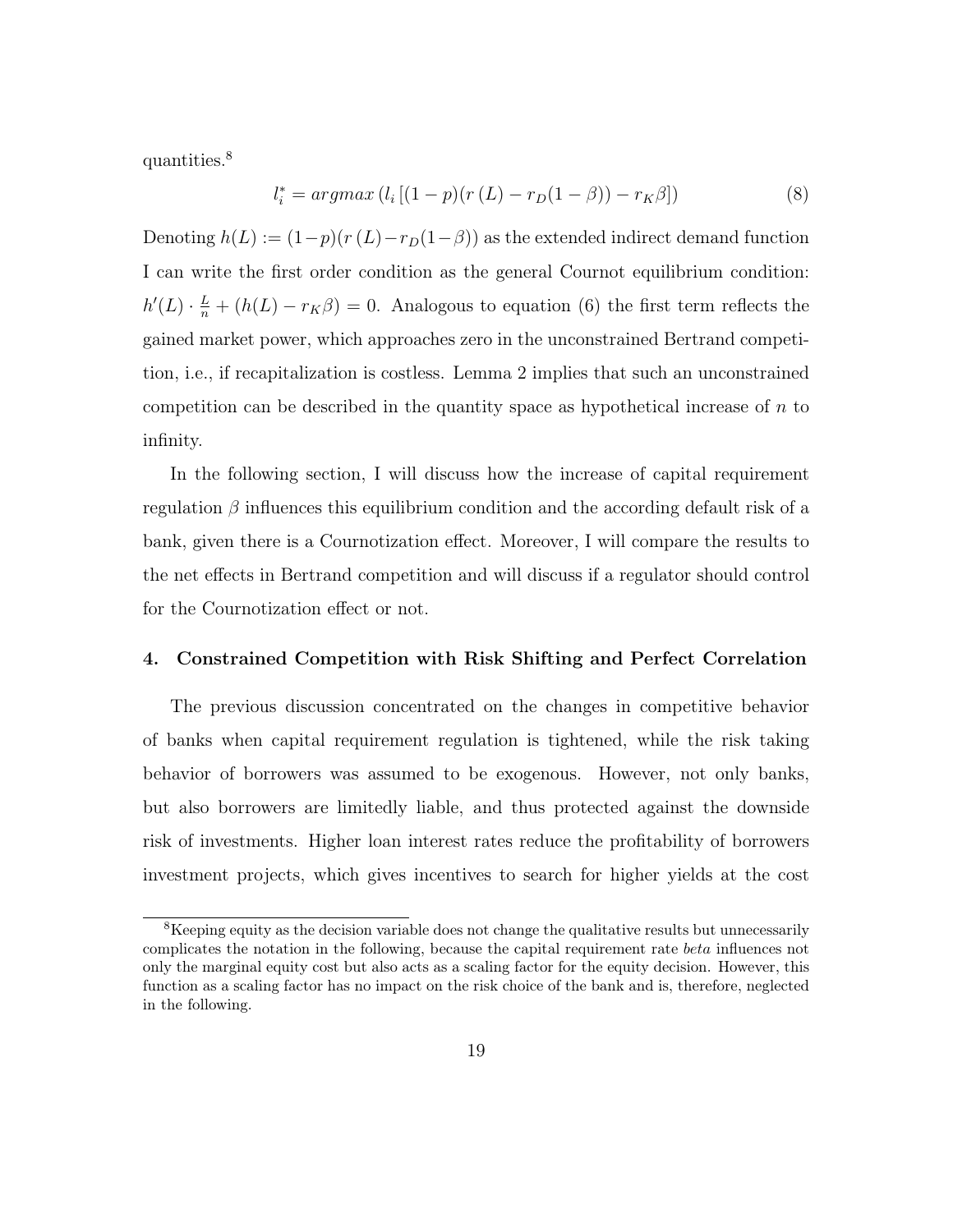of a higher risk of the project. The model is, therefore, extended to the optimal responses of borrowers' to differing loan rates resulting from the tightening of capital requirement regulation.

The intuition is that the individual default probabilities of projects is partly controlled by the borrowers decision to control for risk. This could either reflect a certain costly effort that borrowers spend to enhance the success of their projects, or by the unobservable choice of the particular project the borrower invests in. The less profitable projects become that are financed by bank loans, the less effort borrowers are willing to spend, and the lower are the success rates of their projects. To model the borrower risk shifting I follow the model set up of Martinez-Miera and Repullo (2010).

A continuum of penniless entrepreneurs captured with  $i$ , who have access to risky projects of fixed size, normalized to 1. The entrepreneurs can spend effort on an individual alternative (e.g. employment) to obtain a utility level  $b[0, B]$ . The reservation utility is continuously distributed on  $[0, B]$  with the cumulative distribution function  $G(b)$ . Let  $G(u)$  denote the measure of entrepreneurs that can obtain an alternative utility less than or equal to  $u$ .

In case of success, projects yield a risky return  $\alpha(p_j)$  and zero otherwise. The component  $p_i$  is the endogenously chosen probability of default, and reflects the costly effort an entrepreneur spends on the project to enhance expected output.<sup>9</sup>

<sup>&</sup>lt;sup>9</sup>Boyd et al. (2009) explicitly model the optimal effort choice of entrepreneurs. The projects yield an output of  $\tilde{y}+z$ . The total return component y is random and distributed with the density function  $f(y)$  and the cumulative density  $F(y)$  on the closed interval [0, A], which is known by the bank and the borrowers. The component z is endogenous and reflects the costly effort the borrower is willing to spend on the project to enhance output. The effort cost is  $c(z)$  a strictly increasing, twice differentiable, convex cost function. For a given contracted loan rate, a borrower defaults whenever  $y \le y \equiv r - z$ . Knowing the loan rate offered, the entrepreneur chooses his optimal effort in order to maximize his expected profit:  $\max_{z} \int_{\underline{y}}^{A} (y + z - r) f(y) dy - c(z)$ . Integrating by parts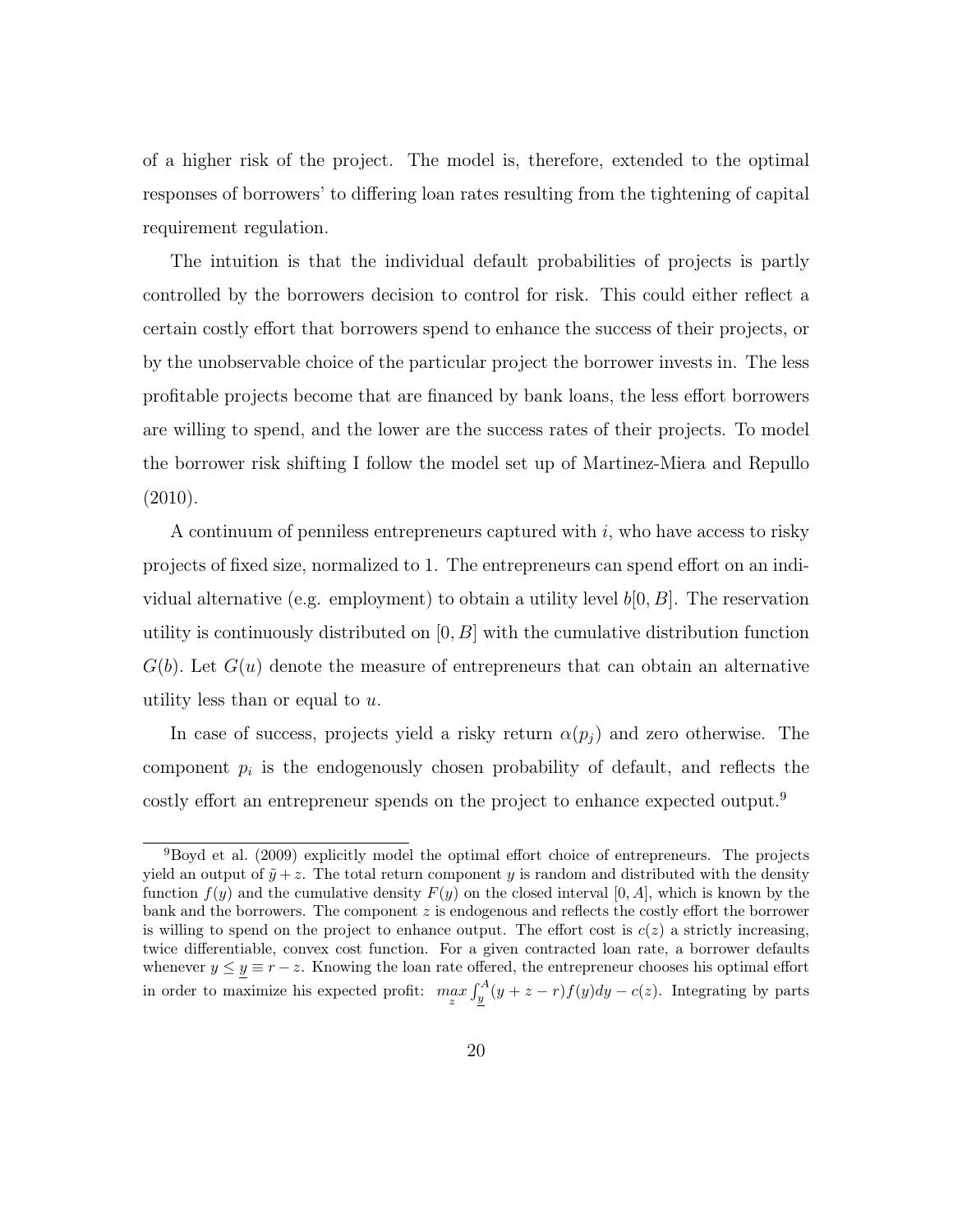As in Martinez-Miera and Repullo (2010), I assume that  $\alpha(0) < \alpha'(0)$  in order to get interior solutions. The bank offers a standard debt contract with limited liability of borrowers: In case of project success with probability  $(1 - p_i)$ , the bank receives the contracted loan interest  $r$ , and in case of default with probability  $p_i$ , the bank receives nothing, since the project's liquidation value is assumed to be zero.

Lemma 3. Because of the limited liability of a standard debt contract the default risk of a single loan increases in the equilibrium loan interest rate  $\frac{dp}{dr} > 0$ .

 $\Box$ 

Proof. The proof is provided in Appendix A.

It is further assumed that entrepreneurs are homogenous in their objective function, except for the exogenous reservation utilities  $u_j$ . Hence, all entrepreneurs will choose the identical optimal default probability  $p_j(r(L)) = p(r(L))$ ,  $\{j | u_j \leq u(r)\}\$ or opt for their outside option and do not borrow from banks. A bank that is lending to  $L_i(r)$  borrowers, faces individual loan defaults of  $p(r(L))$  in the portfolio.

If all projects are perfectly correlated, i.e.,  $\rho = 1$ , and thus default at the same time, the bank's portfolio risk of default is also equal to  $p(r(L))$ . Under perfect correlation, there is no margin effect, because all projects either default or not. Similarly, there is no buffer effect for a leveraged bank. A lower leverage allows the bank to absorb a higher share of defaults in the portfolio. However, with perfect correlation the share of defaults is either zero or 1. In section 5 the influence of imperfect correlation and in particular the impact of the margin and buffer effects is discussed. As before, the Cournot equilibrium is defined by the optimal choices of

yields the objective function:  $A + z - r - \int_{y}^{A} F(y) dy - c(z)$ , resulting in the first order condition:  $1 - F(r - z) = c'(z)$ . Total differentiation yields  $z_{R^L}(r) = \frac{F'(r-z)}{F'(r-z)-c'}$  $\frac{F(r-z)}{F'(r-z)-c''(z)} < 0$ . Higher loan rates imply less optimal effort, which translates into higher risk. Therefore, a riskier project (less costly effort) yields a higher success return to the borrower, i.e.  $\alpha(p_i)$  is assumed to be positive, concave and increasing in  $p_i$ .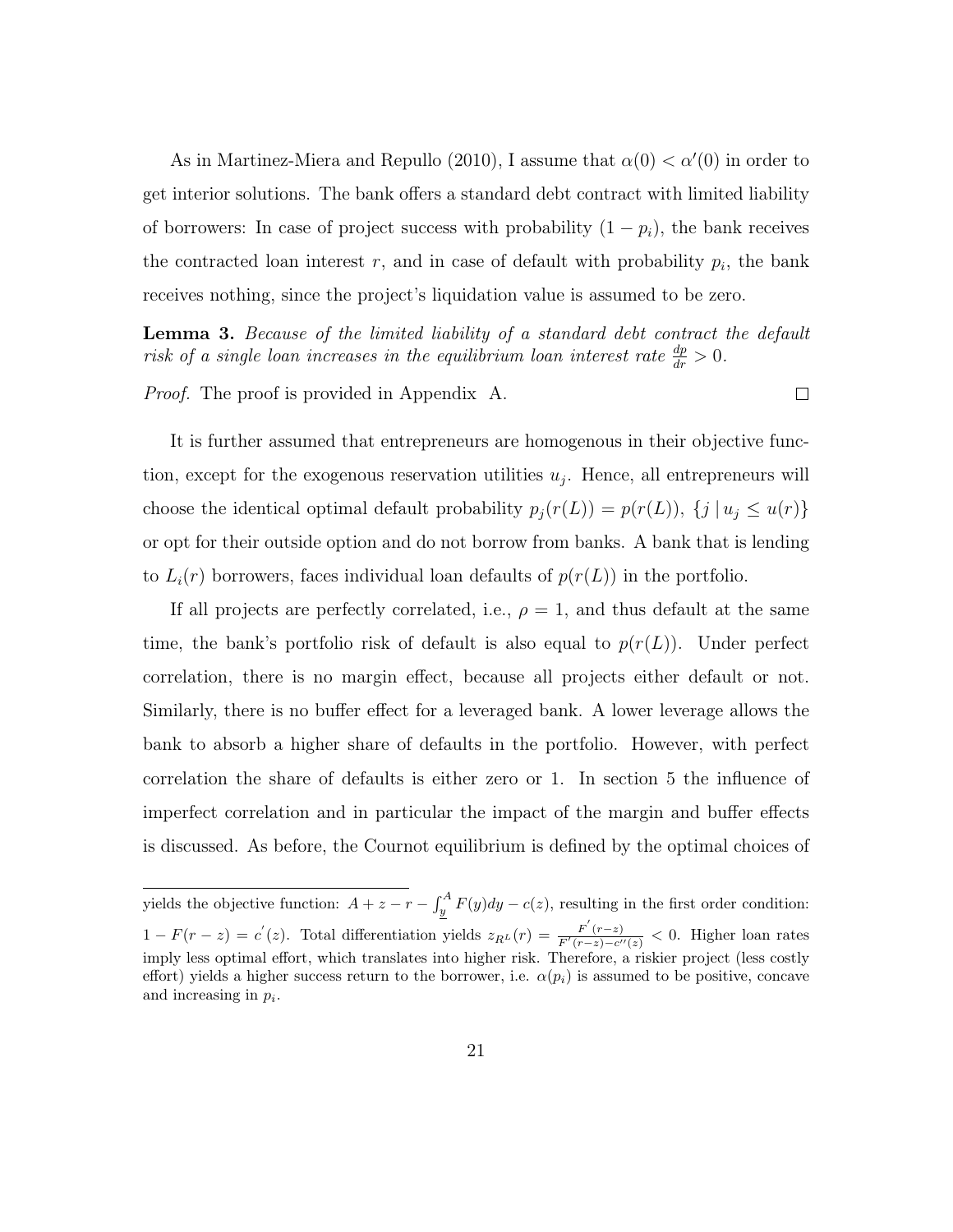individual loan quantities:

$$
l_i^* = argmax\left( [(1 - p(r(L)))(r(L) - r_D(1 - \beta)) - r_K\beta] \right)
$$
\n(9)

For the sake of notational simplification, the extended indirect demand function is defined as:  $h(L, \beta) := (1 - p(r(L)))(r(L) - r_D(1 - \beta))$ . Even with linear indirect demand and indirect risk shifting, the extended indirect demand function is not any more linear. However, with linear demand and risk shifting functions,  $h(L)$  has the characteristics that guarantee a unique Cournot equilibrium, i.e.:  $h'(L) < 0$  and  $h''(L) < 0.10$  To make sure that the reaction functions intersect, I assume that  $h(0) > \beta \cdot r_K$ . In other words, it is assumed that investing in risky projects is socially desirable. The first order condition, that defines a symmetric pure strategy Cournot equilibrium is then defined by:

$$
h'(L,\beta) \cdot \frac{L}{n} + (h(L,\beta) - r_K\beta) = 0 \tag{10}
$$

As this paper is concerned with the stability of the banking sector in Bertrand and two stage capacity constrained competition that yields Cournot results, the question to be answered is how the probability of default of each bank is effected by changes in the exogenous parameters. Define q as the probability of default of a single bank. For the very simplified case of perfect correlation, the probability of default of a bank is reflected by the probability of default of the borrowers  $q = p(r(L))$ . In particular, the probability of bank default increases whenever the loan interest increases, implying that a decrease in equilibrium loan supply increases the probability of a bank default.

Lemma 4. A decrease in aggregate equilibrium loan supply of perfectly correlated

 $10$ For the existence of a pure strategy Cournot equilibrium with the linear cost function, it is sufficient that the extended demand function is concave  $h'(L) = -p'(L)(r(L) - r_D(1 - \beta)) + (1$  $p(r(L))$   $r'(L) < 0$  because  $p'(r) > 0$  and  $r'(L) < 0$  and  $h''(L) = p'(r(L))$   $r'(L) < 0$ .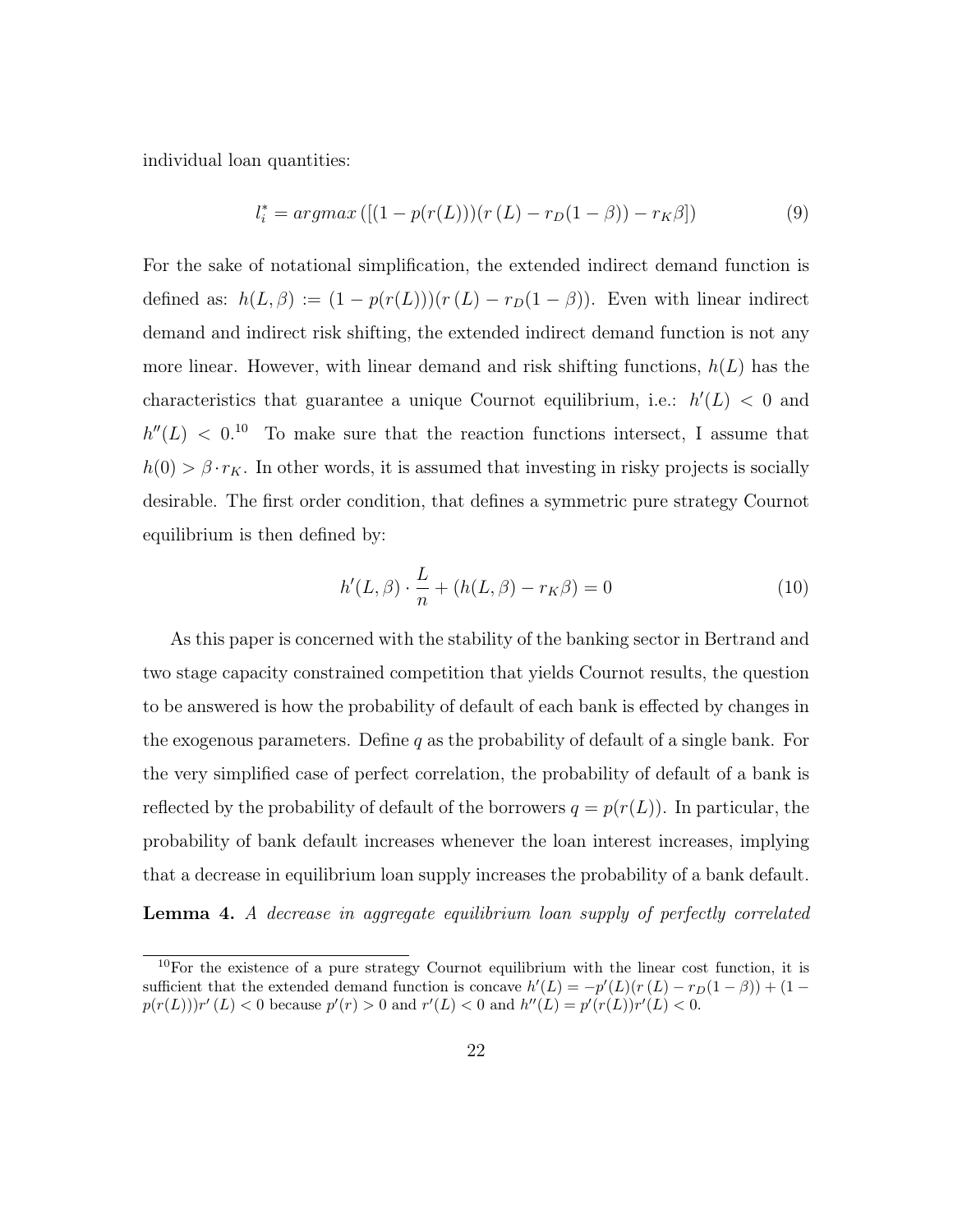risky loans increases the probability of default of the investing banks and thus destabilizes the banking sector.

Proof. Using Lemma 3 and the assumption of decreasing loan demand it is straightforward that  $\frac{dq}{dL} = p'(r(L))r'(L) < 0.$  $\Box$ 

Consider first the direct effect of a change in the competition level due to an exogenous change in the market concentration. As in the traditional Cournot equilibrium, a change in the competition that is reflected by an exogenous change of the number of competitors  $n$  has a positive effect on the supply of loans.

**Lemma 5.** Ceteris paribus, the aggregate loan supply L in equilibrium is lower in more concentrated markets, i.e.,  $\frac{dL}{dn} > 0$ .

Proof. Applying the implicit function theorem to equation (10) I show that

$$
\frac{dL}{dn} = -\frac{h(L,\beta) - \beta \cdot r_K}{h''(L)L + (1+n)h'(L)} > 0
$$
\n(11)

The denominator is negative whenever the second order condition of the bank's objective function holds, i.e., it is clearly negative for a concave extended demand function. The numerator is positive, as long as the assumption that  $h(0) > \beta \cdot r_K$ holds.  $\Box$ 

This is the result of Boyd and De Nicolò (2005). Due to the risk shifting effect, a reduction in competition that increases loan interest rates destabilizes the banking sector.

However, this paper is not concerned with the direct effect of competition on the stability of banks, but instead with the indirect effect that capital requirement has on the price setting power and its impact on banking stability. In order to analyze this impact, it is necessary to understand first the direct impact of an increase in capital requirements on banking stability, and then compare the results for Bertrand competition and two stage capacity loan interest rate competition. Applying the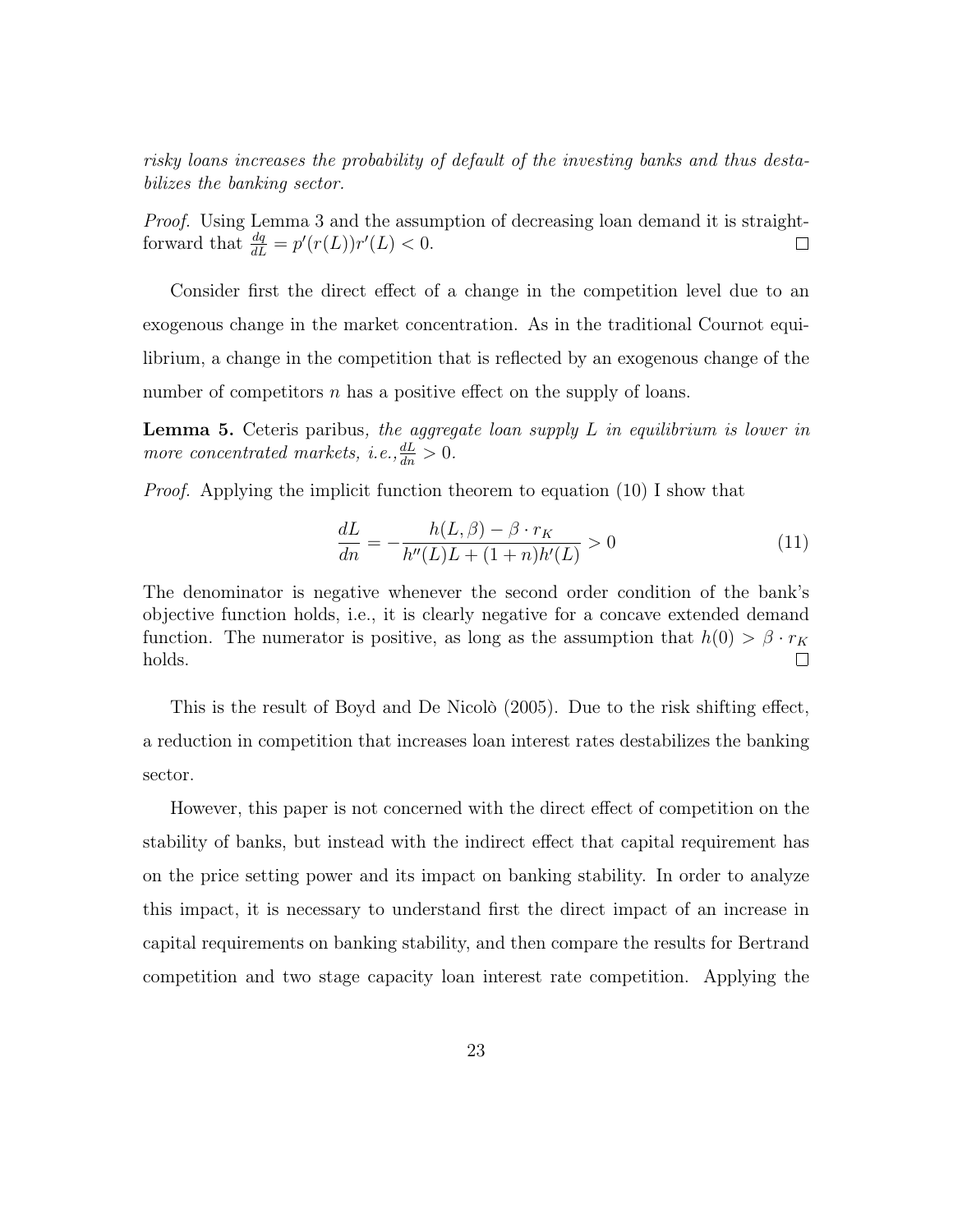implicit function theorem to equation (10) I obtain:

$$
\frac{dL}{d\beta} = -\frac{\frac{\partial^2 \Pi(L,\beta)}{\partial L \partial \beta}}{\frac{\partial^2 \Pi(L,\beta)}{\partial L^2}} = -\frac{\left(\frac{\partial h(L,\beta)}{\partial \beta} - r_K\right) + \frac{\partial^2 h(L,\beta)}{\partial \beta \partial L} \frac{L}{n}}{h''(L)L + (1+n)h'(L)}
$$
(12)

The denominator is negative if the second order condition holds, which is in particular true for linear demand and linear risk shifting functions. Therefore, the sign of the right hand side of equation (12) is determined by the sign of the numerator. In particular, if  $\left(\frac{\partial h(L,\beta)}{\partial \beta} - r_K\right) + \frac{\partial^2 h(L,\beta)}{\partial \beta \partial L}$ ∂β∂L  $\frac{L}{n}$  < 0, an increase in capital requirements results in lower aggregate supply of loans in equilibrium, and vice versa. For perfectly correlated loan defaults, the partial derivative of the extended demand function is simply:

$$
\frac{\partial h(L,\beta)}{\partial \beta} = (1 - p(r(L)) \cdot r_D > 0 \tag{13}
$$

If equity funding is costly  $(r_K \ge r_D)$  then it must clearly hold that  $(1-p(r(L))) \cdot r_D$  $r_K$  because  $p(r(L)) \in [0, 1]$  because it is a probability.<sup>11</sup> Therefore, the first term in brackets is negative and reflects the decreasing profitability of each unit of loan when equity funding is more expensive than deposit funding.

Applying Young's theorem to equation (13) one obtains:

$$
\frac{\partial^2 h(L,\beta)}{\partial L \partial \beta} = -p'(r(L))) \cdot r'(L) \cdot r_D > 0 \tag{14}
$$

The impact of an increase in capital requirement on each bank's profit is thus ambiguous:

<sup>&</sup>lt;sup>11</sup>Even if the opportunity cost of equity funding would equal  $r_D$ , the limited liability to depositors already implies higher expected marginal cost of equity.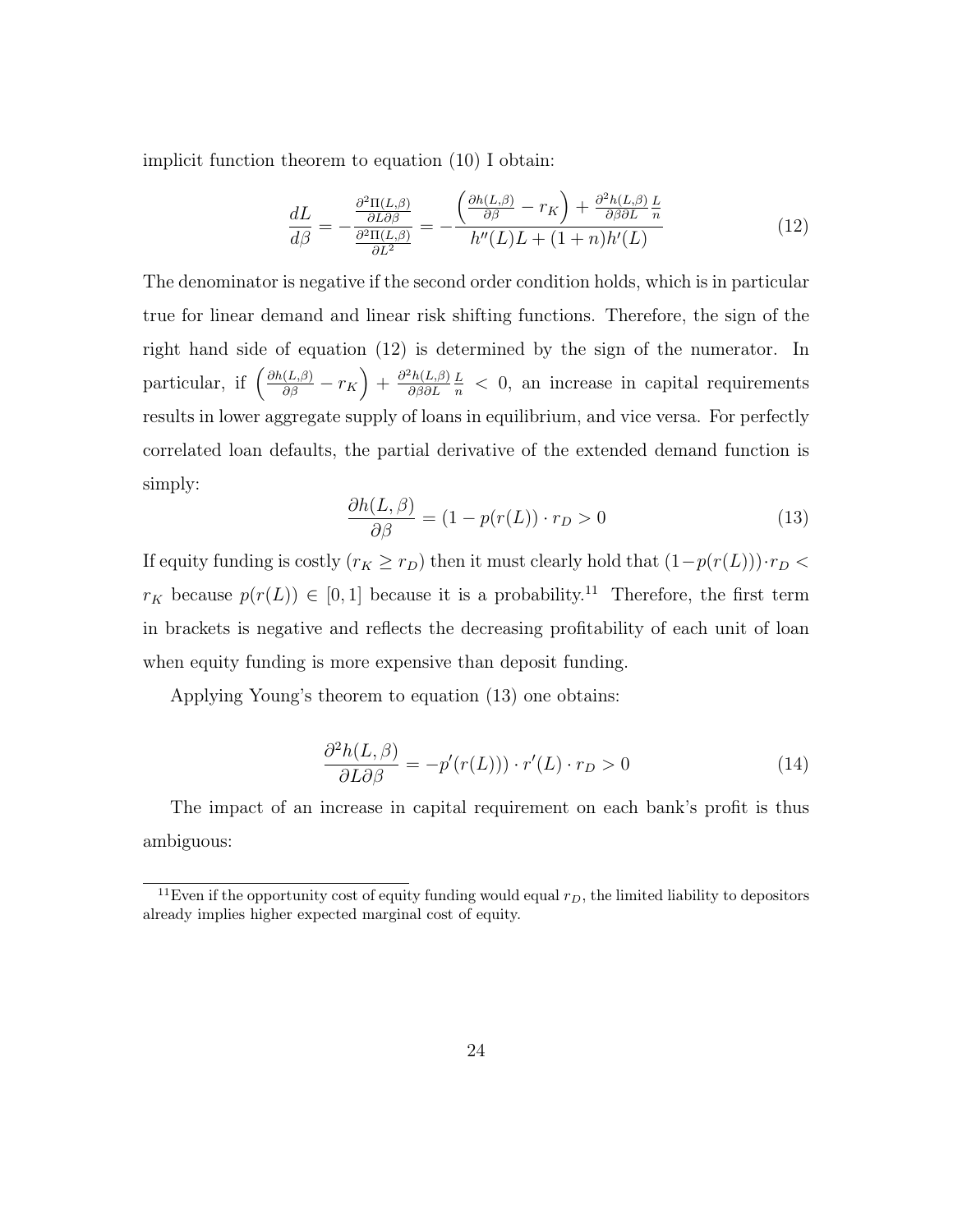$$
\frac{\partial^2 \Pi(L,\beta)}{\partial L \partial \beta} = \underbrace{\left(\frac{\partial h(L,\beta)}{\partial \beta} - r_K\right)}_{< 0} + \underbrace{\frac{\partial^2 h(L,\beta)}{\partial L \partial \beta} \cdot \frac{L}{n}}_{> 0} \tag{15}
$$

**Proposition 1.** If the cost of recapitalization is sufficiently low, such that there is no binding capacity constraint on Bertrand competition, an increase in capital requirements will unambiguously decrease the stability of banks under perfect correlation.

Proof. Recall from Lemma 2 that unconstrained Bertrand competition translates in the quantity space into  $n \to \infty$  such that equation (15) becomes unambiguously negative: an increase in  $\beta$  decreases the supply of loans in equilibrium. The decrease in loan supply increases the equilibrium loan interest rate and through risk shifting as the only effect this decreases the banks' probability of default as shown in Lemma 4.  $\Box$ 

This result is similar to the argumentation of Boyd and De Nicolò (2005). Without any price setting power the only effect of the increase in capital requirements and the resulting higher marginal funding costs is an increase in loan interest rates. The higher loan interest rate then unambiguously translates into borrower risk shifting and decreases the bank stability.

Moreover, it becomes clear that the sign of right hand side of equation (15) depends critically on n.

Lemma 6. A higher market concentration, i.e., a lower n, increases the cross partial derivative  $\frac{\partial^2 \Pi(L,\beta)}{\partial L \partial \beta}$ .

*Proof.* Using equations  $(13)$ ,  $(14)$  and  $(15)$  I obtain:

$$
-\left(\frac{r_K}{r_D} - (1 - p(r(L)))\right) - p'(r(L)) \cdot r'(L) \cdot \frac{L}{n}
$$
\n(16)

Differentiation with respect to  $n$  yields:

$$
-p'(r(L))) \cdot r'(L) \cdot \left[\frac{dL}{dn} + \frac{\frac{dL}{dn}}{n} - \frac{L}{n^2}\right] \geq 0 \tag{17}
$$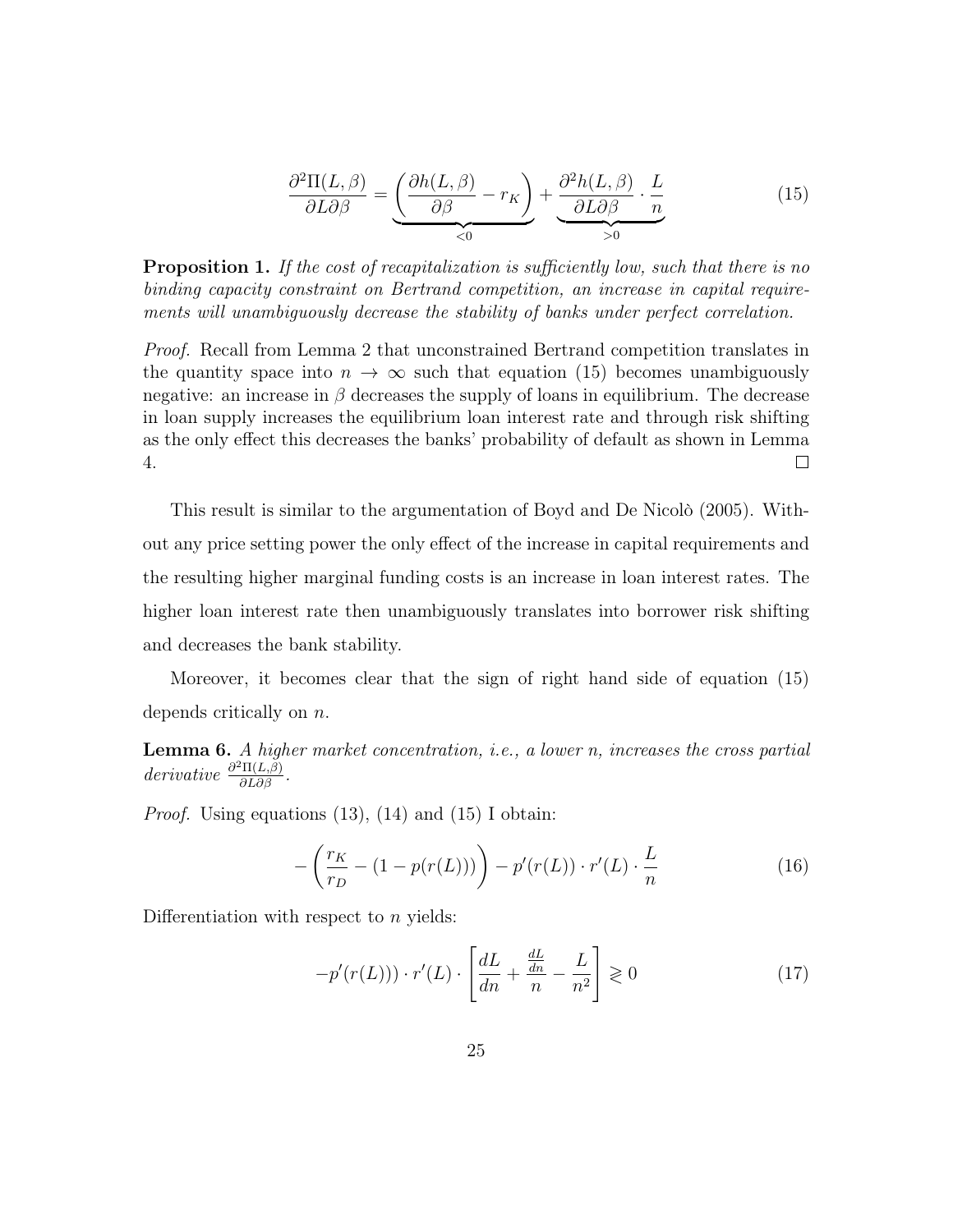Because  $-p'(r(L)) \cdot r'(L) > 0$ , the sign of the derivative depends on the terms in brackets. A lower *n* increases equation (15) whenever  $\left[\frac{dL}{dn} + \frac{\frac{dL}{dn}}{n} - \frac{L}{n^2}\right]$  $\left\lfloor \frac{L}{n^2} \right\rfloor < 0$ . Intuitively, this condition means that an increase in the number of competitors increases the aggregate loan supply more than it reduces the individual loan supply as conjectured in Martinez-Miera (2009) based on simulations. Because n, the number of competitors, is strictly positive, this condition can be reduced to:

$$
\frac{dL}{dn} < \frac{L}{n \cdot (n+1)}\tag{18}
$$

Recalling Lemma 5, i.e., using equation (11) I obtain:

$$
-\frac{h(L,\beta) - \beta \cdot r_K}{h''(L)L + (1+n)h'(L)} < \frac{L}{n \cdot (n+1)}\tag{19}
$$

This can be simplified to: $12$ 

$$
h(L,\beta) - \beta \cdot r_K < -\frac{h''(L)L^2}{n \cdot (n+1)} - h'(L) \cdot \frac{L}{n} \tag{20}
$$

Moreover, the first order condition for the Cournot equilibrium that is given in equation (10) can be rewritten as:  $13$ 

$$
(h(L, \beta) - \beta \cdot r_K) = -h'(L, \beta) \cdot \frac{L}{n}
$$
\n(21)

Substituting the right hand side in the left side of the inequality yields:

$$
-\frac{h''(L)L^2}{n \cdot (n+1)} > 0\tag{22}
$$

This condition holds for  $h''(L) < 0$  as provided in our model.<sup>14</sup>

 $\Box$ 

<sup>&</sup>lt;sup>12</sup>The second order condition requires that  $-(h''(L)L + (1 + n)h'(L)) > 0$ .

<sup>13</sup>Further modification would lead to the standard Cournot equilibrium condition -  $\frac{(h(L,\beta)-\beta\cdot r_K)}{(h(L,\beta))}=\frac{1}{e}$  - the Lerner Index in equilibrium equals the market share over the point price elasticity at the equilibrium price.

<sup>&</sup>lt;sup>14</sup>In the standard Cournot oligopoly model with linear indirect demand, this term is zero. Implying that, with a linear extended demand function, the market concentration plays no role on the impact of capital requirement regulation on the stability of banks because an increase in the number of competitors increases the aggregate output exactly in the same amount as the individual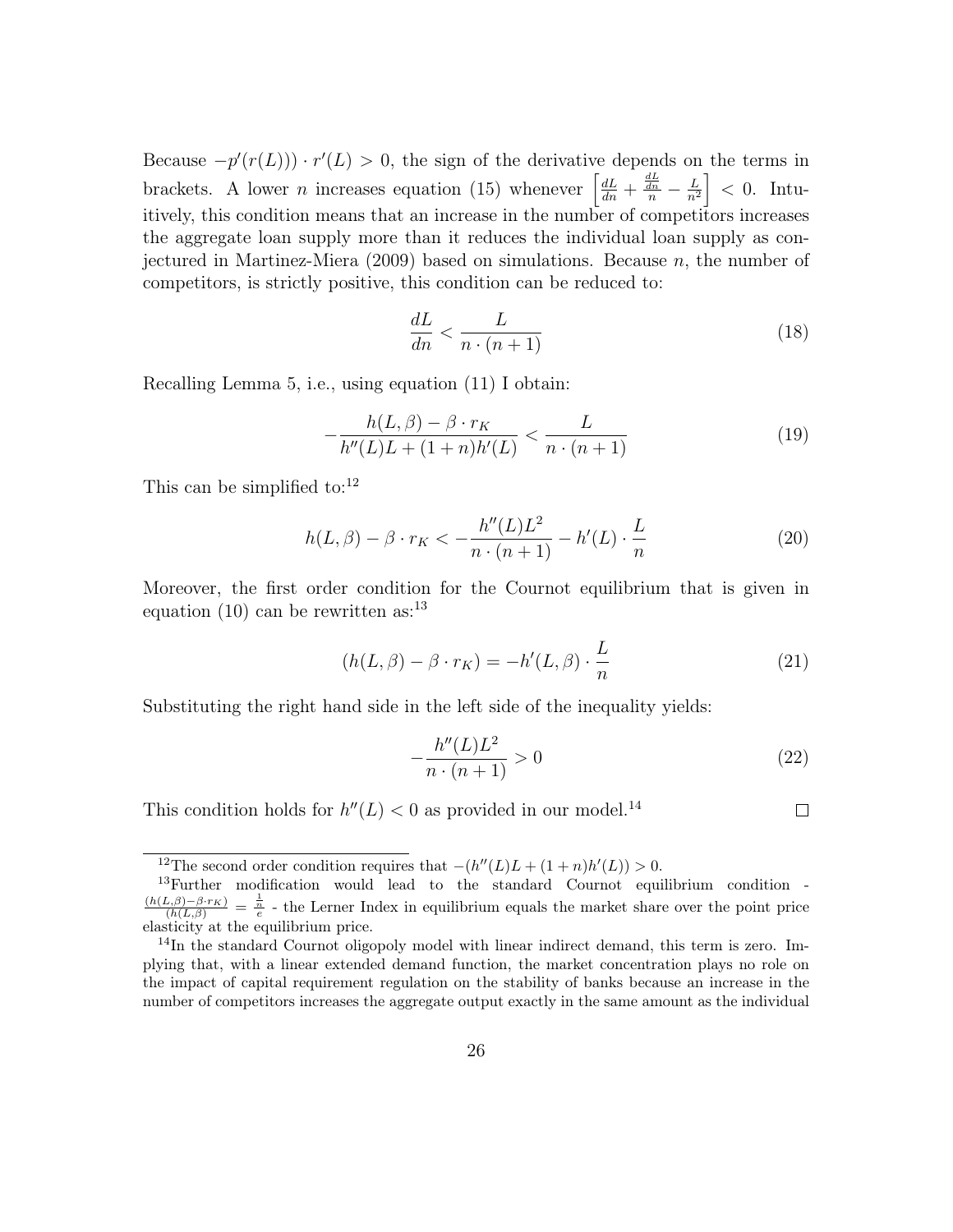Lemma 6 shows that there exists an  $n$  for which it is not optimal for the competing banks to shift the cost of higher capital requirements to their borrowers. Anticipating the risk shifting reaction to higher loan interest rates, a bank with high price setting power prefers to keep the loan interest rate constant or even lowers it, when capital requirements are increased. Denoting  $L^M$  as the optimal monopoly output and assuming that the risk shifting effect is high enough, i.e.,  $-p'(r(L^M))\cdot r'(L^M)L^M >$  $\int$   $\frac{r_K}{\sqrt{2}}$  $\frac{r_K}{r_D} - (1 - p(r(L^M)))$ , the following proposition can be derived.

Proposition 2. If risk shifting is high, the impact of the capital requirement on the equilibrium loan interest rate is not monotone but may depend on the number of competitors:

$$
\begin{array}{rcl}\nif \; n > \hat{n} & \rightarrow \frac{\partial^2 \Pi(L,\beta)}{\partial L \partial \beta} < 0 \quad \rightarrow \frac{dr}{d\beta} > 0 \\
if \; n < \hat{n} & \rightarrow \frac{\partial^2 \Pi(L,\beta)}{\partial L \partial \beta} > 0 \quad \rightarrow \frac{dr}{d\beta} < 0\n\end{array}
$$

*Proof.* If risk shifting is high, i.e.  $\left(-p'r'(L^M) \cdot L^M \right) \frac{r_K}{r_H}$  $\frac{r_K}{r_D} - (1 - p(r(L^M))) \Big), \text{ a mon}$ nopolist finds it optimal to increase the loan interest rate, i.e., to reduce the loan supply, when he faces higher marginal cost from capital requirement regulation  $\left(\frac{d\bar{r}(L)}{d\beta}\right)$   $\leq$  0). If  $n \to \infty$ , the cross partial derivative is unambiguously negative such that the default probability increases with higher capital requirements  $\frac{dr(L)}{d\beta} > 0$ . From Lemma 6, it becomes clear that there must exist a critical number of competitors  $\hat{n}$  for which the cross partial derivative is zero.  $\Box$ 

If banks gain price setting power through higher capital requirements, the loan interest rate is not monotonically increasing in capital requirements. If the Cournotization effect is high compared to risk shifting (due to high market concentration), a capital requirement increase will increase aggregate lending. The intuition is that banks consider the risk shifting effect when setting optimal capacities. If they gain enough price setting power, they can internalize the increased marginal cost and thereby avoid the risk shifting of their borrowers.

output is reduced.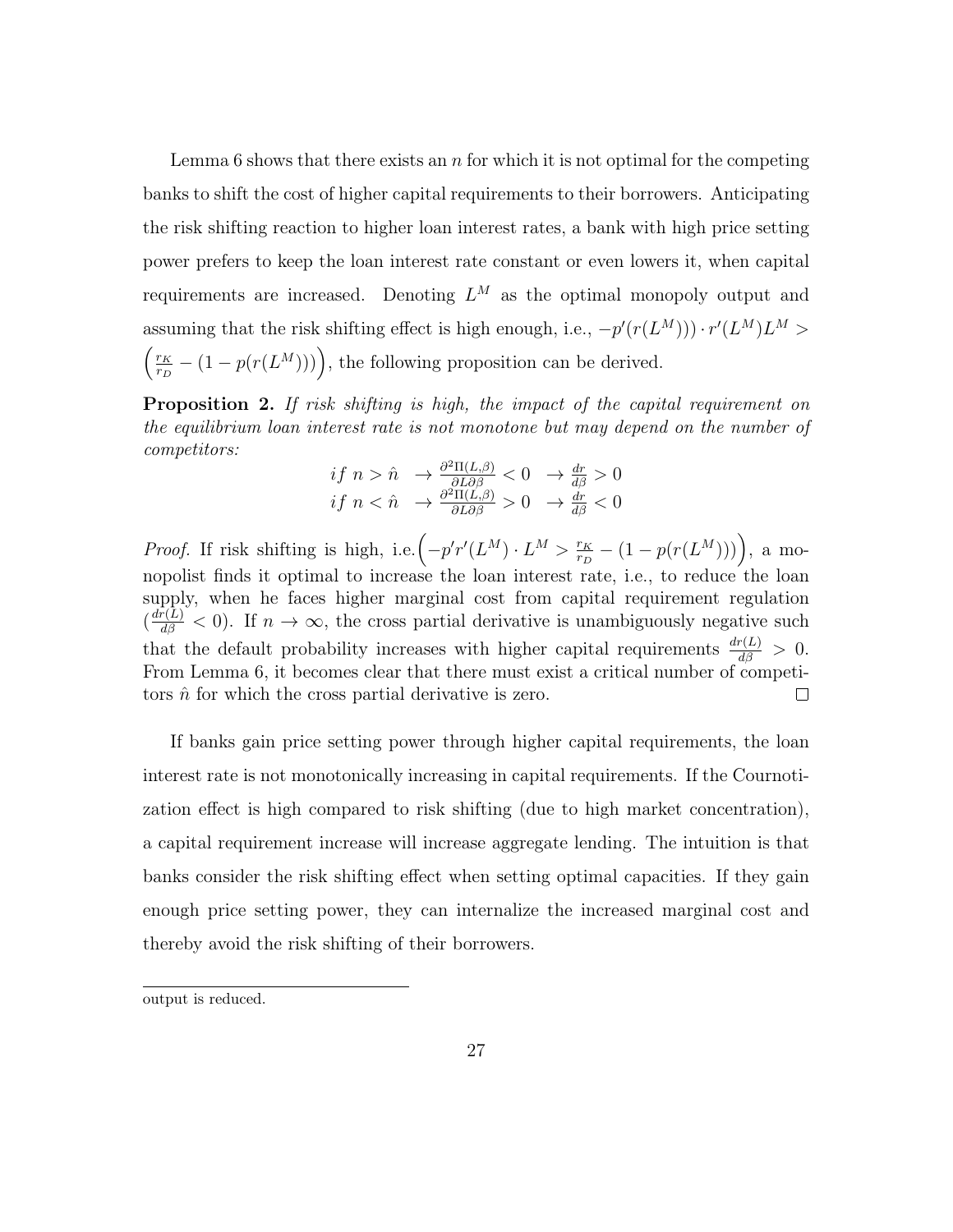**Proposition 3.** A binding capacity constraint on Bertrand competition, resulting from increased capital requirements, may stabilize the banking sector if the market is highly concentrated.

Proof. Recall from Lemma 2 that unconstrained Bertrand competition translates in  $n \to \infty$  such that equation (15) becomes unambiguously negative: an increase in  $\beta$ decreases the supply of loans in equilibrium. The decrease in loan supply increases the banks' probability of default as shown in Lemma 4.  $\Box$ 

Note, however, that the increase in capital requirements decreases the leverage of the potentially defaulting banks. Considering that a high proportion of the social cost of a bank default is driven by the size of outstanding debt, and not only by the fact of the default, a lower debt level may mean lower cost in case of default. Therefore, an increase in capital requirements in this setting makes a bank default ex ante more likely, but may decrease the ex post cost of the default.

#### 5. Generalization to Imperfect Correlation

If not all loan investments default at the same time, the bank can survive a certain aggregate share of loan defaults in the investment portfolio, due to the equity it invested, which is the so called buffer effect (IV), and the profit it makes on nondefaulting loans in the portfolio, which is called the margin effect (II) accordingly to Martinez-Miera and Repullo (2010) . As illustrated in Figure 1, an individual bank goes bankrupt whenever the revenue from non-defaulting loans cannot compensate the liabilities  $r_D$  to its depositors  $D = (1 - \beta)L$ . Using the introduced variables, this aggregate share of defaults that a bank can survive is implicitly defined by the following equation:

$$
(1-x) \cdot r(L)L < r_D \cdot D \tag{23}
$$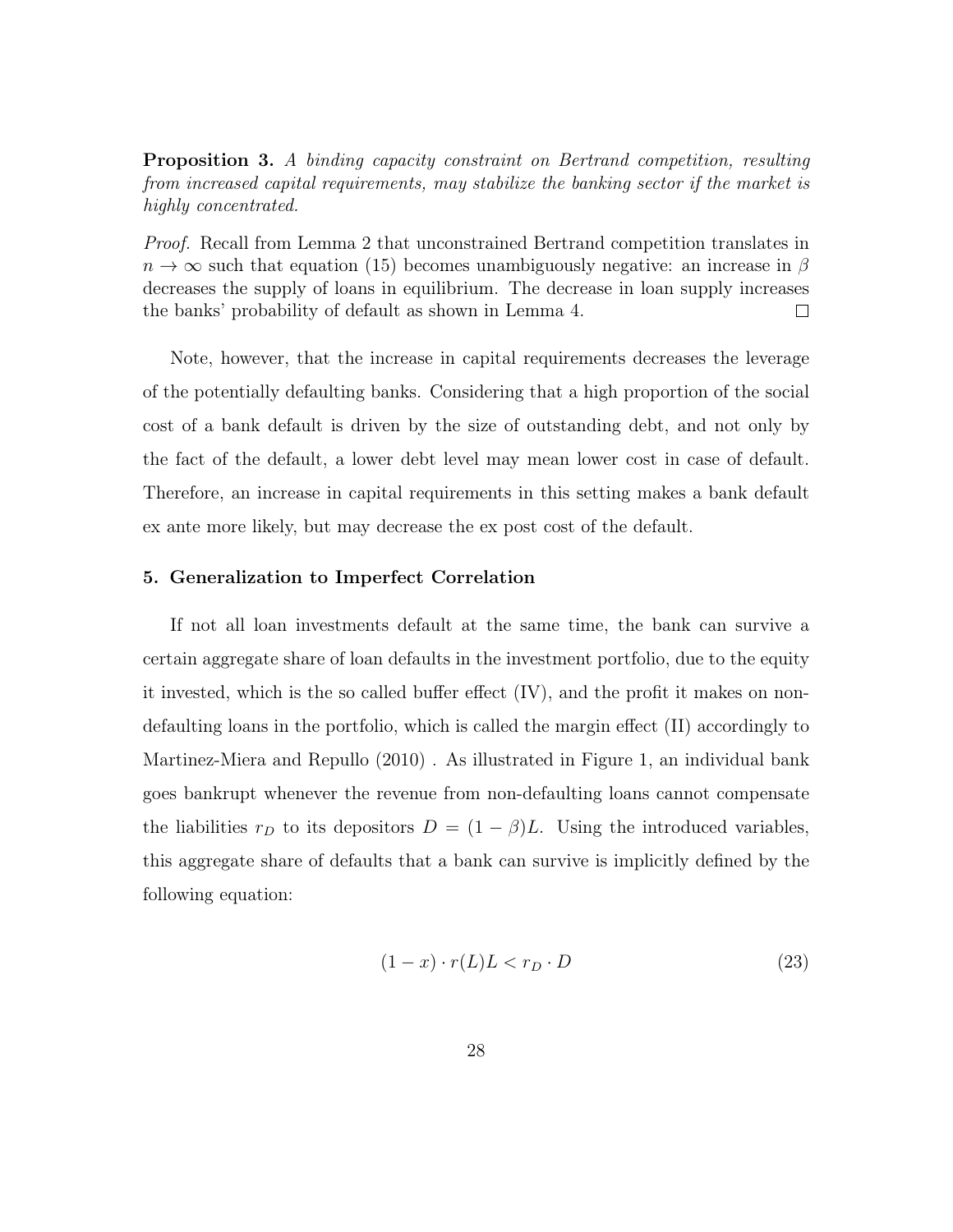Define  $\hat{x}(L)$  as the critical aggregate loan failure rate that makes the non-defaulting condition binding:

$$
\hat{x}(L) = \frac{r(L) - (1 - \beta)r_D}{r(L)}
$$
\n(24)

The bank's probability of default is then the probability to observe an aggregate portfolio default rate above this critical value.

The probability of observing such an aggregate default rate in the portfolio is analyzed using a one-factor Gaussian copula model of time to default.<sup>15</sup> The basic assumption is that a bank invests in a highly granulated portfolio of assets with individual probabilities of default  $p(r(L))$ . It is assumed that the copula correlation between each pair of homogenous borrowers is  $\rho < 1$ . The single risk factor model then assumes that the default of each individual loan investment is triggered by the random project value falling below a critical value. The random project return of a project can be described as:

$$
B_j = \sqrt{\rho} \cdot Z + \sqrt{1 - \rho} \cdot \varepsilon_j \tag{25}
$$

where Z is a common systematic risk factor that effects all projects and  $\varepsilon_j$  is an idiosyncratic risk factor that is independent among the projects. Assume that both random variables are independently standard normally distributed. The constant  $\rho$ , hence, measures the correlation between project returns, i.e., defines the proportion of systematic and idiosyncratic risk that triggers the project value. For each state of nature, which reflects a certain realization of the systemic factor, I can define a

<sup>&</sup>lt;sup>15</sup>The IRB approach in Basel II and III is based on this model that is also known as the Vasicek model (Vasicek, 2002).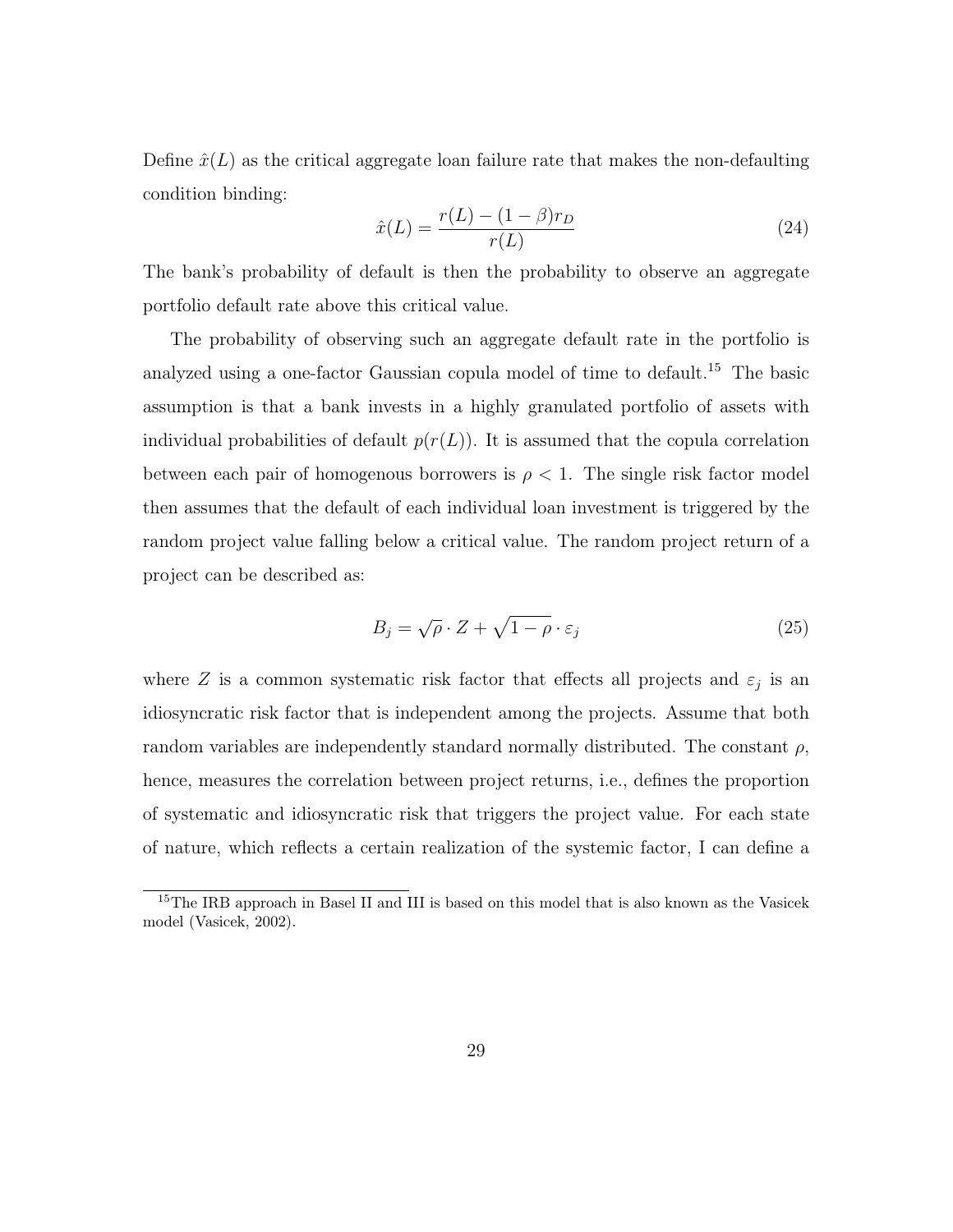conditional probability of default:

$$
p_j(z) = P[B_j < c_j | Z = z] \tag{26}
$$

where  $c_j$  reflects a certain threshold value, which the project return has to outweigh. In this paper's model framework this threshold value is the borrower's liability to the bank.

Because the project return is the sum of two independent standard normally distributed variables the return itself is also  $B_j \sim N(0, 1)$ , such that  $p_j(z) = \phi(c_j)$  or  $c_j = \phi^{-1}(p_j)$ . The threshold value is the quantile for the default probability that the borrowers choose when confronted with the standard debt contract. Conditional on the realization of  $Z = z$ , there is only one random variable left, the idiosyncratic risk that determines the conditional probability of default of a representative project:

$$
q_j(z) = P\left[\sqrt{\rho} \cdot z + \sqrt{1 - \rho} \cdot \varepsilon_j \le \phi^{-1}(p_j) \,|\, Z = z\right] \tag{27}
$$

Since  $\varepsilon_j \sim N(0, 1)$ , the conditional probability of default in a certain state of nature is:

$$
q_j(z) = \phi\left(\frac{\phi^{-1}(p_j) - \sqrt{\rho} \cdot z}{\sqrt{1 - \rho}}\right)
$$
\n(28)

For the derivation of the cumulative distribution of the failure rate the assumption that the states of nature are also standard normally distributed,  $z \sim N(0, 1)$ , is used:

$$
F(x, p) = P\left[\phi\left(\frac{\phi^{-1}(p) - \sqrt{\rho} \cdot z}{\sqrt{1 - \rho}}\right) \le x\right]
$$
  
= 
$$
P\left[-z \le \frac{\sqrt{1 - \rho} \cdot \phi^{-1}(x) - \phi^{-1}(p)}{\sqrt{\rho}}\right] = \phi\left(\frac{\sqrt{1 - \rho} \cdot \phi^{-1}(x) - \phi^{-1}(p)}{\sqrt{\rho}}\right)
$$
 (29)

This gives the probability to observe an aggregate failure rate smaller or equal to  $x \in [0, 1].$ 

A certain bank's stability can therefore be described as the probability of observ-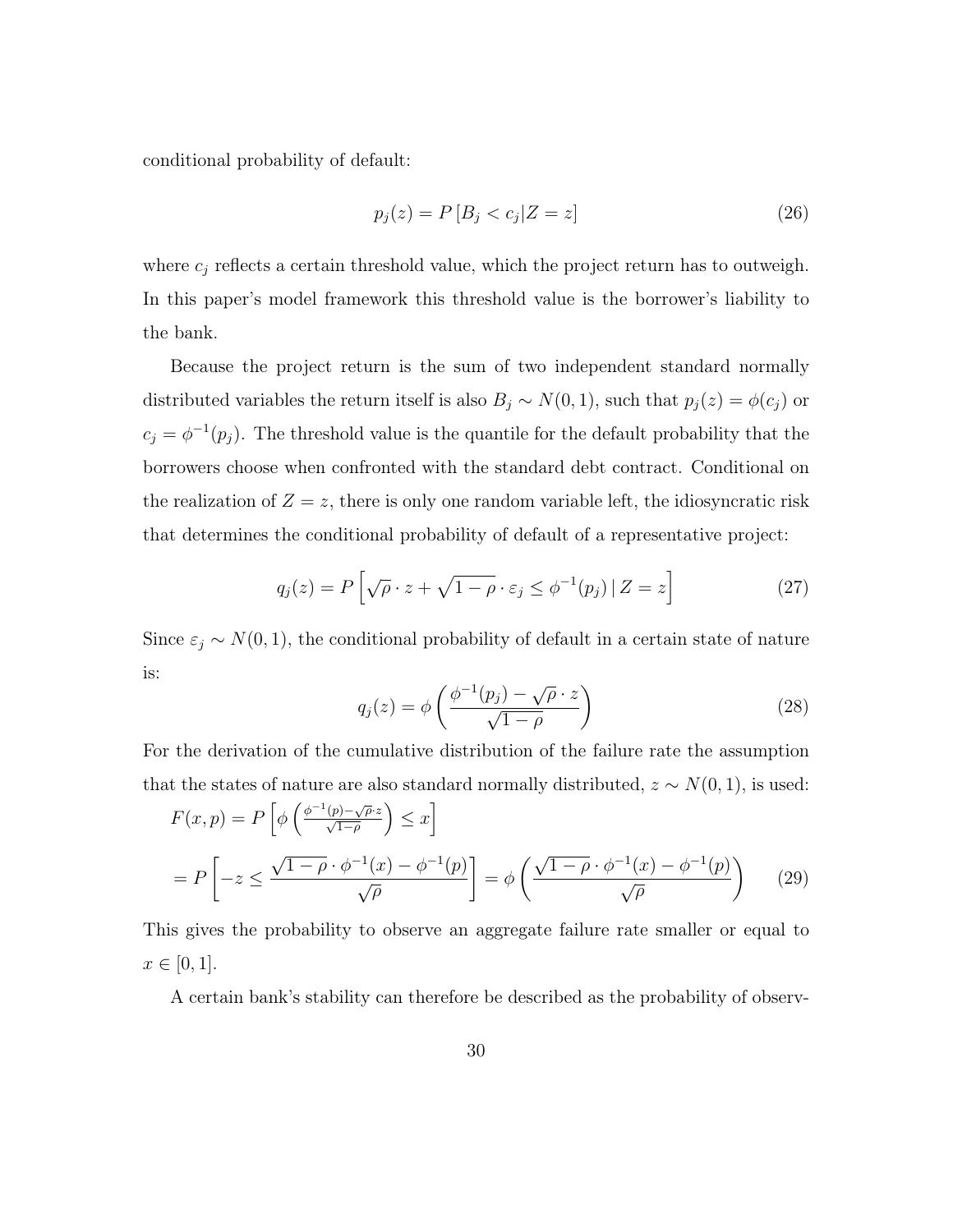ing an aggregate failure rate, which a bank is able to survive  $P[x \leq \hat{x}]$ :

$$
F(\hat{x}(\beta, r(L)), p(r(L)) = \phi\left(\frac{\sqrt{1-\rho} \cdot \phi^{-1}(\hat{x}) - \phi^{-1}(p)}{\sqrt{\rho}}\right)
$$
(30)

The above equation illustrates that the correlation  $\rho$  among individual loan defaults determines the existence and strength of the the buffer and margin effects, which are effects on the critical default rate  $\hat{x}$ . If the correlation is imperfect  $\rho < 1$ , the bank's stability depends on the individual loan default probabilities  $p(r(L))$  and the value of the aggregate failure rate the bank can survive  $\hat{x}(\beta, r(L))$  weighted with √  $\overline{1-\rho}$ . If correlation is perfect, i.e.,  $\rho = 1$ , the weight becomes zero and bank stability is defined solely by  $\phi(\phi^{-1}(p)) = p$  the default probability of a single loan is equal to the default probability of the bank as it was analyzed in the section above.

Bank stability with  $\rho < 1$  directly depends on the capital requirement rate, because with higher equity a bank can absorb higher losses. This is reflected in the fact that the critical default rate is increasing in the capital requirement  $\frac{\partial \hat{x}}{\partial \beta} > 0.16$ Moreover, the bank's stability depends on the effect the capital requirement has on the equilibrium loan interest rate. On the one hand, an increase in the loan interest rate leads to higher profits per non-defaulting loan. This again increases the bank's stability because with higher profits, more defaults can be absorbed. On the other hand, as discussed above, a higher loan interest rate results in the discussed risk shifting effect: the limitedly liable borrowers choose higher individual risks, which increases the bank's probability of default.

Lemma 7. Under imperfect correlation, an increase of capital requirement affects the stability of a bank in three ways. Which effect prevails is influenced by the strength

 $16$ For notational simplicity I neglect in the following the indirect functional relationships and where suitable, I write e.g. only  $F(\hat{x}, p)$  when referring to  $F(\hat{x}(\beta, r(L)), p(r(L))$ .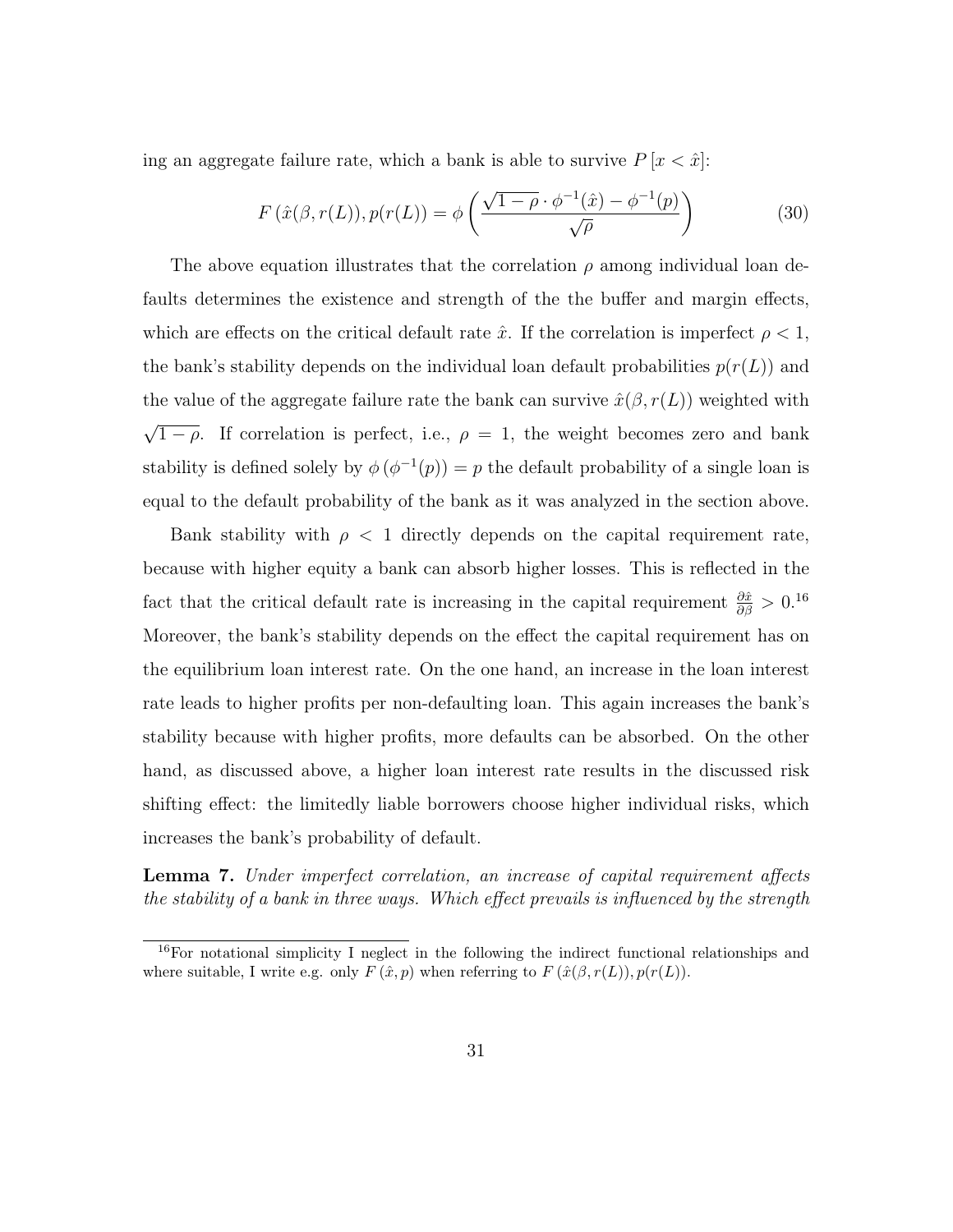of the Cournotization effect.

$$
\frac{dF(\hat{x},p)}{d\beta} = \underbrace{\frac{\partial F(\hat{x})}{\partial \hat{x}} \cdot \frac{\partial \hat{x}}{\partial \beta}}_{Buffer(+)} + \left( \underbrace{\frac{\partial F(\hat{x})}{\partial \hat{x}} \cdot \frac{\partial \hat{x}}{\partial r}}_{Margin(+)} + \underbrace{\frac{\partial F(p)}{\partial p} \cdot \frac{\partial p}{\partial r}}_{Risk\;Shifting(-)} \right) \cdot \underbrace{\frac{dr}{d\beta}}_{Contraction(\pm)} \ge 0 \tag{31}
$$

Proof. For the formal proof see Appendix B. Intuitively, Buffer effect (IV) is positive, because  $F(\hat{x}, p(r(L)))$  is a cumulative distribution function such that increasing  $\hat{x}$  has a positive effect on bank stability  $\frac{\partial F(\hat{x},p(r(L)))}{\partial \hat{x}} > 0$  and  $\frac{\partial \hat{x}}{\partial \beta} = \frac{r_D}{r(L)}$  $\frac{r_D}{r(L)}$  is positive for strictly positive loan and deposit rates. Similarly, the *Margin* effect (III) is positive because higher loan interest rates increase the critical default threshold level  $\frac{\partial \hat{x}}{\partial r} = \frac{(1-\beta)(r_D)}{(r(L))^2} > 0$ . The Risk Shifting effect (II) is negative due to the negative first order stochastic dominance effect of an increased borrower default probability  $\frac{\partial F(\hat{x}, p(r(L)))}{\partial p} < 0$  and the positive effect of an increased loan rate on the borrowers' default probabilities.

Depending on the exogenous parameters, three possible scenarios exist that determine the effect that the gained market power has on the impact of an increase in regulation on stability.

**Case 1**:  $|Bufler| > |(Margin + Risk Shifting) \cdot \frac{dr}{d\beta}|$ , the buffer effect outweighs the risk shifting and margin effect. In this case, the gained price setting power of banks does not influence the total effect that is fully driven by the buffer effect. An increase in capital requirement regulation unambiguously increases the stability of banks regardless of the competitive market structure. This situation reflects the traditional view on capital regulation and is not analyzed any further.

**Case 2**:  $|Buffer| \leq |(Margin + Risk Shifting) \cdot \frac{dr}{d\beta}|$  and  $|Margin| \leq |Risk Shifting|$ : the buffer effect is low and the risk shifting outweighs the margin effect. This is a more general case of the perfect correlation analysis above: Risk shifting is the dominant effect and an increase in capital requirements translates into higher risk. If banks have no price setting power, an increase in capital requirements unambiguously de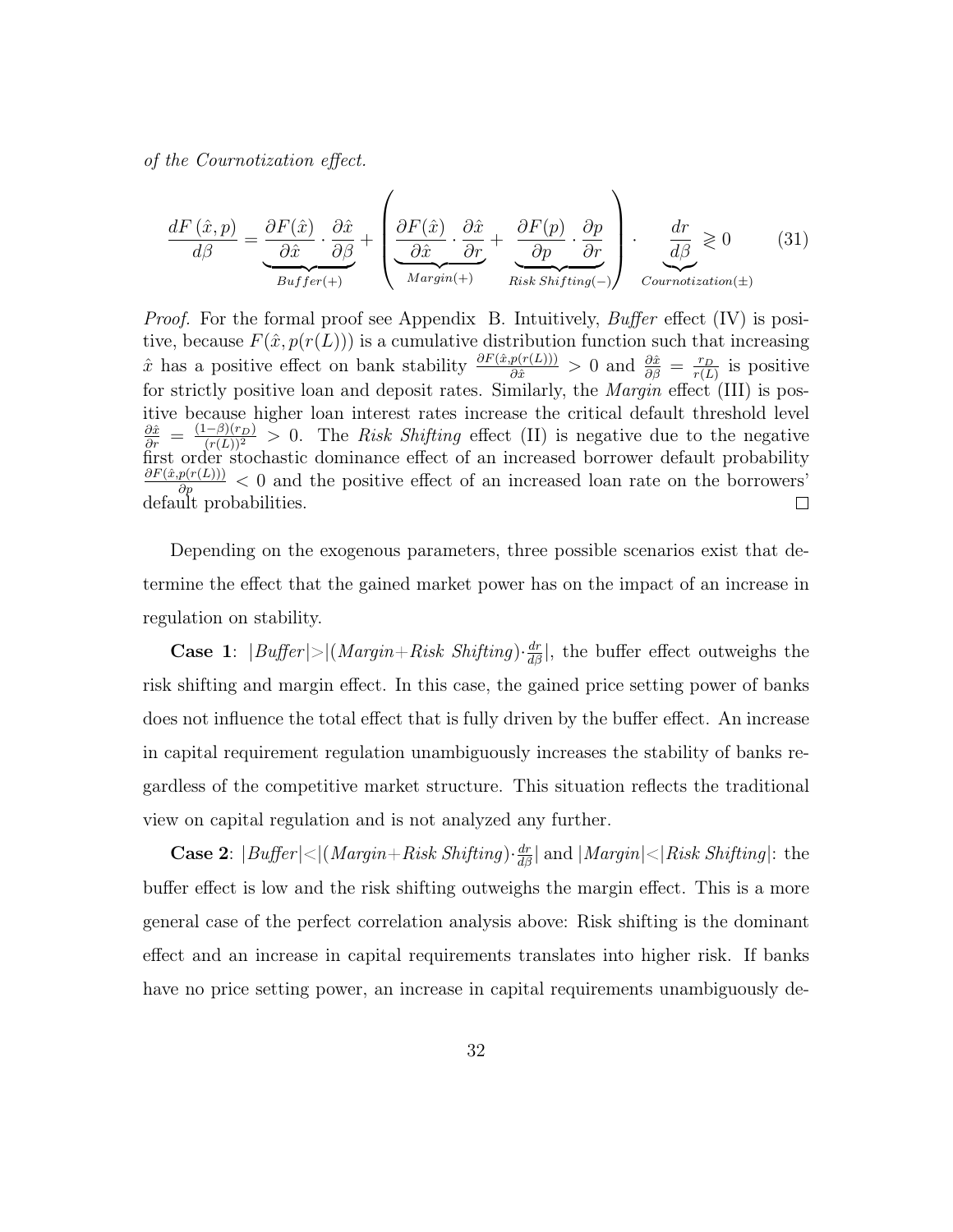creases the banks' stability. The Cournotization effect may enhance stability because the gain of price setting power allows banks to internalize the increase in the marginal cost of equity funding. In highly concentrated markets banks are thus reluctant to increase the loan interest because they anticipate risk shifting of borrowers. Analogous to the discussion of perfect correlation an increase in capital requirements then can lead to lower loan interest rates if the risk shifting effect is high enough as discussed above.

Case 3:  $|Buffer| < |(Margin + Risk \ Shifting) \cdot \frac{dr}{d\beta}|$  and  $|Margin| > |Risk \ Shifting|$ : The buffer effect is small and the margin effect outweighs the risk shifting effect. In this case, a gain in price setting power that would lead to a decrease in the equilibrium loan interest rate would destroy the stability enhancing effect of an increase in equity funding. However, such a situation is not feasible in equilibrium because whenever the margin effects outweighs the Risk Shifting effect, an increase in capital requirements always increases the equilibrium loan rate, i.e., reduces the equilibrium loan supply, regardless of the number of competitors.

The following argumentation shows that the Cournotization can only influence the net effect of capital requirement regulation on stability in Case 2 but not in Case 3.

From equation (12) it is clear that an increased capital requirement decreases the equilibrium loan interest rate, whenever the equilibrium loan supply increases, i.e., whenever the cross partial derivative of the objective function with respect to  $L$  and  $\beta$  is positive.

The necessary conditions for the cross partial derivative to be positive is a low number of competitors  $n$ , as well as a positive cross-derivative of the extended de-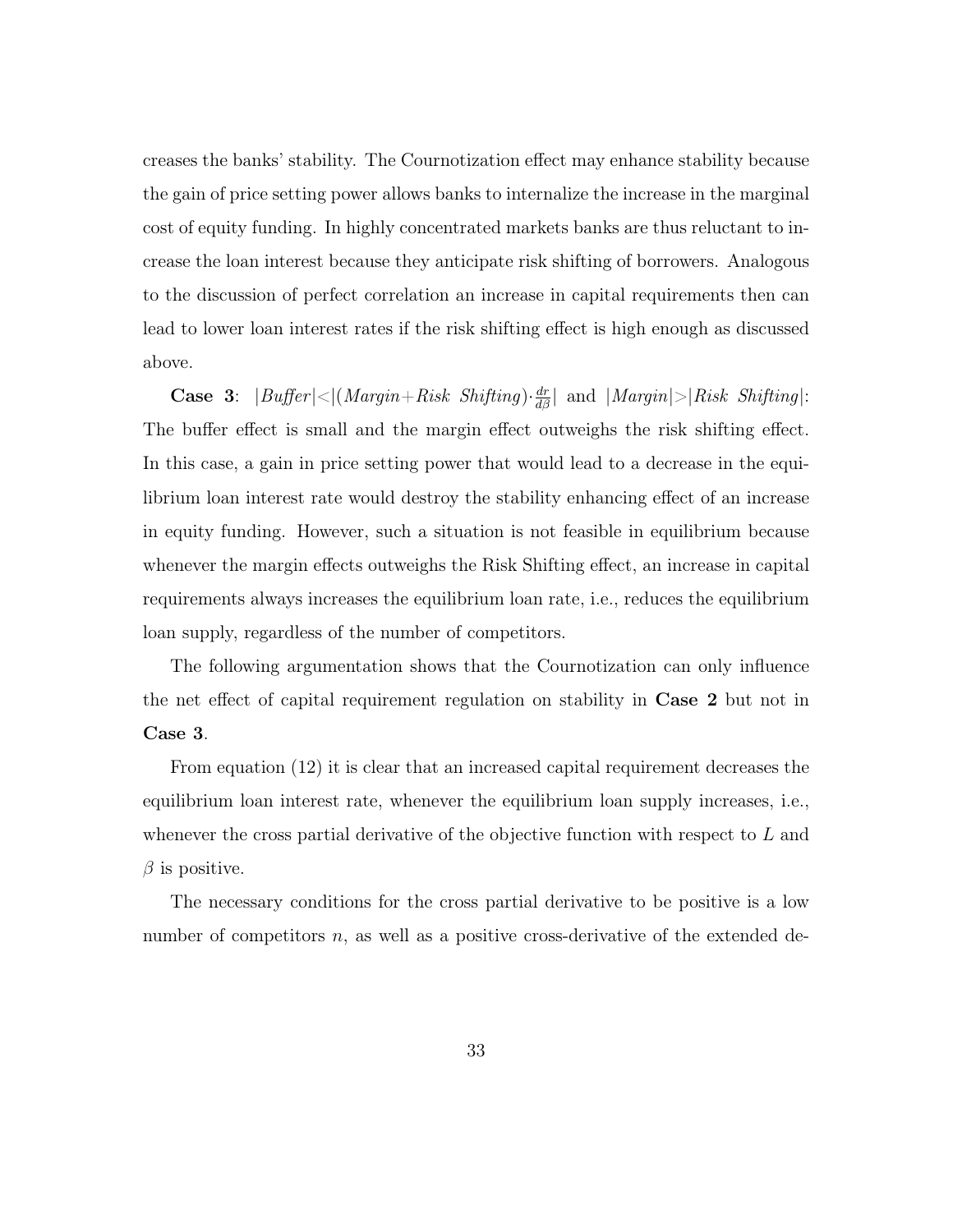mand function  $\frac{\partial^2 h(L,\beta)}{\partial L \partial \beta} > 0.17$  However, in contrast to the perfect correlation analysis, the cross partial derivative of the indirect extended demand function is not unambiguously positive. The indirect demand function of a limitedly liable bank may now be written as:

$$
h(L, \beta) := \int_{0}^{\hat{x}} ((1 - \hat{x}) \cdot r(L) - r_D \cdot (1 - \beta)) dF(x, p(r(L)) \tag{32}
$$

Partial integration yields:

$$
h(L, \beta) := \int_{0}^{\hat{x}} F(x, p(r(L))) \cdot r(L) dx.
$$
 (33)

$$
\frac{\partial h(L,\beta)}{\partial \beta} = F(\hat{x}, p(r(L))) \cdot r(L) \cdot \frac{\partial \hat{x}}{\partial \beta} > 0
$$
\n(34)

Substituting  $\frac{\partial \hat{x}}{\partial \beta} = \frac{r_D}{r(L)}$  $\frac{r_D}{r(L)}$  this reduces to:

$$
\frac{\partial h(L,\beta)}{\partial \beta} = F(\hat{x}, p(r(L))) \cdot r_D > 0.
$$
\n(35)

Applying Young's theorem, the cross partial is obtained:

$$
\frac{\partial^2 h(L,\beta)}{\partial L \partial \beta} = r_D \left( \underbrace{\frac{\partial F(\hat{x})}{\partial \hat{x}} \cdot \frac{\partial \hat{x}}{\partial r}}_{(+)} + \underbrace{\frac{\partial F(p)}{\partial p} \cdot \frac{\partial p}{\partial r}}_{(-)} \right) \cdot \frac{dr(L)}{dL} \tag{36}
$$

The first term in brackets is the *Margin* effect and the second term is the Risk Shifting effect, as defined above. With decreasing indirect demand for loans, i.e.,  $\frac{dr(L)}{dL} < 0$ ,

<sup>&</sup>lt;sup>17</sup>As before, the cross partial derivative of the objective function is:  $\frac{\partial^2 \Pi(L,\beta)}{\partial L \partial \beta} = \left( \frac{\partial h(L,\beta)}{\partial \beta} - r_K \right) +$  $\frac{\partial^2 h(L,\beta)}{\partial L \partial \beta} \cdot \frac{L}{n}$ . As under perfect correlation, the first term is negative, due to the limited liability of the banks. However, the sign of the second term is not any more unambiguously positive.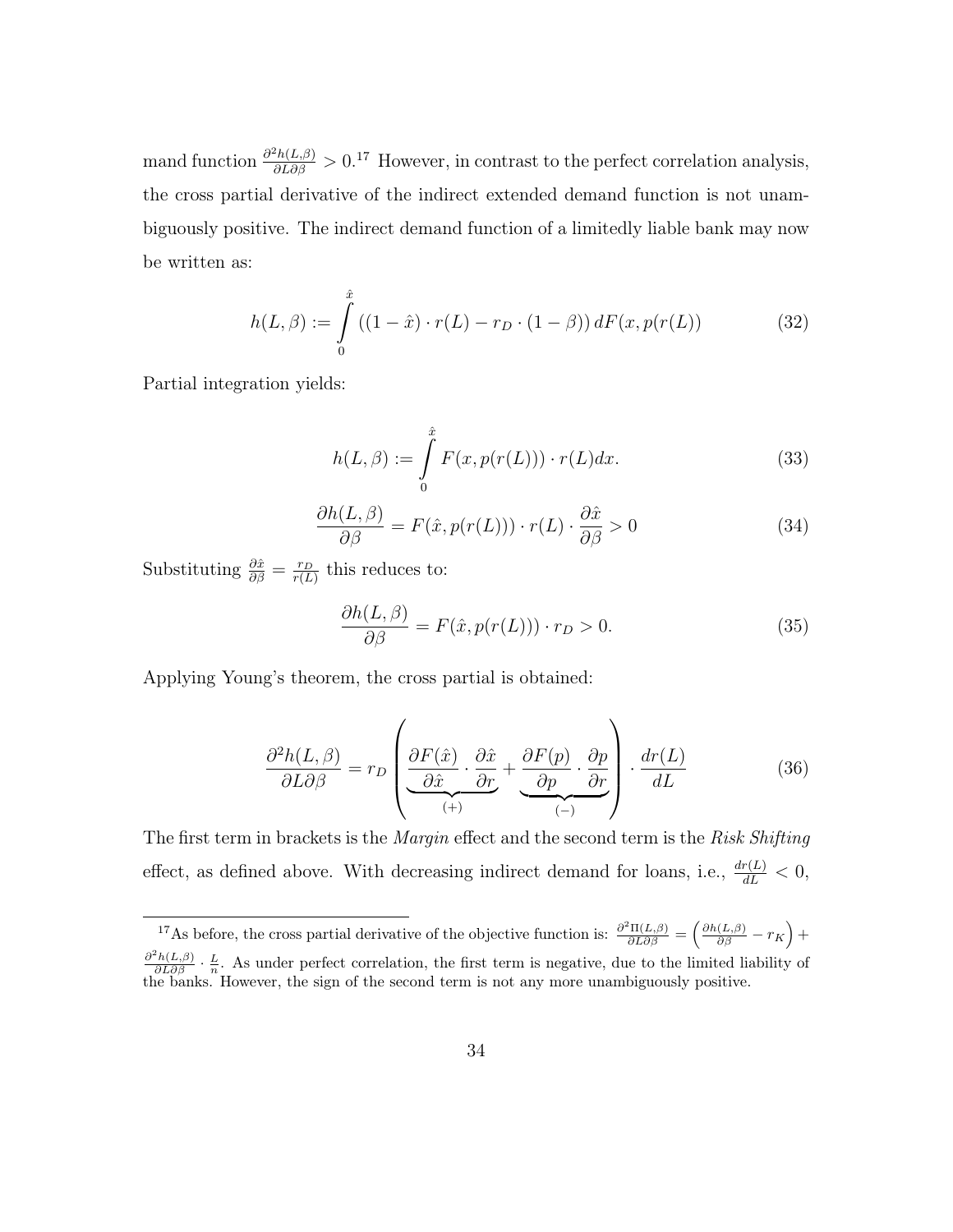the equation (36) is positive if  $|Margin| < |Risk\text{ Shifting}|$  and negative otherwise.

**Proposition 4.** If the Buffer effect is small and the Risk Shifting effect outweighs the Margin effect (Case 2), an increased price setting power of banks may reestablish the stabilizing impact of capital regulation.

*Proof.* If  $|Margin| < |Risk Shifting|$ , it follows from equation (36) that  $\frac{\partial^2 h(L,\beta)}{\partial L \partial \beta} > 0$ and thus

$$
\frac{\partial^2 \Pi(L,\beta)}{\partial L \partial \beta} = \underbrace{\left(\frac{\partial h(L,\beta)}{\partial \beta} - r_K\right)}_{(-)} + \underbrace{\frac{\partial^2 h(L,\beta)}{\partial L \partial \beta} \cdot \frac{L}{n}}_{(+)}.
$$
(37)

As this is equal to equation (15), the Proposition 2 and Proposition 3 from the special case of perfect correlation also hold as long as the assumptions of Case 2 hold.  $\Box$ 

However, for **Case 3**, where it is assumed that the *Margin* effect outweighs the Risk Shifting effect, equation (36) becomes negative. With a negative cross partial derivative of the indirect extended demand function, the cross partial derivative of the objective function is also negative, regardless of the number of competitors.

**Proposition 5.** If the Buffer effect is small and the Margin effect outweighs the Risk Shifting effect  $(Case 3)$  an increased capital requirement unambiguously increases the stability of the banking sector regardless of the market structure.

*Proof.* If  $|\text{Margin}| > |Risk\text{ Shifting}|$ , the right hand side of (36) is unambiguously negative, such that

$$
\frac{\partial^2 \Pi(L,\beta)}{\partial L \partial \beta} = \underbrace{\left(\frac{\partial h(L,\beta)}{\partial \beta} - r_K\right)}_{(-)} + \underbrace{\frac{\partial^2 h(L,\beta)}{\partial L \partial \beta} \cdot \frac{L}{n}}_{(-)} < 0. \tag{38}
$$

Therefore:

$$
\frac{dL}{d\beta} = -\frac{\frac{\partial^2 \Pi(L,\beta)}{\partial L \partial \beta}}{\frac{\partial^2 \Pi(L,\beta)}{\partial L^2}} < 0\tag{39}
$$

Increased capital requirements result in a reduced equilibrium loan supply such that  $\frac{dr}{d\beta} > 0$  regardless of the number of competitors. Using Lemma 7 it is straightforward that  $\frac{dF(\hat{x},p)}{d\beta} > 0 \,\forall n \in \mathbb{Z}^+$  $\Box$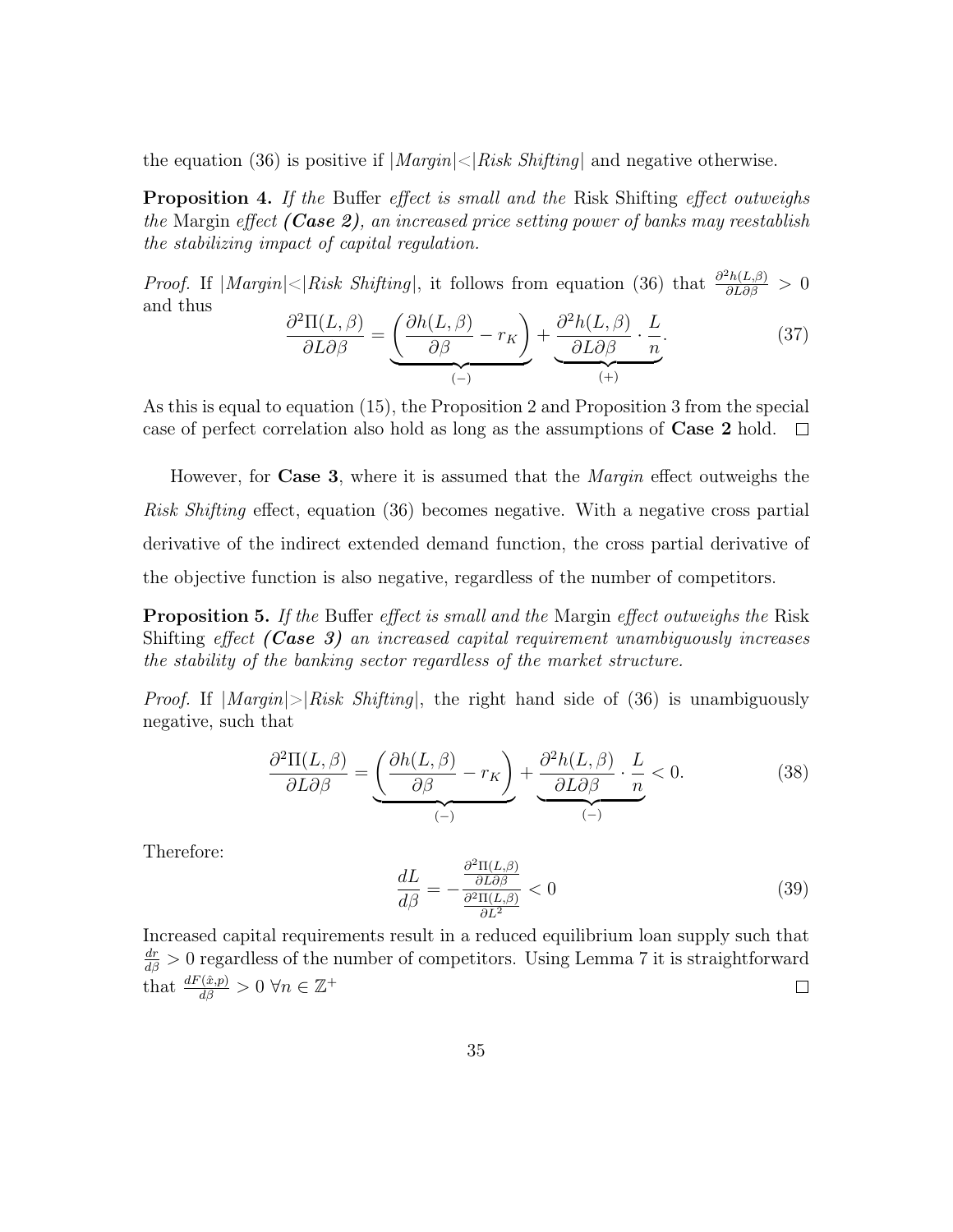|                        | Lable 2. Overview of the Results |                |                    |                                                                |                                    |                                      |  |  |  |  |  |
|------------------------|----------------------------------|----------------|--------------------|----------------------------------------------------------------|------------------------------------|--------------------------------------|--|--|--|--|--|
|                        | Buffer (IV)                      | Margin (III    | Risk Shifting (II) | <b>Effect</b> of<br><b>Cournotization (VI)</b><br>on Stability |                                    |                                      |  |  |  |  |  |
| Case 1                 | $^{+++}$                         | $^{+}$         |                    | None                                                           |                                    |                                      |  |  |  |  |  |
| Case 2                 | $^{+}$                           | $^{++}$        |                    | Banking<br>Concentration:                                      | Low<br>$(f \mid n > \hat{n})$      | High<br>$(\text{if } n < \hat{n})$   |  |  |  |  |  |
|                        |                                  |                |                    | High Cost of<br>Recapitalization                               | Regulation<br>Reduces<br>Stability | Regulation<br>Increases<br>Stability |  |  |  |  |  |
| Perfect<br>Correlation | 0                                | $\overline{0}$ |                    | Low Cost of<br>Recapitalization                                | None                               | None                                 |  |  |  |  |  |
| Case 3                 | $^+$                             | $^{+++}$       |                    |                                                                | None                               |                                      |  |  |  |  |  |

Table 2: Overview of the Results

The  $+$  and  $-$  signs indicate the direction of the effect, the frequency indicates the relative strength of each effect.

If stricter equity regulation allows competing banks to strategically commit on loan capacities, the gained price setting power has only limited implications on the stability of the banking sector. In Case 1 and Case 3, a stricter regulation fosters stability regardless of the competitive mode in the banking sector. However, in Case 2 where stricter regulation harms the stability under perfect competition, the anticompetitive effect of stricter regulation can outweigh the risk shifting and reestablish banking stability. Because of the gained price setting power from stricter regulation, the banks consider the risk shifting effect in their optimal choices if the market concentration is low. The results are summarized in Table 2.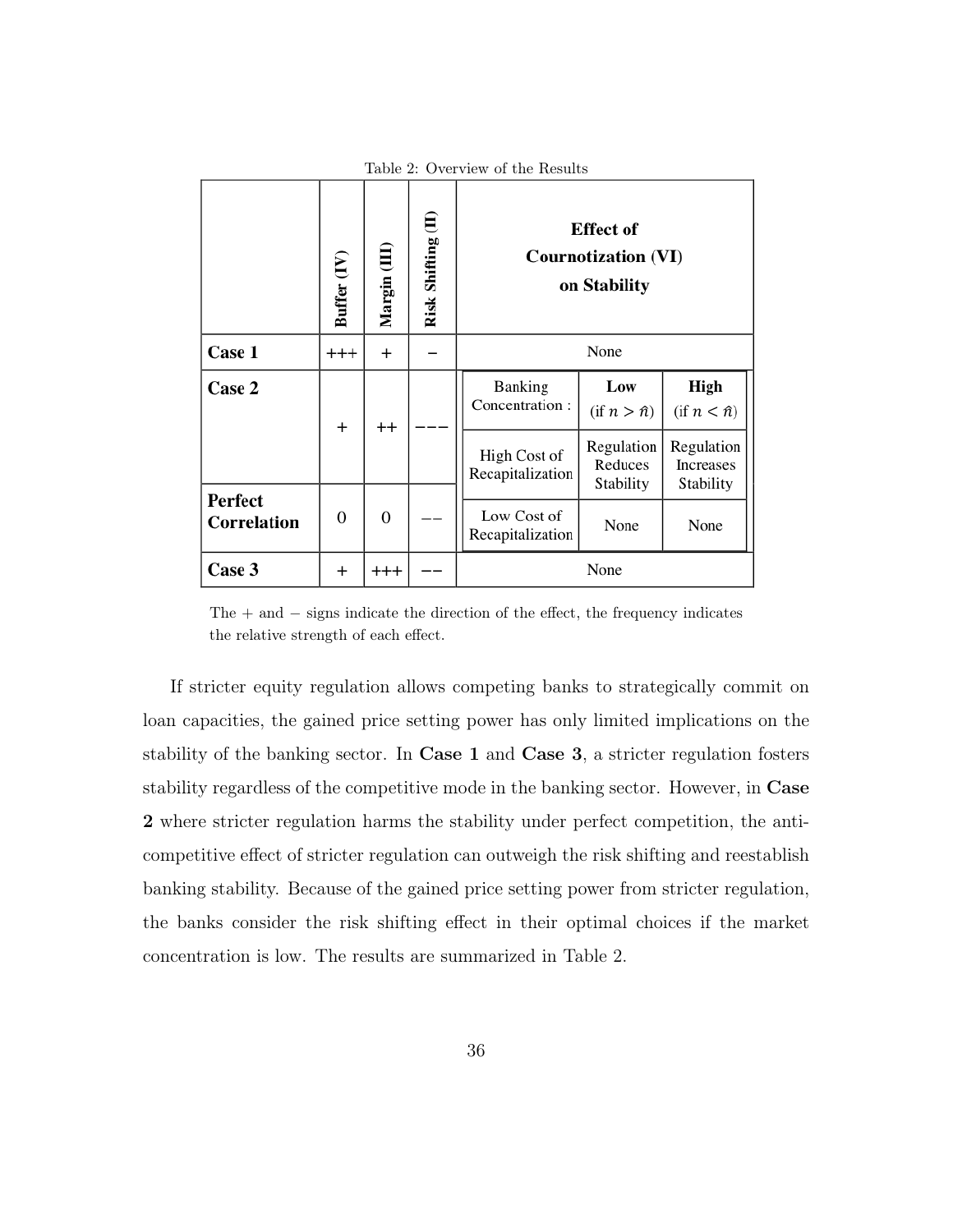#### 6. Conclusion

Higher capital requirements may increase the price setting power of banks that compete for risky borrowers. If increased capital requirements stabilize the banking sector under perfect competition this increased price setting power does not have any impact on stability. However, if under perfect competition higher capital requirements result in a significant increase in the default probabilities of borrowers, i.e., Risk Shifting is high, the increased price setting power can revers this destabilizing effect. Intuitively, the Cournotization of the market enhances the ability of banks to internalize the increased costs of equity funding. With many competitors, the price setting power increase is not enough to offset the higher marginal cost of capital funding. The impact of the capital requirement with Cournotization is the same as under Bertrand competition. However, if the increase in price setting power is high enough, the banks internalize the increased marginal cost and the net effect of higher capital requirements becomes stability enhancing.

The analysis implies that an increase in capital requirement regulation should be accompanied by policies that regulate competition and the recapitalizations of banks if correlation among loans is high and the borrowers' risk taking is very sensitive to loan interest changes. The optimal policy mix depends on the structure of the banking sector and the risk characteristics of the borrowers that banks invest in. If the risk shifting of borrowers is high, such that Case 2 is likely to describe the real economy, an increase in capital requirements should be accompanied by a restriction of competition and by no means with a support of recapitalization. With the gained price setting power, the banks can consider the price sensitivity of their borrowers. Therefore, the banks will be reluctant to burden their customers with the cost of higher capital requirements but will absorb the higher marginal cost with their profits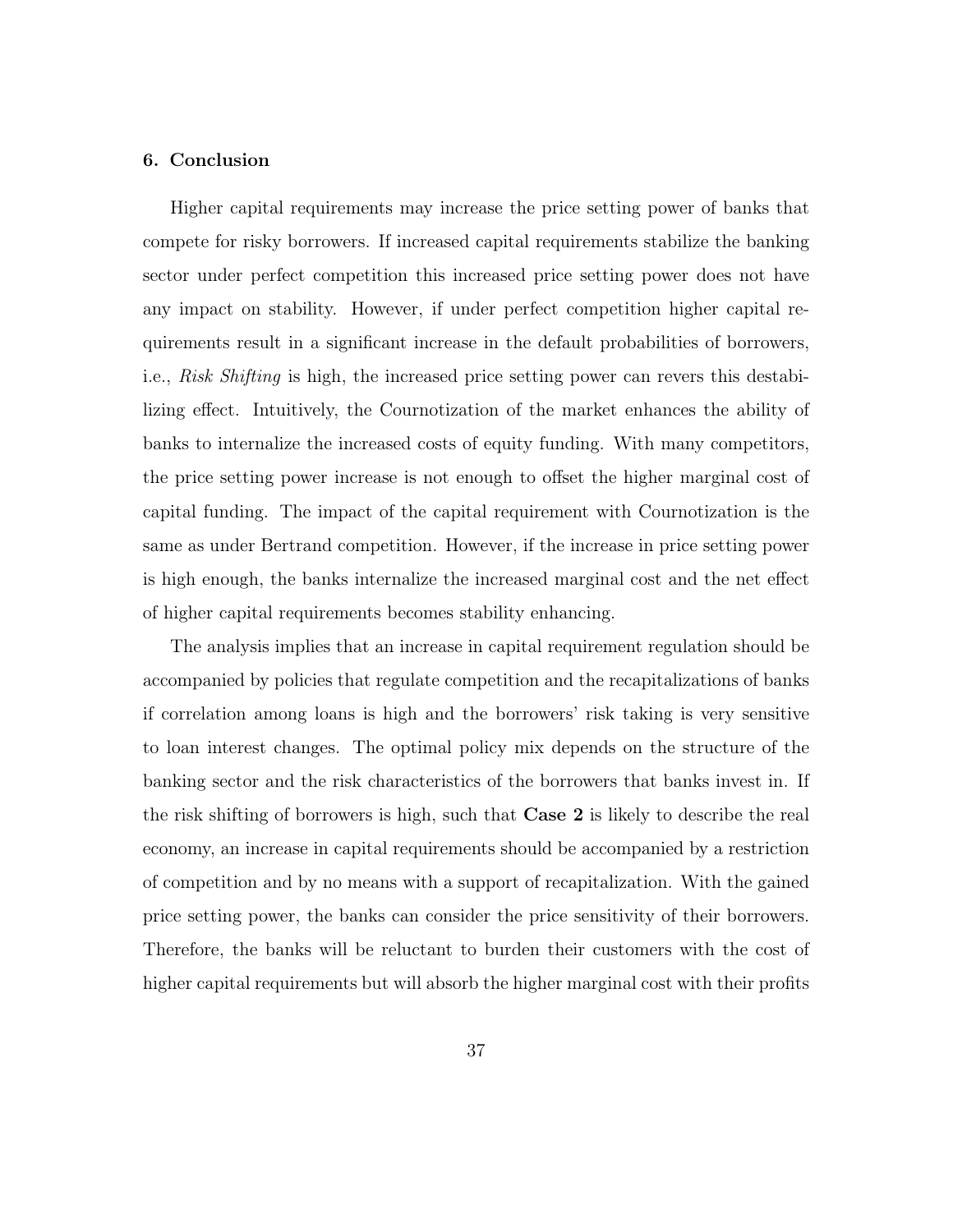from increased price setting power. This might imply a reduction in loan supply and a resulting deterioration of loan conditions. However, this deterioration are necessary to guarantee a stable banking sector, which requires adequate margins that allow banks to cover their cost, including costs of higher regulation. This policy implication is prominantly pointed out in Zimmer et al. (2011). The short term negative effects of a credit crunch on the economy are most likely to be outweighted by the long term stability of the sector, since a banking crisis produces tremendous costs to the tax payers. If reality can be described by Case 1 or Case 3, the market structure has no impact on the effectiveness of capital requirement regulation. In this case, the traditional view that a regulator has to trade off stability and bank market efficiency does not hold.

#### References

- Admati, A., DeMarzo, P., Hellwig, M., Pfleiderer, P., 2010. Fallacies, irrelevant facts, and myths in the discussion of capital regulation: Why bank equity is not expensive. Working Paper Series, Stanford University.
- Allen, F., Carletti, E., 2011. New theories to underpin financial reform. Journal of Financial Stability, 1–8.
- Allen, F., Carletti, E., Marquez, R., 2011. Credit market competition and capital regulation. Review of Financial Studies 24 (4), 983–1018.
- Allen, F., Gale, D., 2000. Corporate governance and competition. Corporate Governance, 23–84.
- Allen, F., Gale, D., 2004. Competition and financial stability. Journal of Money, Credit and Banking 36 (3,2), 453–486.
- Barth, J. R., Caprio, G., Levine, R., 2005. Rethinking bank regulation: Till angels govern. Cambridge University Press.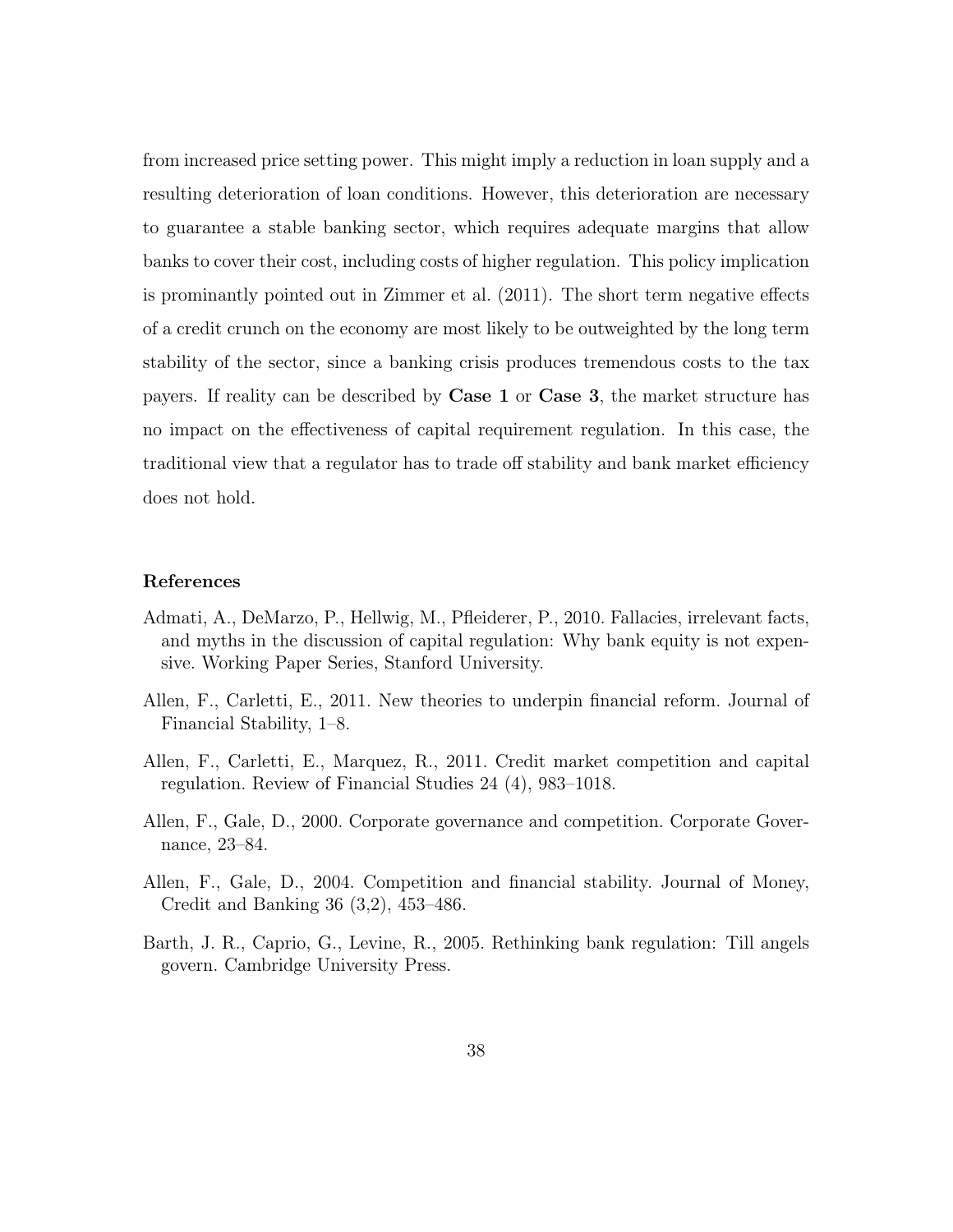- Beck, T., De Jonghe, O., Schepens, G., 2011. Bank competition and stability: Reconciling conflicting empirical evidence. Paolo Baffi Centre Research Paper (2011-97).
- Beck, T., Demirguc-Kunt, A., Levine, R., 2006. Bank concentration, competition, and crises: First results. Journal of Banking and Finance 30 (5), 1581–1603.
- Berger, A., Klapper, L., Turk-Ariss, R., 2009. Bank competition and financial stability. Journal of Financial Services Research 35, 99–118.
- Boyd, J., De Nicolò, G., Jalal, A., 2009. Bank competition, risk and asset allocations. IMF Working Paper 143.
- Boyd, J. H., De Nicolò, G., 2005. The theory of bank risk taking and competition revisited. The Journal of Finance 60 (3), 1329–1343.
- Calomiris, C. W., Herring, R. J., 2012. Why and how to design a contingent convertible debt requirement. Brookings-Wharton Papers on Financial Services.
- Carletti, E., Hartmann, P., 2003. Competition and stability: What's special about banking? Essays in Honour of Charles Goodhart, 202 – 229.
- Davidson, C., Deneckere, R., 1986. Long-run competition in capacity, short-run competition in price, and the cournot model. The RAND Journal of Economics 17, 404–415.
- Gale, D., 2003. Financial regulation in a changing environment. In: Courchene, T., Neave, E. (Eds.), Framing Financial Structure in an Information Environment. John Deutsch Institute for the Study of Economic Policy.
- Hakenes, H., Schnabel, I., 2011. Capital regulation, bank competition and financial stability. Economic Letters 113, 256–258.
- Hellmann, T. F., Murdock, K. C., Stiglitz, J. E., 2000. Liberalization, moral hazard in banking, and prudential regulation: Are capital requirements enough? The American Economic Review 90 (1), 147–165.
- Keeley, M. C., 1990. Deposit insurance, risk, and market power in banking. The American Economic Review 80 (5), 1183–1200.
- Kreps, D. M., Scheinkman, J. A., 1983. Quantity precommitment and bertrand competition yield cournot outcomes. The Bell Journal of Economics 14 (2), 326–337.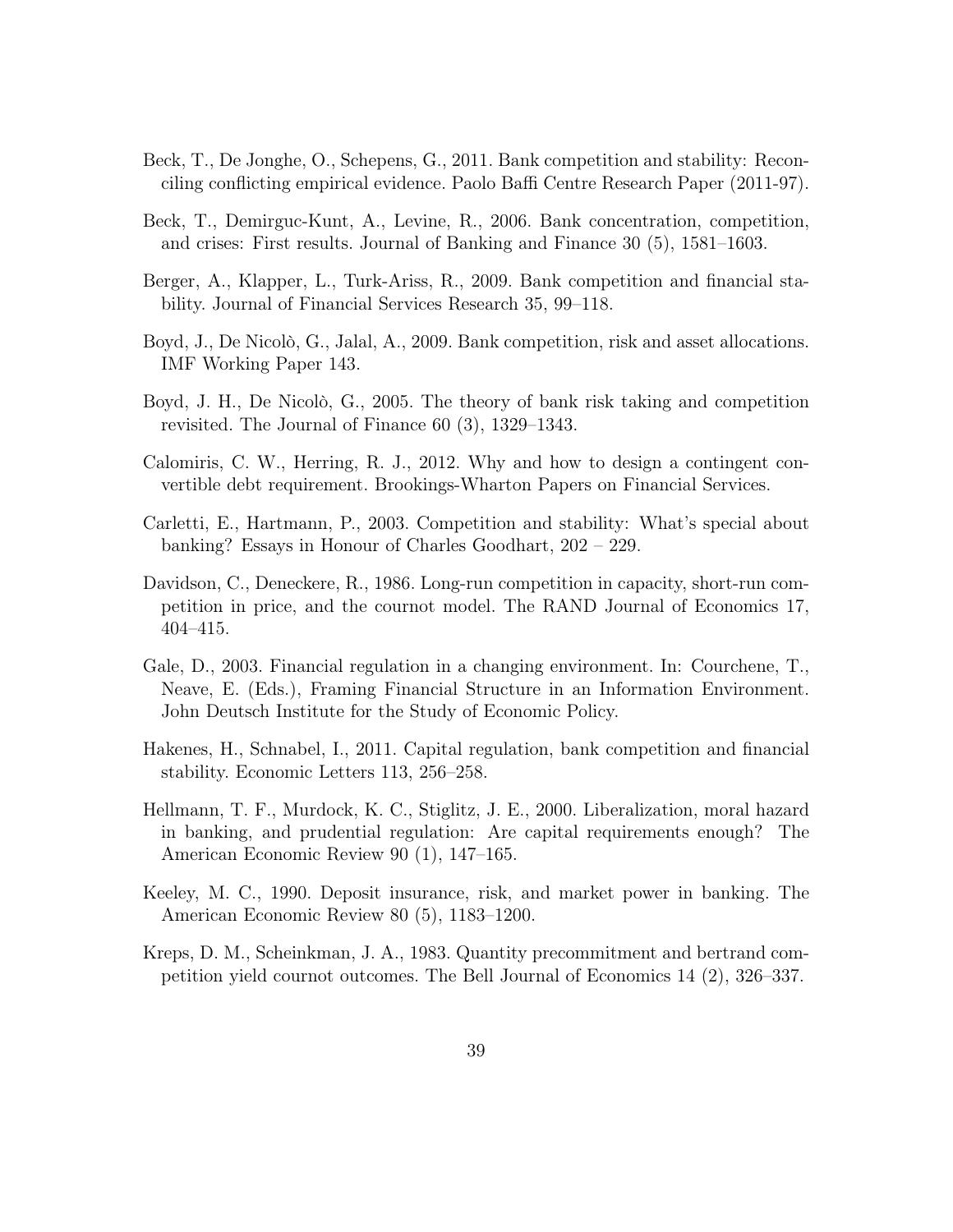- Martinez-Miera, D., 2009. Capital requirements and bank failure. CEMFI-UIMP PhD Dissertation.
- Martinez-Miera, D., Repullo, R., 2010. Does competition reduce the risk of bank failure? The Review of Financial Studies 23 (6669), 3638–3664.
- Matutes, C., Vives, X., 2000. Imperfect competition, risk taking, and regulation in banking. European Economic Review 44 (1), 1–34.
- Repullo, R., 2004. Capital requirements, market power, and risk-taking in banking. Journal of Financial Intermediation 13 (2), 156–182.
- Schaeck, K., Cihak, M., 2011. Banking competition and capital ratios. European Financial Management 18, 836–866.
- Schaeck, K., Cihak, M., Wolfe, S., 2009. Are competitive banking systems more stable? Journal of Money, Credit and Banking 41 (4), 711–734.
- Schliephake, E., Kirstein, R., 2013. Strategic effects of regulatory capital requirements in imperfect banking competition. Journal of Money, Credit and Banking 45 (4), 675–700.
- Stiglitz, J. E., Weiss, A., 1981. Credit rationing in markets with imperfect information. The American Economic Review 71 (3), 393–410.
- Tirole, J., June 1988. The Theory of Industrial Organization. The MIT Press, Cambridge, MA.
- Vasicek, O. A., 2002. Loan portfolio value. RISK, 160–162.
- Zimmer, D., Brandt, W., Buch, C., Hellwig, M., Lotter, H., Merkt, H., 2011. Strategien für den ausstieg des bundes aus krisenbedingten beteiligungen an banken: Gutachten des von der bundesregierung eingesetzten expertenrates. Berlin, Germany: Bundesministerium für Finanzen.

#### Appendix A. Proof of Lemma 3

For any given loan rate, the entrepreneur maximizes his payoff:

$$
\max_{p_j} u(r) = (1 - p_j)(\alpha(p_j) - r)
$$
  
s.t.  $u(r) \ge u_i$  (A.1)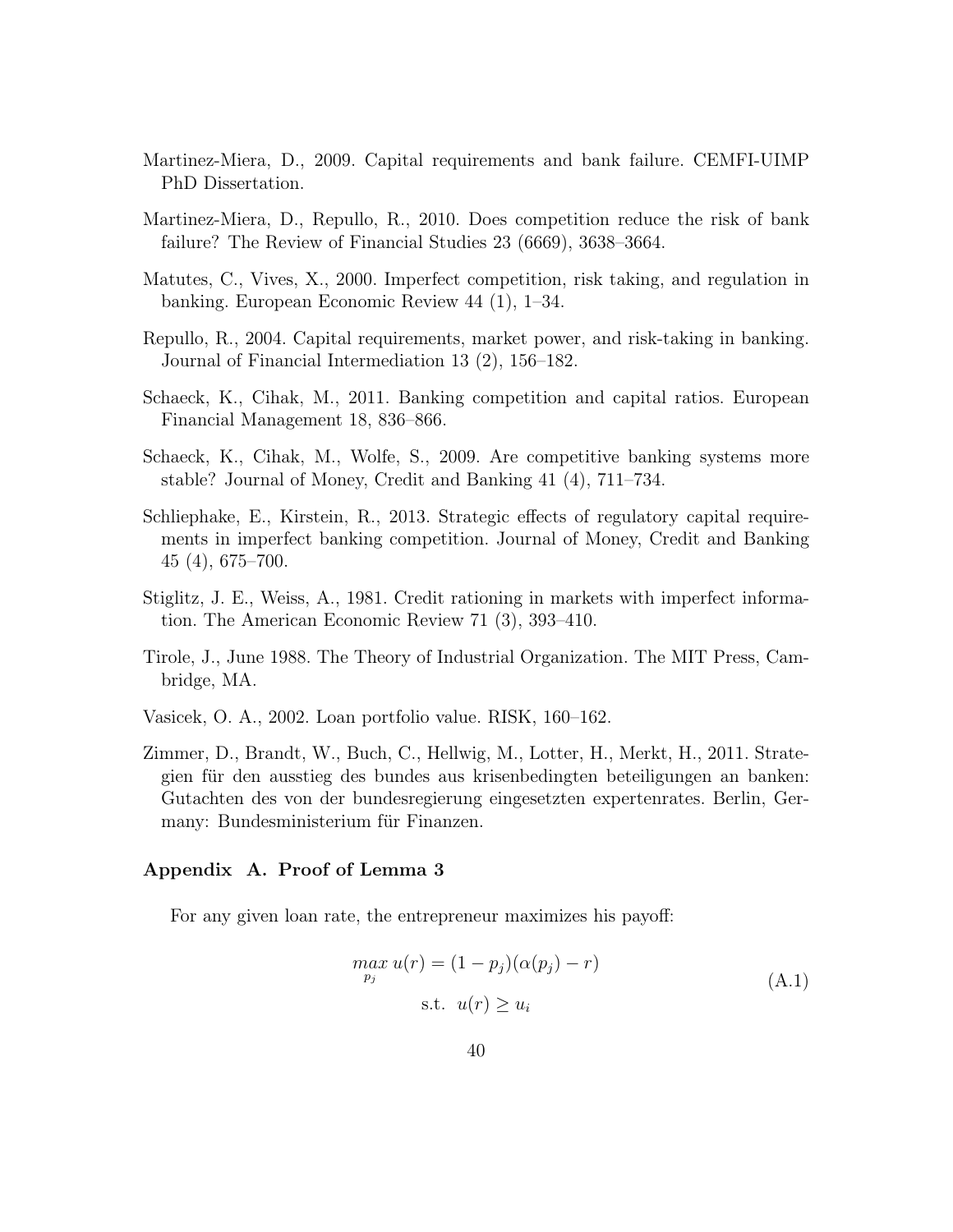The first order condition is characterized with:

$$
(1 - p_j) \cdot \alpha'(p_j) - \alpha(p_j) + r = 0 \tag{A.2}
$$

Which implicitly defines a unique default choice  $p_j^*(r)$ . The assumption  $\alpha(0)$  $\alpha'(0)$  secure a unique interior solution for any loan interest rate in the interval  $\alpha(0) - \alpha'(0) < r < \alpha(1)$ . Using the envelop theorem, it can be shown that  $\frac{\partial u(r)}{\partial r} =$  $-(1 - p^*(r)) < 0$ . For any optimal effort choice, an increase in the loan rate decreases borrowers utility. Let  $L(r)$  denote the total loan demand, which exactly equals  $L(r) = G(u(r))$ . For any given loan rate r, a measure of  $G(u(r))$  obtains an alternative utility less or equal to  $u(r)$  and, therefore, demands a loan. Since  $G' > 0$ , it is straightforward that the total demand for loans is decreasing in the loan interest rate. Total differentiation of the first order condition gives

$$
\frac{dp}{dr} = -\frac{1}{(1-p)\cdot\alpha''(p) - 2\alpha'(p)} > 0
$$
\n(A.3)

An increase in loan interest rates increases the probability of default of the loan.

## Appendix B. The Effects of Capital Requirement on the Stability of the Banking Sector

The probability that a bank does not fail as a measure for the banking sector stability is:

$$
F(\hat{x}(\beta, r(L)), p(r(L)) = \phi\left(\frac{\sqrt{1-\rho} \cdot \phi^{-1}(x) - \phi^{-1}(p)}{\sqrt{\rho}}\right)
$$
(B.1)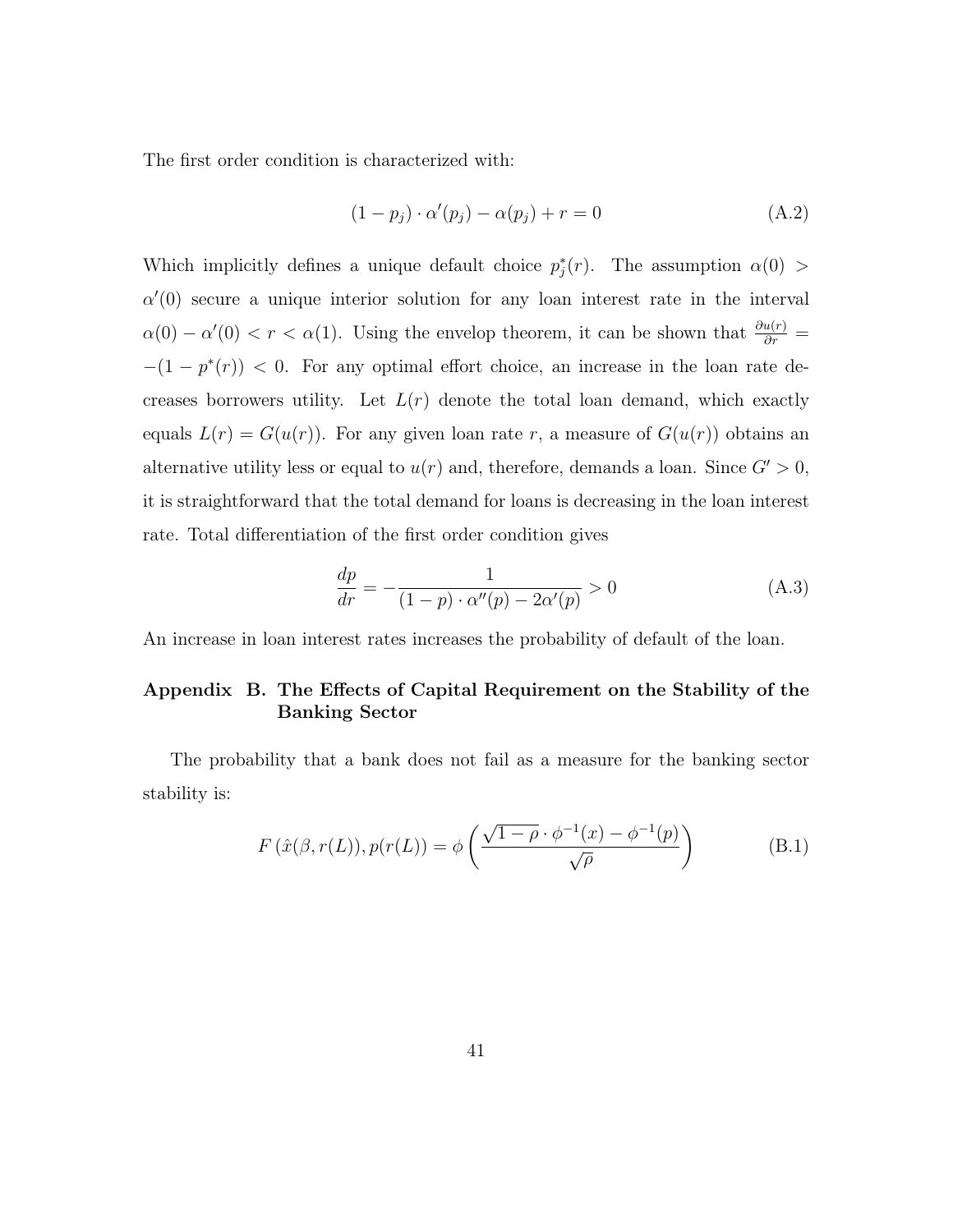The direct effect of capital on the bank's probability of failure is the capital buffer effect, i.e., higher equity funding increases the failure threshold:

$$
\underbrace{\frac{\partial F(\hat{x})}{\partial \hat{x}} \cdot \frac{\partial \hat{x}}{\partial \beta}}_{Buffer} = \left(\frac{\sqrt{1-\rho}}{\sqrt{\rho}}\right) \phi \left(\frac{\phi^{-1}(p) - \sqrt{1-\rho} \cdot \phi^{-1}(\hat{x})}{\sqrt{\rho}}\right) \left(\frac{d\phi^{-1}(\hat{x})}{d\hat{x}}\right) \frac{r_D}{r(L)} 0 \quad (B.2)
$$

The indirect effect of capital requirements: through higher cost and the Cournotization effect, less loans are supplied, but at a higher loan interest rate. This leads to the risk shifting effect. When banks charge higher loan interest rates, the borrowers react with investing in riskier loans.

$$
\frac{\partial F(p)}{\partial p} \cdot \frac{\partial p}{\partial r} = \left(-\frac{1}{\sqrt{\rho}}\right) \phi \left(\frac{\phi^{-1}(p) - \sqrt{1-\rho} \cdot \phi^{-1}(\hat{x})}{\sqrt{\rho}}\right) \left(\frac{d\phi^{-1}(p)}{dp}\right) < 0 \quad (B.3)
$$
\nRisk Shifting

When all projects do not default at the same time, higher loan rates also imply higher margins of non-defaulting loans which enhances bank stability.

$$
\underbrace{\frac{\partial F(\hat{x})}{\partial \hat{x}} \cdot \frac{\partial \hat{x}}{\partial r}}_{\text{Margin}} = \left(\frac{\sqrt{1-\rho}}{\sqrt{\rho}}\right) \phi \left(\frac{\phi^{-1}(p) - \sqrt{1-\rho} \cdot \phi^{-1}(\hat{x})}{\sqrt{\rho}}\right) \left(\frac{d\phi^{-1}(\hat{x})}{d\hat{x}}\right) \frac{(1-\beta)r_D}{r(L)^2} > 0
$$
\n(B.4)

The total impact can be summarized as:

$$
\frac{dF(\hat{x},p)}{d\beta} = \underbrace{\left(\frac{\sqrt{1-\rho}}{\sqrt{\rho}}\right)\phi\left(\frac{\phi^{-1}(p) - \sqrt{1-\rho}\cdot\phi^{-1}(\hat{x})}{\sqrt{\rho}}\right)\left(\frac{d\phi^{-1}(\hat{x})}{d\hat{x}}\right)\frac{r_D}{r(L)}}_{-\underbrace{\left(\frac{1}{\sqrt{\rho}}\right)\phi\left(\frac{\phi^{-1}(p) - \sqrt{1-\rho}\cdot\phi^{-1}(\hat{x})}{\sqrt{\rho}}\right)\left(\frac{d\phi^{-1}(p)}{dp}\right)\cdot p'(r)\cdot\frac{dr}{d\beta}}_{+\underbrace{\left(\frac{\sqrt{1-\rho}}{\sqrt{\rho}}\right)\phi\left(\frac{\phi^{-1}(p) - \sqrt{1-\rho}\cdot\phi^{-1}(\hat{x})}{\sqrt{\rho}}\right)\left(\frac{d\phi^{-1}(\hat{x})}{d\hat{x}}\right)\frac{(1-\beta)(r_D)}{(r(L))^2}\cdot\frac{dr}{d\beta}}_{\text{(B.5)}}
$$

 $\overbrace{Margin(+)}$  $Margin(+)$